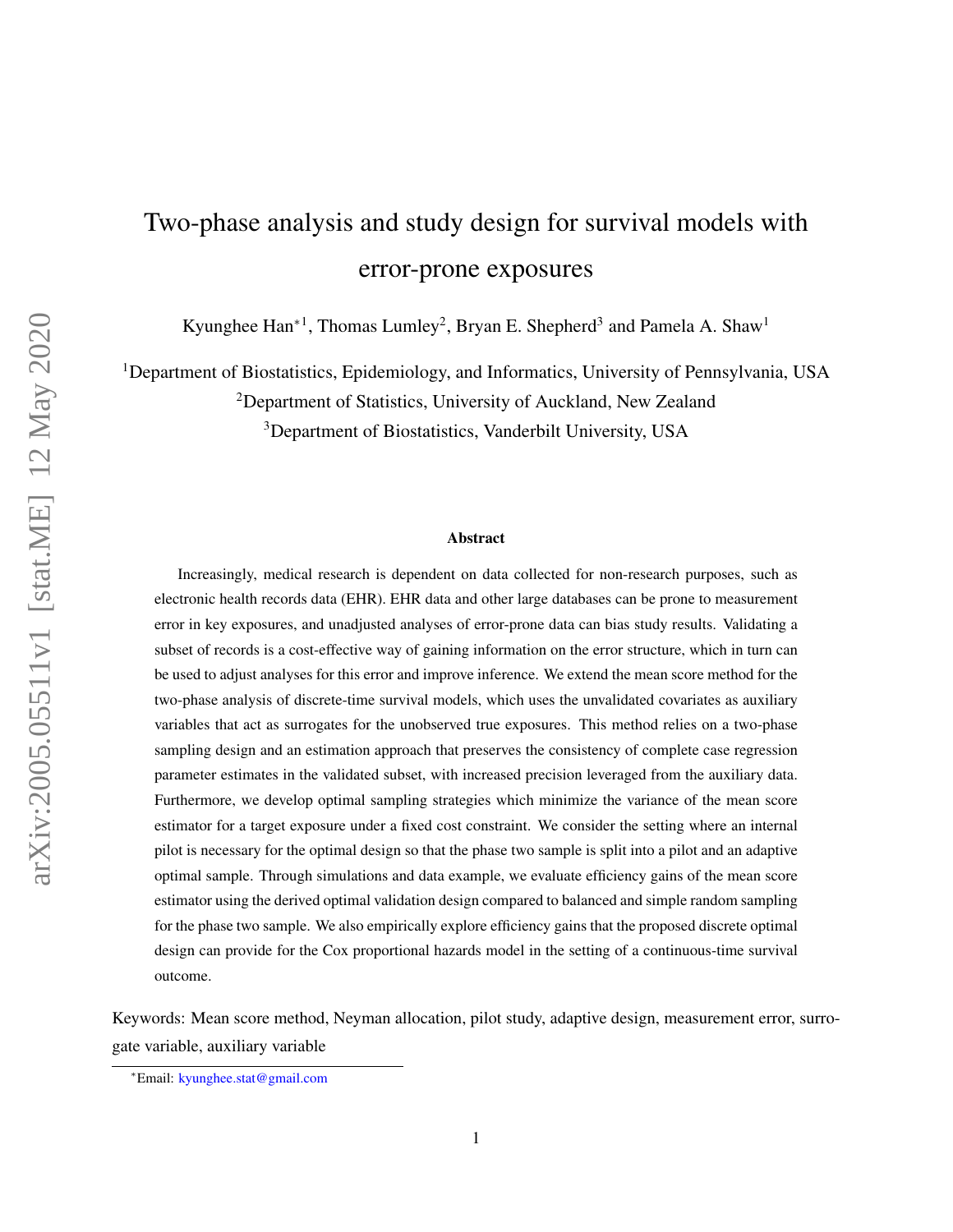## 1 Introduction

Error-prone exposures are common in many epidemiological settings, such as clinical studies relying on electronic health records, medical claims data, or large observational cohort studies where a gold standard measure was not collected on all subjects. In some cases, a validation subset is available, in which observations without error can be obtained on a subset of subjects and used to inform measurement error correction methods. Two-phase sampling has been widely used for a number of settings in clinical and epidemiological studies with budgetary constraints. The first sampling phase includes readily available data (e.g., electronic health records data) on all study subjects, and the second phase includes additional information on a subsample of records (e.g., extensive chart validation of a key exposure variable).

The efficiency of two-phase sampling can vary substantially based on the selection of the second phase sample. For logistic regression, [Breslow and Chatterjee](#page-20-0) [\(1999\)](#page-20-0) showed stratification of the phase two sample on the outcome and covariates with equal numbers per stratum performed well and better than stratifying on the outcome or covariates alone. When the outcome and error-prone exposure are discrete, the mean score method [\(Reilly and Pepe,](#page-21-0) [1995;](#page-21-0) [Reilly,](#page-21-1) [1996\)](#page-21-1) can be used to derive regression parameter estimates that have been corrected for measurement error and can improve efficiency over the complete case analysis by incorporating information from auxiliary data. Further, these authors developed an optimal sampling strategy for the mean score estimator to find the proportion allocated into each outcome-exposure stratum of the validation sample that can minimize cost for a fixed variance or minimize the variance of a target regression parameter for a fixed validation subset size, studying the performance of this method for a binary outcome and covariate. [McIsaac and Cook](#page-21-2) [\(2014\)](#page-21-2) compared response-dependent two-phase sampling designs for the setting of a binary outcome when both the true and auxiliary covariate were also binary. They found that the mean score estimator was an efficient approach, even when the model used to derive the optimal design was misspecified. They also found that the mean score optimal design improved the efficiency of other estimation approaches, such as maximum likelihood.

For survival outcomes, however, the focus of most of the previous work on two phase sampling has been on estimation and hypothesis testing and not design. [Lawless](#page-21-3) [\(2018\)](#page-21-3) reviews two-phase estimators for outcome dependent sampling and failure time data, and mentions that efficiency can be gained by sampling extremes of the outcome those with early events and late censoring. [Tao et al.](#page-21-4) [\(2019\)](#page-21-4) develop an optimal two-phase sampling designs for a general regression model framework, but these designs are only optimal under the null assumption that the regression coefficient for the expensive/mis-measured exposure of interest is zero. While this framework in principle applies to the Cox proportional hazards regression model, these designs require estimation of several nuisance parameters related to the conditional distribution of expensive covariate given the surrogate, as well as a potentially infinite dimensional nuisance parameter related to the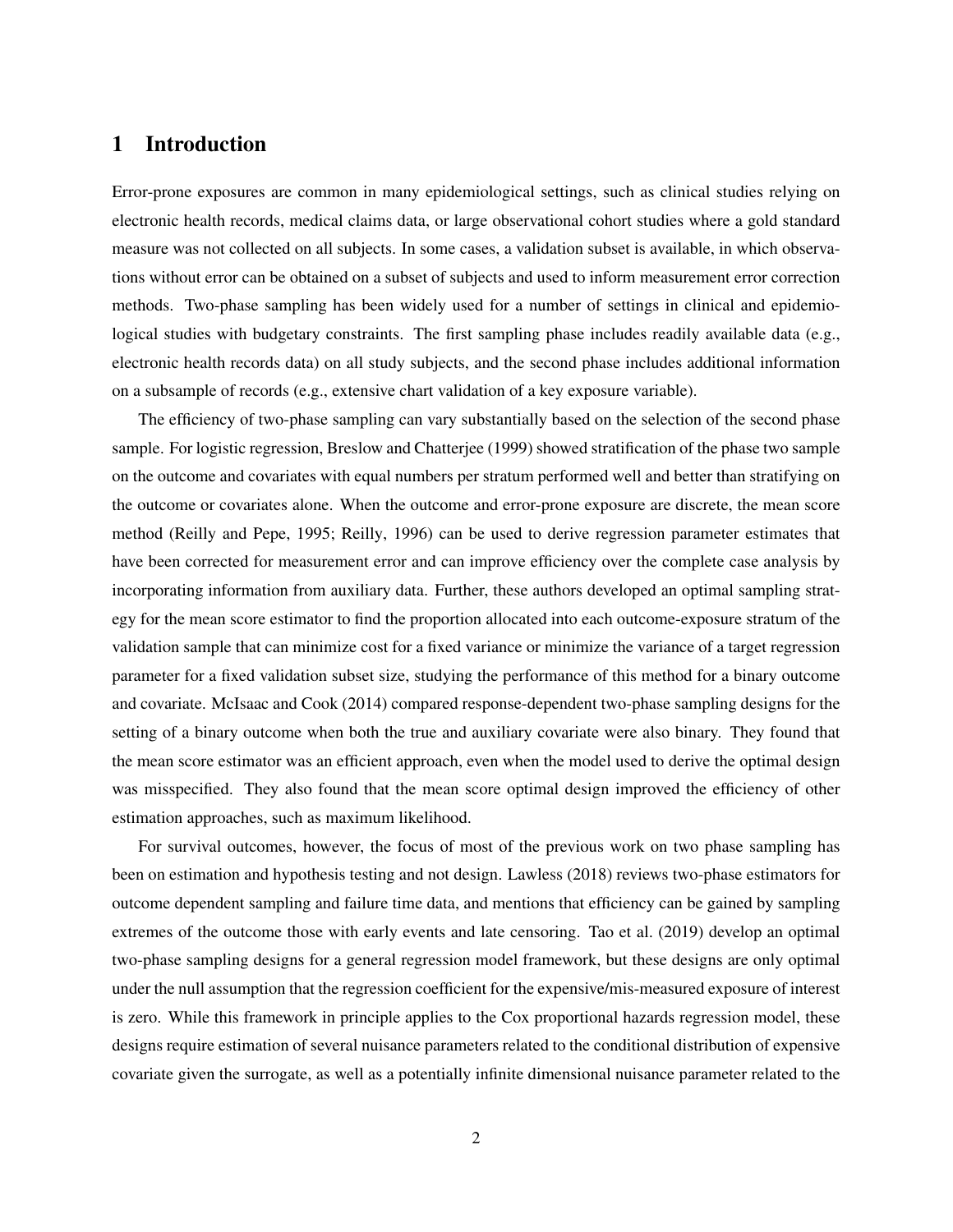log-partial likelihood; and their performance have not yet been studied for survival outcomes.

In this study, we consider an extension of the mean score method to handle survival outcomes, in which error prone exposures are treated as auxiliary variables. The mean score approach is appealing because it is intuitive and offers a straightforward method to implement an optimal design [\(Whittemore and Halpern,](#page-21-5) [1997\)](#page-21-5). In order to take advantage of the mean score approach, we will first consider a discrete-time survival model, but will also consider how the derived optimal design can be advantageous for a continuous time analysis. Discrete survival data are natural for settings where the occurrence of an event is monitored periodically and occur frequently in clinical studies where there is routine follow-up at fixed intervals. We develop an application of the mean score method to the discrete proportional hazards model. We will also extend the work of [Reilly](#page-21-1) [\(1996\)](#page-21-1) to derive an optimal sampling design for the validation subset, which minimizes the variance of the regression parameter estimation for a given size of the validation subset. This approach requires an estimate of several nuisance parameters in the absence of external estimates, which can be estimated with internal pilot data. We consider a multi-wave sampling strategy that in the first wave obtains a pilot phase two sample to estimate the parameters necessary to derive the optimal design and then for the second wave adopts an adaptive sampling strategy for the remaining phase two subjects to achieve the optimal allocation. [McIsaac and Cook](#page-21-6) [\(2015\)](#page-21-6) considered a similar approach for binary outcomes.

We compare the relative efficiency of our mean score estimator under simple random sampling, balanced sampling and the proposed optimal design. We also examine the efficiency gains of the mean score approach over the complete case estimator of the validated data. The proposed method is further illustrated with data from the National Wilms Tumor Study (NWTS). In the NWTS, the true validated exposure was measured on everyone, allowing the evaluation of different two-phase sampling strategies on the precision of the final study estimates in this applied setting. In the context of this example, which had a continuous survival outcome, we study the efficiency gains of using the proposed optimal design of the discretized outcome for the usual continuous-time analysis. We also investigate how different allocations of the pilot sample affect the efficiency gains of the mean score estimator, depending on how individuals with censored versus observed outcomes are sampled. Finally, we provide some concluding remarks on the advantages of the mean score estimator in this setting and discuss directions for future work.

## 2 The mean score method for discrete-time survival models

### 2.1 Setup and notation for the discrete-time model

Let T be a discrete random variable. Denote the j-th discrete value of T by  $t_j$  and write  $\lambda_{0j} = \lambda_0(t_j)$ , where  $\lambda_0$  is the baseline hazard function for T defined by  $\lambda_0(t_j) = P(T = t_j | T \ge t_j)$  for  $j \in J$ , where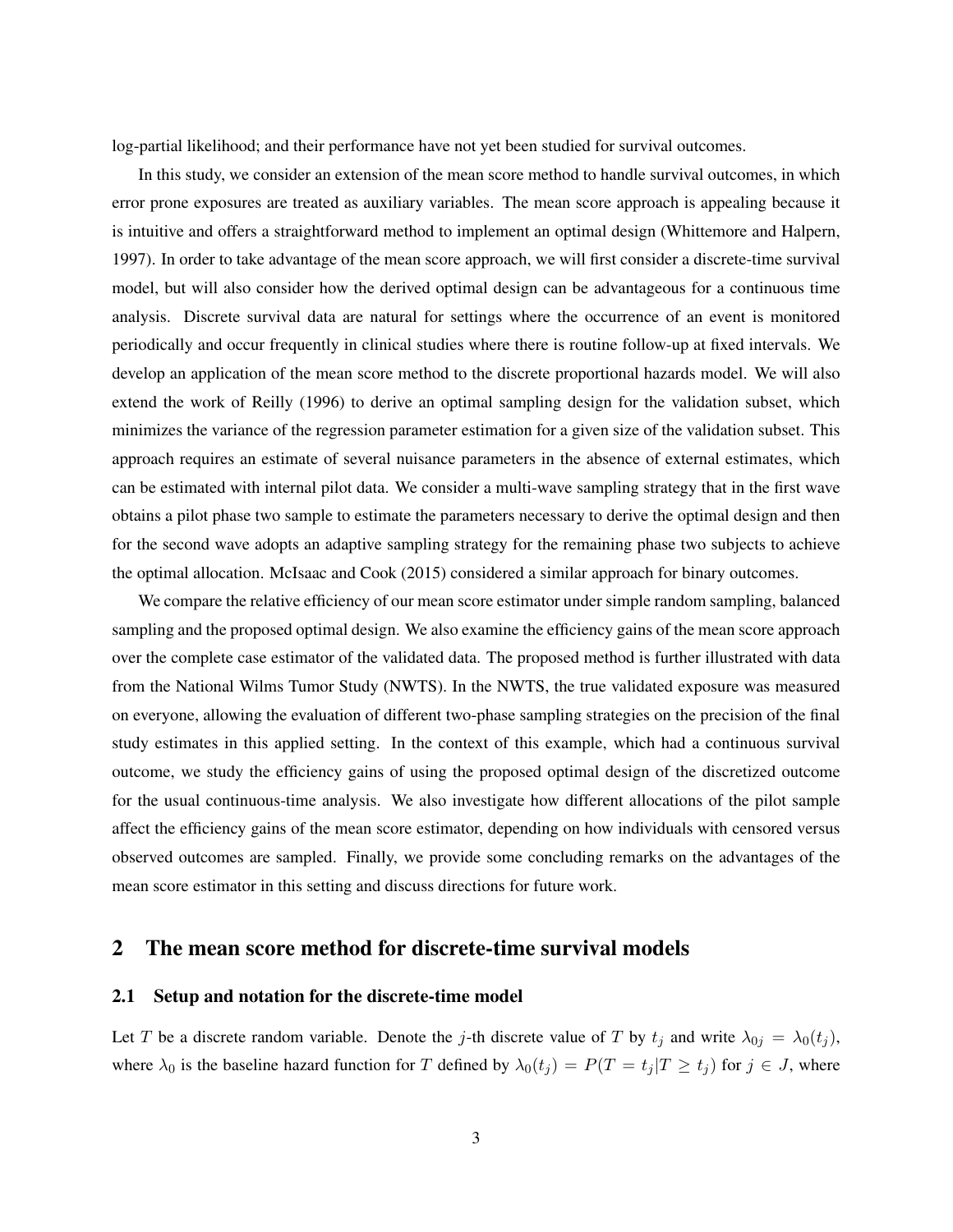$J$  is the index set for the discrete times with positive mass. We assume the time to event response  $T$  is associated with a *d*-dimensional covariate vector  $X = (X_1, \ldots, X_d)^\top$  such that the conditional hazard function  $\lambda(t|\mathbf{x}) = P(T = t | T \ge t, \mathbf{X} = \mathbf{x})$  is given by

<span id="page-3-0"></span>
$$
g(\lambda(t|\mathbf{x})) = g(\lambda_0(t)) \exp(\boldsymbol{\beta}^\top \mathbf{x}) \quad (t \in \mathcal{T})
$$
\n(2.1)

for some coefficient vector  $\boldsymbol{\beta} = (\beta_1, \dots, \beta_d)^\top$ , where  $g : [0, 1] \to \mathbf{R}$  is a monotone transformation and  $\mathcal{T} = \{t_j : j \in J\}$ . For example, the odds transformation  $g_1(u) = \frac{u}{1-u}$  yields the logit hazard model, where  $logit(\lambda_j(\mathbf{x})) = \alpha_j + \boldsymbol{\beta}^\top \boldsymbol{x}$  for  $\alpha_j = logit(\lambda_{0j})$  and  $\lambda_j(\mathbf{x}) = \lambda(t_j|\mathbf{x})$ . It follows that the likelihood function under the logit hazard model has the same representation with the logistic regression model such that the number of events at a time  $t_j$  represents binomial outcomes with probability  $\lambda_j(\mathbf{x})$  for each  $j \in J$  [\(Meier](#page-21-7) [et al.,](#page-21-7) [2003\)](#page-21-7). The complementary log transformation  $g_2(u) = -\log(1-u)$  gives a proportional log-survival model  $\log (S_j(\mathbf{x})) = \log(S_{0j}) \exp(\boldsymbol{\beta}^\top \mathbf{x})$ , where  $S_j(\mathbf{x}) = P(T \ge t_j | \mathbf{X} = \mathbf{x})$  and  $S_{0j} = S_0(t_j)$  for the baseline survival function  $S_0$  for T. [Kalbfleisch and Prentice](#page-21-8) [\(2011\)](#page-21-8) provide further details.

We consider that  $T$  may be subject to random censoring prior to the finite maximum follow-up time of  $\tau < \infty$ . For a random censoring time C, independent of T, let  $Y = \min\{T, C\}$  be the observed censored survival time and  $\Delta = \mathbb{I}(T \leq C)$  be the event indicator. We assume that  $\mathcal{X}_N = \{(Y_i, \Delta_i, \mathbf{X}_i) : 1 \leq i \leq N\}$  $i \leq N$  are independent and identically distributed and will not be completely observed on all subjects as N-random copies of  $(Y, \Delta, \mathbf{X})$ . Instead,  $\mathcal{X}_{I,N} = \{(Y_i, \Delta_i, \mathbf{Z}_i) : 1 \leq i \leq N\}$  are the data available for all subjects in the first phase of a study, where  $\mathbf{Z}=(Z_1,\ldots,Z_q)^\top$  are discrete surrogates or auxiliary variables associated with X. Complete data for the likelihood are observed on the phase two sample, denoted by  $\mathcal{X}_{\Pi,n} = \{(Y_i, \Delta_i, \mathbf{X}_i) : i \in \mathcal{I}\}\$ , where  $\mathcal{I}$  is a subset of  $\{1, \dots, N\}$  having the cardinality of n. For example, the auxiliary variables  $Z$  might be error-prone discrete measures of  $X$  while  $X$  may or may not be discrete. We also allow for settings where some components of  $X$  are available on all subjects, such as sex or other demographic information ascertained in the first phase of the study. For this setting, we may introduce a slight abuse of notation writing  $X = (X^C, X^I)$  and  $Z = (X^C, A)$ , where  $X^C$  are the components of  $X_i$  observed on everyone,  $X^I$  are the incomplete components of X not observed at the phase one, and A indicates a generic notation for auxiliary variables in the first phase of the study. In this case,  $I$  denotes the set of subject indices for which the true covariates **X** are fully observed, with  $X<sup>I</sup>$  sampled in the second phase of the study, and the auxiliary phase one variables are limited to A [\(Reilly and Pepe,](#page-21-0) [1995;](#page-21-0) [McIsaac](#page-21-6) [and Cook,](#page-21-6) [2015\)](#page-21-6).

Unlike previous literature [\(Lawless et al.,](#page-21-9) [1999;](#page-21-9) [Chatterjee et al.,](#page-20-1) [2003;](#page-20-1) [Chatterjee and Chen,](#page-20-2) [2007;](#page-20-2) [Tao](#page-21-10) [et al.,](#page-21-10) [2017\)](#page-21-10), we note that the model  $(2.1)$  does not include auxiliary variables as predictors, but rather  $\mathbb Z$  is a surrogate by the Prentice criterion [\(Prentice,](#page-21-11) [1989\)](#page-21-11). That means the likelihood function  $L_1(\theta; Y, \Delta, \mathbf{X}, \mathbf{Z})$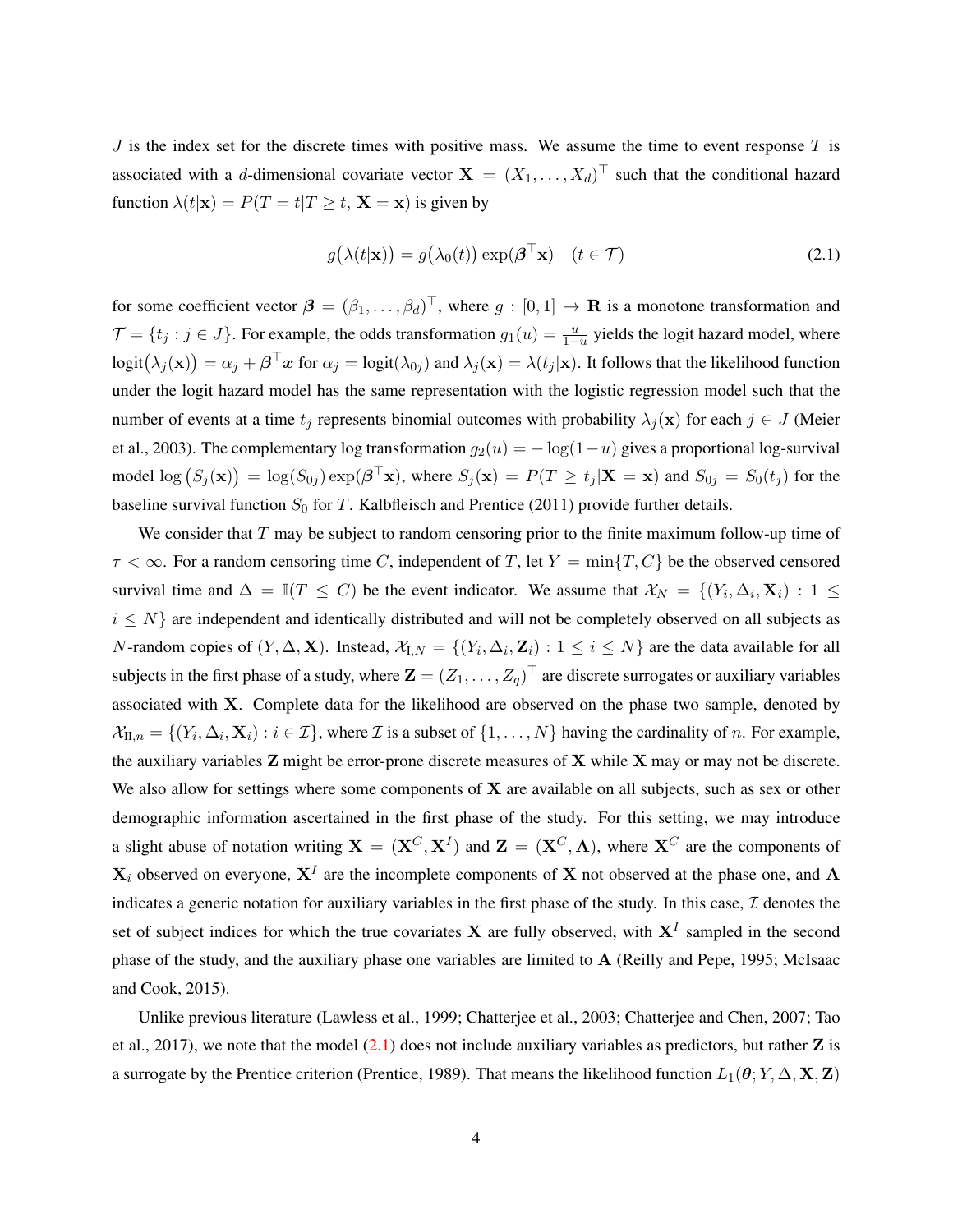equals  $L_1(\theta; Y, \Delta, \mathbf{X})$ , where  $\theta$  is the collection of parameters involved in [\(2.1\)](#page-3-0). Thus, the complete information for  $\theta$  is carried by  $(Y, \Delta, \mathbf{X})$ , while  $E\{\log L_1(\theta; Y, \Delta, \mathbf{X}) | Y, \Delta, \mathbf{Z}\}\$  may represent extra information of  $(Y, \Delta, Z)$  compared to likelihood-based inference using only complete case data for  $(Y, \Delta, X)$ . In this paper, we consider the mean score method, which is valid when the validation subset  $\mathcal I$  for the phase two sample is randomly chosen from the full cohort given information obtained from the first phase of a study. Therefore, we use the log-likelihood from all available observations written by

<span id="page-4-0"></span>
$$
\sum_{i\in\mathcal{I}}\log L_1(\boldsymbol{\theta};Y_i,\Delta_i,\mathbf{X}_i)+\sum_{i\in\mathcal{I}^c}\int\log L_1(\boldsymbol{\theta};Y_i,\Delta_i,\mathbf{x})h(\mathbf{x}|\mathbf{Z}_i)\,\mathrm{d}\mathbf{x},\qquad(2.2)
$$

where  $h(\mathbf{x}|\mathbf{z})$  denotes the conditional density function of **X** given  $\mathbf{Z} = \mathbf{z}$  and  $\mathcal{I}^c = \{1, \dots, N\} \setminus \mathcal{I}$  indicates a set of  $(N - n)$  indices for individuals whose complete covariates are not available. For an individual i and time j, we define the observed event indicator  $D_{ij} = \mathbb{I}(Y_i = t_j, \Delta_i = 1)$  and denote subject i's censored survival time index by  $J(i) = \arg\{j \in J : Y_i = t_j\}$  for  $1 \le i \le n$ . Thus,  $D_{ik} = 0$  for all  $k < J(i)$ . Then, it follows that the log-likelihood function given  $(Y_i, \Delta_i, \mathbf{X}_i)$  can be written by

<span id="page-4-1"></span>
$$
\log L_1(\boldsymbol{\theta}; Y_i, \Delta_i, \mathbf{X}_i) = \sum_{j=1}^{J(i)} \Big[ D_{ij} \log \Big( \frac{\lambda_j(\mathbf{X}_i)}{1 - \lambda_j(\mathbf{X}_i)} \Big) + \log \big( 1 - \lambda_j(\mathbf{X}_i) \big) \Big], \tag{2.3}
$$

for each  $1 \le i \le n$ . In the above equation, we used the fact that  $L_1(\theta; Y, \Delta, \mathbf{X}) = S(Y|\mathbf{X})\lambda(Y|\mathbf{X})^{\Delta}(1-\mathbf{X})$  $\lambda(Y|\mathbf{X}))^{1-\Delta}$  and the conditional survival function  $S_j(\mathbf{x}) = P(T \ge t_j | \mathbf{X} = \mathbf{x})$  was calculated by  $\prod_{k=1}^{j-1} (1-\mathbf{X})$  $\lambda_k(\mathbf{x})$  for  $j \geq 2$ , together with  $S_1(\mathbf{x}) = 1$  by definition.

#### <span id="page-4-2"></span>2.2 The mean score method

We apply the mean score method [\(Reilly and Pepe,](#page-21-0) [1995;](#page-21-0) [Reilly,](#page-21-1) [1996\)](#page-21-1) to the conditional hazard model [\(2.1\)](#page-3-0) when auxiliary variables are discrete. Employing the Expectation-Maximization (EM) technique [\(Dempster](#page-21-12) [et al.,](#page-21-12) [1977\)](#page-21-12) with [\(2.2\)](#page-4-0) and [\(2.3\)](#page-4-1), we may find the maximum likelihood estimator of  $\theta$ . However,  $h(\mathbf{x}|\mathbf{z})$ is generally unknown and a parametric approach for the estimation of  $h(\mathbf{x}|\mathbf{z})$  may result in inconsistent inference of  $\theta$  in likelihood-based methods. [Lawless et al.](#page-21-9) [\(1999\)](#page-21-9) introduced a semi-parametric method, estimating the conditional density function  $h(\mathbf{x}|\mathbf{z})$  nonparametrically, such that the integration in [\(2.2\)](#page-4-0) is replaced with a single-step approximation [\(McIsaac and Cook,](#page-21-2) [2014\)](#page-21-2). Following the mean score approach, for those not in the phase two subset, we can replace the unobserved score contribution based on  $X$  with its expected value based on the observed phase one data. By replacing the expected value to an empirical mean, the semi-parametric estimation of  $\theta$  can then be achieved by maximizing an inverse probability weighted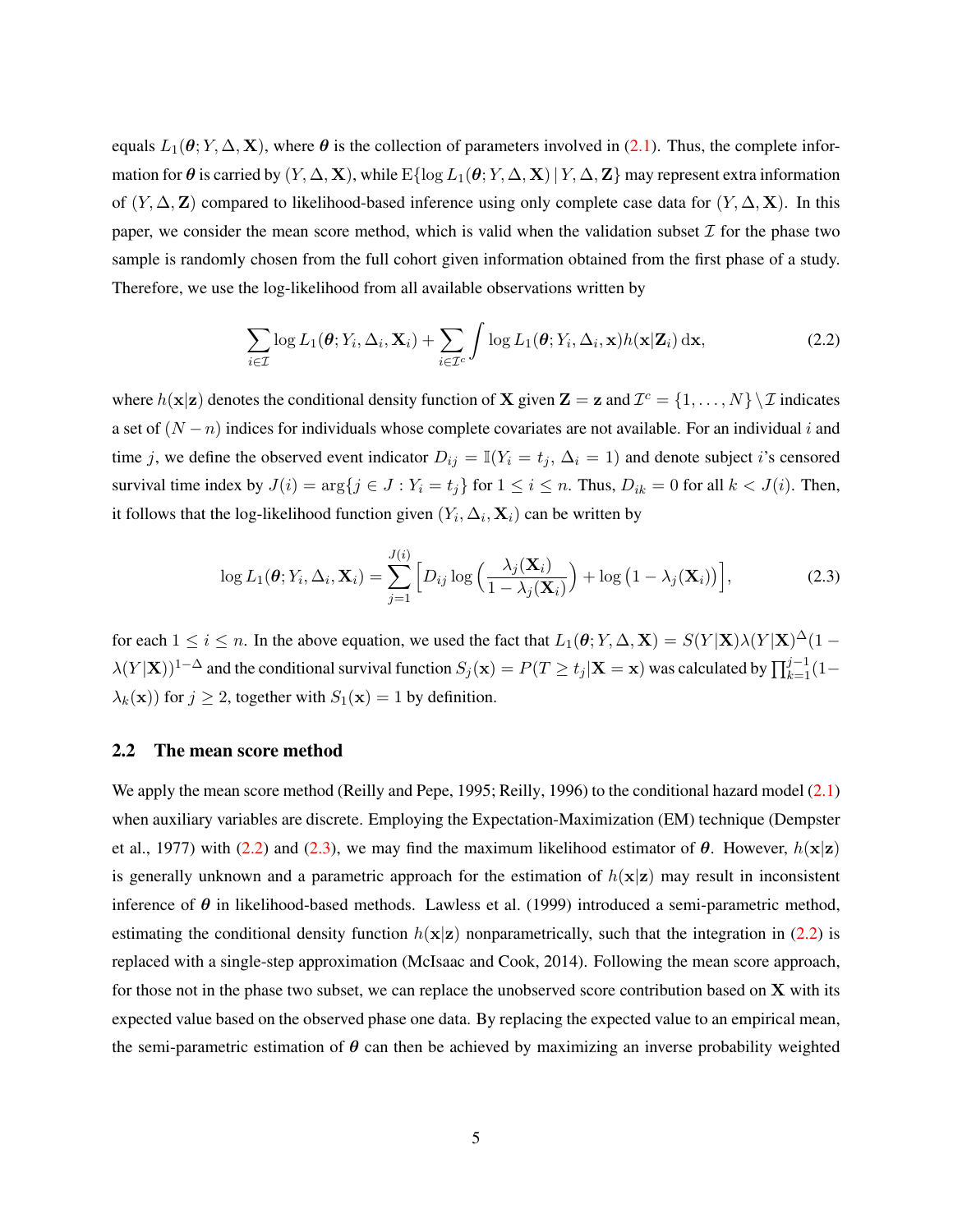log-likelihood

<span id="page-5-0"></span>
$$
Q_N(\boldsymbol{\theta}) = \sum_{i \in \mathcal{I}} \sum_{j=1}^{J(i)} \hat{\pi}(Y_i, \Delta_i, \mathbf{Z}_i)^{-1} \Big[ D_{ij} \log \Big( \frac{\lambda_j(\mathbf{X}_i)}{1 - \lambda_j(\mathbf{X}_i)} \Big) + \log \big( 1 - \lambda_j(\mathbf{X}_i) \big) \Big], \tag{2.4}
$$

where  $\hat{\pi}(Y_i, \Delta_i, \mathbf{Z}_i)$  is an empirical estimate of  $\pi(Y_i, \Delta_i, \mathbf{Z}_i)$ , the sampling probability of the *i*-th individual selected into the validation subset, which can be consistently estimated by  $n(Y_i, \Delta_i, \mathbf{Z}_i) / N(Y_i, \Delta_i, \mathbf{Z}_i)$  as n and N increase. Here,  $n(y, \delta, z)$  is the number of subjects in T who have the same observations with  $(y, \delta, \mathbf{z})$  in the first phase study;  $N(y, \delta, \mathbf{z})$  is defined similarly to  $n(y, \delta, \mathbf{z})$  with replacement of the index set  $\mathcal I$  with  $\{1, \ldots, N\}$  of the full sample.

We note that [Flanders and Greenland](#page-21-13) [\(1991\)](#page-21-13) also proposed a similar estimating equation to [\(2.4\)](#page-5-0) based on the pseudo-likelihood method, which coincides to the filling in method introduced by [Vach and Blettner](#page-21-14) [\(1991\)](#page-21-14) when **X** is categorical. However, depending on the choice of transformation  $g$  in [\(2.1\)](#page-3-0), different forms of score equations follow from the above weighted log-likelihood [\(2.4\)](#page-5-0). In Supplementary Material Section [A.2,](#page-22-0) we provide the detailed forms of the mean score equations and the associated Hessian matrices when the logit transformation  $g_1$  and the complementary log transformation  $g_2$  are used.

#### <span id="page-5-1"></span>2.3 Connection to the Cox model for a continuous-time outcome

Our expectation that the optimal design for our discrete time proportional hazards model will also be advantageous for the continuous time Cox model is based on the connection between the parameters in these two models. For this, we briefly review this connection. For further discussion, see [Kalbfleisch and Prentice](#page-21-8) [\(2011\)](#page-21-8).

From the log-likelihood  $(2.3)$ , we note that the logit hazard model is the canonical form of the discrete-time survival model [\(2.1\)](#page-3-0) under the odds transformation  $g_1(u) = \frac{u}{1-u}$ , such that  $logit(\lambda_j(\mathbf{x})) = \alpha_j + \boldsymbol{\beta}^\top \mathbf{x}$ , where  $\alpha_j = \text{logit}(\lambda_{0j})$  is the logit transformation of the baseline hazard. However, we also note that any model with an arbitrary monotone transformation in  $(2.1)$  leads to a reparameterization of the logit hazard model. For example, suppose the complementary log transformation  $g_2(u) = -\log(1 - u)$  defines the true survival model. Then it can be easily seen that  $logit(\lambda_j(\mathbf{x})) = exp(e^{\alpha_j + \beta^{\top} \mathbf{x}}) - 1$ , where  $\alpha_j =$  $\log(-\log(1-\lambda_{0i}))$  is the complementary log-log transformation of the baseline hazard, and the application of chain rules to [\(2.3\)](#page-4-1) is followed by likelihood-based estimation of  $\theta = (\alpha, \beta)$ , which is also equivalent to reparameterization of the logit hazard model.

In particular, if usual continuous-time Cox proportional hazards are grouped into discrete disjoint intervals, this will lead to the conditional hazard model [\(2.1\)](#page-3-0) for discrete-time outcomes with the complementary log transformation. To be specific, let  $\lambda^C(t|\mathbf{x})$  be the conditional hazard function in the Cox model for the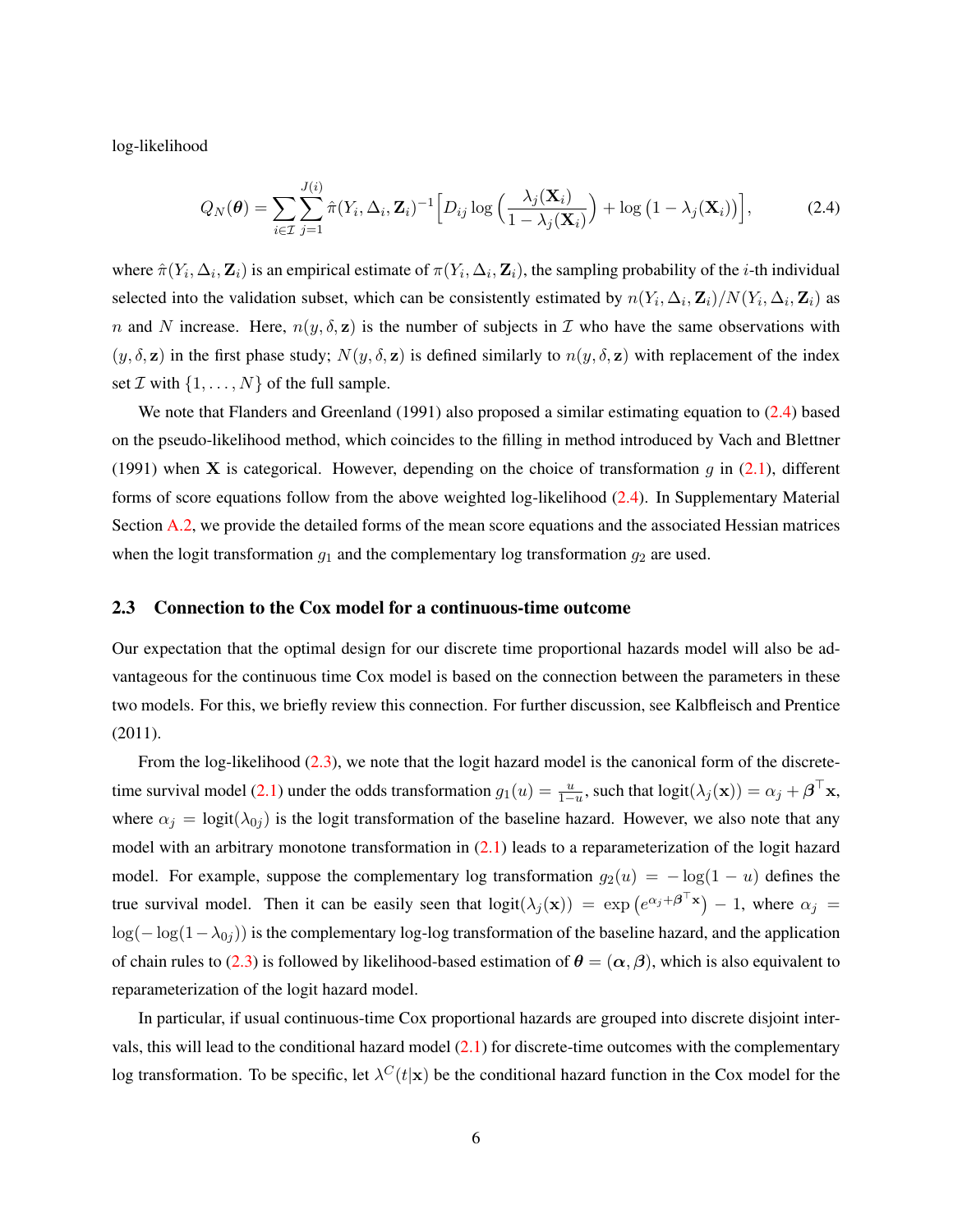continuous-time survival outcome such that  $\lambda^C(t|\mathbf{x}) = \lambda_0^C(t) \exp(\boldsymbol{\beta}^\top \mathbf{x})$ , where  $\lambda_0^C$  is the associated baseline hazard function. Suppose we are only able to observe survival outcomes censored by disjoint intervals  $(t_{j-1}, t_j]$  with  $t_0 \equiv 0$ , so that statistical inference on conditional hazards by each interval is a goal of the study. Then, we may denote the conditional hazards on the  $j$ -th interval by

<span id="page-6-0"></span>
$$
\lambda_j(\mathbf{x}) = P(T \le t_j | T > t_{j-1}, \mathbf{X} = \mathbf{x}).\tag{2.5}
$$

for each  $j \in J$ . Since the conditional survival function  $S^{C}(t|\mathbf{x}) = P(T > t | \mathbf{X} = \mathbf{x})$  is equivalent to  $\exp\left(-\int_0^t \lambda^C(s|\mathbf{x}) ds\right)$  in the Cox model, we note that  $-\log\left(1-\lambda_j(\mathbf{x})\right) = \int_{t_{j-1}}^{t_j} \lambda^C(s|\mathbf{x}) ds$  represents the cumulative conditional hazard on the interval  $[t_{j-1}, t_j)$  and, under the proportional hazards assumption, it can be shown that

$$
-\log(1 - \lambda_j(\mathbf{x})) = -\log(1 - \lambda_{0j}) \exp(\boldsymbol{\beta}^\top \mathbf{x}) \quad (j \in J), \tag{2.6}
$$

where  $\lambda_{0j} = 1 - \exp\left(-\int_{t_{j-1}}^{t_j} \lambda_0^C(s) ds\right)$  is the associated cumulative baseline hazard on  $[t_{j-1}, t_j)$ . Thus, the cumulative hazard model  $(2.6)$  is directly connected with the discrete-time survival model  $(2.1)$  under the complementary log transformation, and the two models have the same regression coefficient  $\beta$ .

## <span id="page-6-2"></span>3 Adaptive sampling design for optimal estimation

As introduced by [Reilly and Pepe](#page-21-0) [\(1995\)](#page-21-0) and [Reilly](#page-21-1) [\(1996\)](#page-21-1), we consider a sampling design that asymptotically minimizes the variance of parameter estimates of interest under constraints that the validation sample size is fixed. In Theorem [1,](#page-6-1) we establish that the asymptotic variance of the mean score estimator depends on the sampling probability for the phase two validation subset.

<span id="page-6-1"></span>**Theorem 1.** *For each*  $j \in J$ , *let*  $\alpha_j = g(\lambda_{0j}) \in \mathbb{R}$  *be transformation of baseline hazards in* [\(2.1\)](#page-3-0)*. Suppose that the censoring time is bounded, that is*  $P(C \leq \tau) = 1$  *for some fixed constant*  $\tau > 0$ *, and that the conditional hazard functions*  $\lambda_j(\mathbf{x}) = \lambda(t_j|\mathbf{x})$  are bounded away from 0 and 1 for all  $\mathbf{x} \in \mathbf{R}^d$ . Under *the regularity conditions in Supplementary Material Section [A.1,](#page-22-1) the mean score estimator*  $\hat{\theta}$  *of*  $\theta = (\alpha, \beta)$ solving the score equation of [\(2.4\)](#page-5-0) is asymptotically normal such that  $N^{1/2}(\hat{\bm{\theta}}-\bm{\theta})\stackrel{d}{\to}N(\bm{0},\Sigma)$  as  $N\to\infty$ , where  $\Sigma = I_V^{-1} + I_V^{-1} \Omega I_V^{-1}$  with  $I_V = -E \left[ \frac{\partial^2}{\partial \theta \partial t} \right]$  $\frac{\partial^2}{\partial \theta \partial \theta^{\top}} \log L_1(\theta;Y,\Delta,\mathbf{X})$  and  $\Omega = \mathrm{E}\big[\{\pi(Y,\Delta,\mathbf{Z})^{-1} - \mathbf{Z}\big\}$  $1$ }Var $(U_1(\theta)|Y, \Delta, \mathbf{Z})$ ] for the score function  $U_1(\theta) = \frac{\partial}{\partial \theta} \log L_1(\theta; Y, \Delta, \mathbf{X})$ .

Suppose that we fix the sample probability for the validation subset by  $\pi_V = \mathbb{E}[\pi(Y, \Delta, \mathbf{Z})]$ , or empirically  $n/N$ . Then, the mean score estimator of  $\theta_k$ , the k-th component of  $\theta$ , is asymptotically efficient when the validation sampling probability  $\pi(Y, \Delta, \mathbf{Z})$  is proportional to  $\{I_V^{-1} \text{Var}(U_1(\boldsymbol{\theta}) | y, \delta, \mathbf{z}) I_V^{-1}$  $\{V^{-1}\}_{[k,k]}^{1/2}$ , so that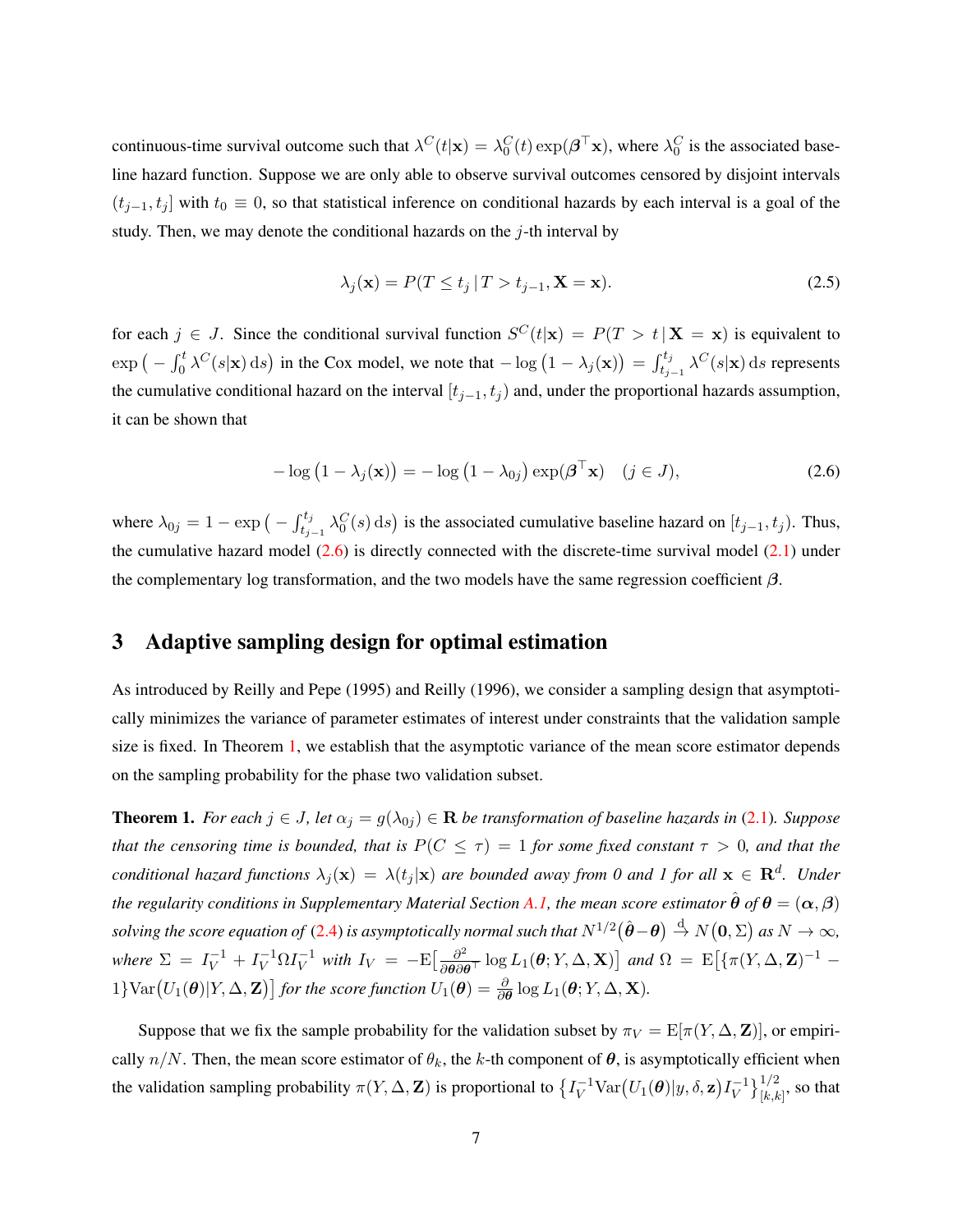we empirically assign the optimal sampling size for each  $(y, \delta, z)$ -stratum

<span id="page-7-0"></span>
$$
n^{\text{Opt}}(y,\delta,\mathbf{z}) \propto N(y,\delta,\mathbf{z}) \left( I_V^{-1} \text{Var}\left( U_1(\boldsymbol{\theta}) | y,\delta,\mathbf{z} \right) I_V^{-1} \right)_{[k,k]}^{1/2}
$$
(3.1)

satisfying  $n = \sum_{(y,\delta,\mathbf{z})} n^{\text{Opt}}(y,\delta,\mathbf{z})$ , where  $M_{[j,k]}$  denotes the  $(j,k)$ -element of a matrix M. We note that [\(3.1\)](#page-7-0) can be viewed as Neyman allocation [\(Neyman,](#page-21-15) [1934\)](#page-21-15) maximizing the survey precision in the stratified sampling based on the phase one information. Such an optimal design can be also obtained by the Lagrangian multiplier method to minimize  $\Sigma_{[k,k]}$  in Theorem [1,](#page-6-1) which equivalently minimizes the variance of the target parameter  $\theta_k$  with respect to  $\pi(y, \delta, z)$  under the constraint of a fixed-validation rate  $\pi_V$  =  $\mathbb{E}[\pi(Y, \Delta, \mathbf{Z})]$ , or empirically  $n = \sum_{(y, \delta, \mathbf{z})} \pi(y, \delta, \mathbf{z}) N(y, \delta, \mathbf{z})$ .

Note that the optimal sampling design depends on external information about population structure, namely  $I_V$  and  $Var(U_1(\theta)|y, \delta, z)$ , which are usually unknown. [McIsaac and Cook](#page-21-6) [\(2015\)](#page-21-6) introduced an adaptive procedure for multi-phase analyses such that one first draws a pilot sample for validation and then adaptively draws an additional validation set, write  $\mathcal{X}_{\Pi,n}^{\text{Pilot}} = \{(Y_i, \Delta_i, \mathbf{X}_i) : i \in \mathcal{I}^{\text{Pilot}}\}\$ and  $\mathcal{X}_{\text{II},n}^{\text{Adapt}} = \{(Y_i, \Delta_i, \mathbf{X}_i) : i \in \mathcal{I}^{\text{Adapt}}\},$  respectively. That is, the overall validation  $\mathcal{X}_{\text{II},n} = \mathcal{X}_{\text{II},n}^{\text{Pilot}} \cup \mathcal{X}_{\text{II},n}^{\text{Adapt}}$ corresponds to the optimal design, where  $\mathcal{I} = \mathcal{I}^{\text{Pilot}} \cup \mathcal{I}^{\text{Adapt}}$ . Similarly, we consider an adaptive constraint on the final validation size,  $n = \sum_{(y,\delta,\mathbf{z})} \left[ n^{\text{Pilot}}(y,\delta,\mathbf{z}) + n^{\text{Adapt}}(y,\delta,\mathbf{z}) \right]$ , where  $n^{\text{Pilot}}(y,\delta,\mathbf{z})$  and  $n^{\text{Adapt}}(y, \delta, \mathbf{z})$  are sampling sizes on each  $(y, \delta, \mathbf{z})$ -stratum for the pilot and adaptive validation, respectively. We apply the Lagrangian multiplier method to minimize  $\Sigma_{[k,k]}$  in Theorem [1](#page-6-1) with respect to  $\pi(Y, \Delta, \mathbf{Z})$ under the adaptive constraint. Then, the adaptive sampling design is given by

<span id="page-7-3"></span><span id="page-7-2"></span><span id="page-7-1"></span>
$$
n^{\text{Adapt}}(y,\delta,\mathbf{z}) = \hat{n}^{\text{Opt}}(y,\delta,\mathbf{z}) - n^{\text{Pilot}}(y,\delta,\mathbf{z}),\tag{3.2}
$$

where  $\hat{n}^{Opt}(y, \delta, z)$  is the estimated optimal sampling size of [\(3.1\)](#page-7-0). Here, the information matrix  $I_V$  and the conditional variance of the score function  $Var(U_1(\theta)|y, \delta, z)$  can be consistently estimated using the individuals in the phase two pilot sample. We employ inverse probability weighting to estimate  $I_V$  by

$$
\widehat{I}_V = -\frac{1}{N} \sum_{i \in \mathcal{I}^{\text{Pilot}}} \frac{N(Y_i, \Delta_i, \mathbf{Z}_i)}{n^{\text{Pilot}}(Y_i, \Delta_i, \mathbf{Z}_i)} \frac{\partial^2}{\partial \boldsymbol{\theta} \partial \boldsymbol{\theta}^\top} \log L_1(\boldsymbol{\theta}; Y_i, \Delta_i, \mathbf{X}_i).
$$
(3.3)

Also,  $Var(U_1(\theta)|y, \delta, z)$  is estimated by the sample covariance matrix of the score function within each  $(y, \delta, z)$ -stratum such that

$$
\widehat{\text{Var}}\big(U_1(\boldsymbol{\theta})|y,\delta,z\big) = \frac{n^{\text{Pilot}}(y,\delta,\mathbf{z})}{n^{\text{Pilot}}(y,\delta,\mathbf{z})-1} \big\{\hat{\mu}_2(\boldsymbol{\theta};y,\delta,\mathbf{z}) - \hat{\mu}_1(\boldsymbol{\theta};y,\delta,\mathbf{z})^2\big\},\tag{3.4}
$$

where  $\hat{\mu}_{\ell}(\boldsymbol{\theta};y,\delta,\mathbf{z}) = n^{\text{Pilot}}(y,\delta,\mathbf{z})^{-1} \sum_{i \in \mathcal{I}^{\text{Pilot}}} U_1(\boldsymbol{\theta};Y_i,\Delta_i,\mathbf{X}_i)^{\ell} \cdot \mathbb{I}(Y_i=y,\Delta_i=\delta,\mathbf{Z}_i=\mathbf{z}), \text{ for } \ell=1,2.$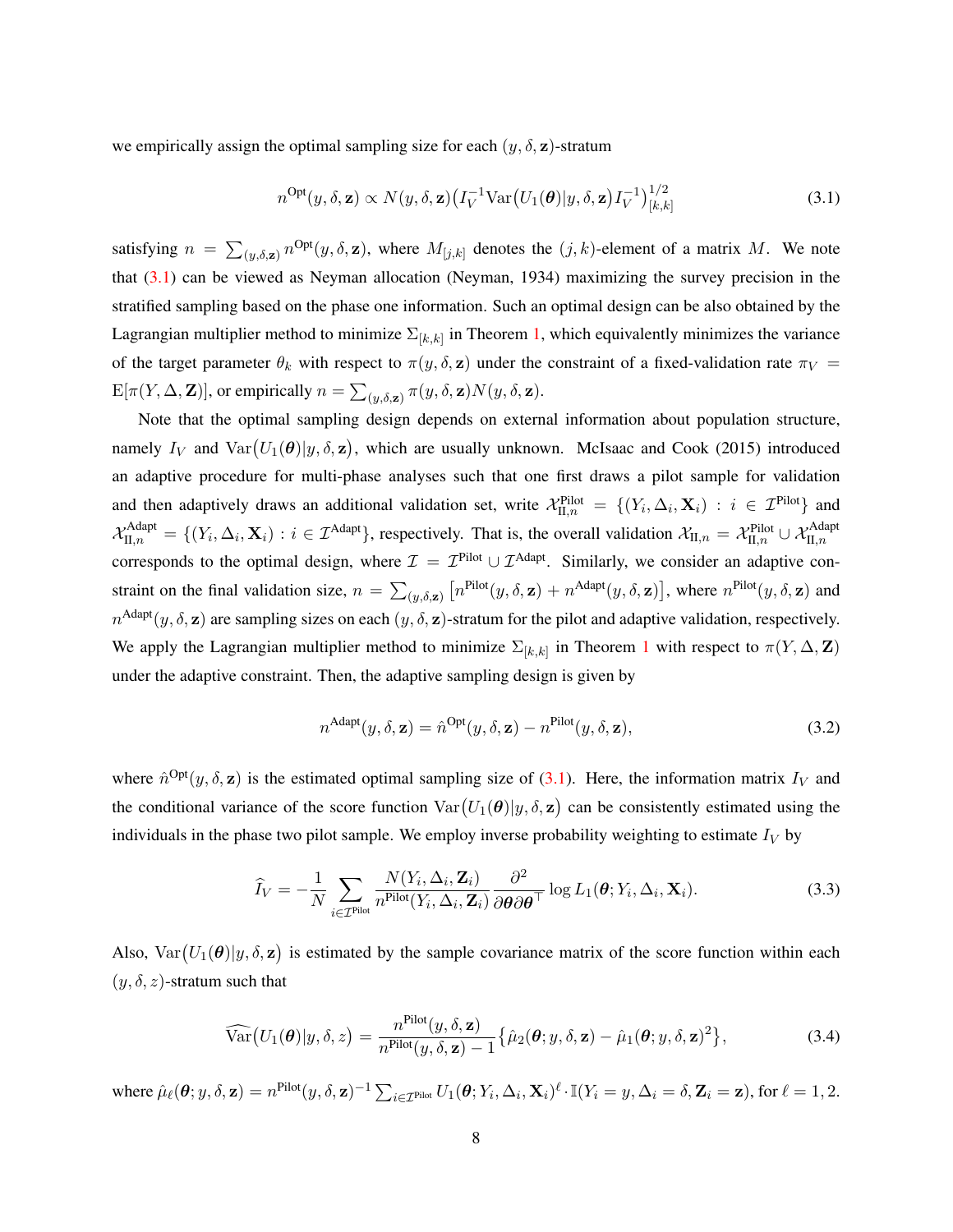Then, we evaluate [\(3.3\)](#page-7-1) and [\(3.4\)](#page-7-2) with the inverse probability weighted estimator of  $\theta$  based on the first phase sample  $X_{I,N}$  and the pilot validation set  $X_{II,n}^{Pilot}$ . The expressions for the score function and Hessian matrix of [\(2.3\)](#page-4-1) for two discussed choices of the survival models can be found in Supplementary Material Section [A.2.](#page-22-0) Due to sparse observations or oversampled pilot data on some strata, we may not achieve practically the optimal design with [\(3.2\)](#page-7-3) when  $N(y, \delta, \mathbf{z}) < \hat{n}^{Opt}(y, \delta, \mathbf{z})$  or  $n^{Pilot}(y, \delta, \mathbf{z}) > \hat{n}^{Opt}(y, \delta, \mathbf{z})$ . In either case, we set  $n^{\text{Adapt}}(y,\delta,\mathbf{z})=0 \vee \{N(y,\delta,\mathbf{z})-n^{\text{Pilot}}(y,\delta,\mathbf{z})\}$  for the saturated strata and distribute the remaining validation allocation to the other strata proportional to the estimated optimal sampling sizes. This approach for handling saturated strata is similar to that of [McIsaac and Cook](#page-21-6) [\(2015\)](#page-21-6), originally introduced by [Reilly and Pepe](#page-21-0) [\(1995\)](#page-21-0).

## 4 Numerical illustrations

In this section, we examine the performance of our proposed mean score estimator and adaptive phase two sampling procedure first by a computer simulation study. We then further illustrate the method with an analysis of data from the National Wilms Tumor Study (NWTS). For this example, the original survival outcome was continuous and so in addition to presenting the discrete time analysis, we consider whether the proposed phase two sampling procedure provided efficiency gains for the analysis of the continuous time outcome. We also provide further discussion on phase two sampling in the setting of intermittently censored outcomes. Data and source code in R (version 3.6.1) for our numerical studies are provided at <https://github.com/kyungheehan/mean-score>.

#### <span id="page-8-0"></span>4.1 Simulation Study

Here, we evaluate the empirical performance of the proposed mean score estimator for the discrete survival time setting via a simulation study. We also evaluate the degree to which the proposed adaptive validation design improves estimation performance compared to simple random sampling and a balanced design for several scenarios.

We consider the conditional hazard model [\(2.1\)](#page-3-0) with the complementary log transformation  $g_2(u)$  =  $-\log(1-u)$ , where  $\beta = (\log(1.5), \log(0.7), \log(1.3), -\log(1.3))^T$ . We assume survival status is observed at discrete times  $0 < t_1 < t_2 < \cdots < t_{10} < \infty$ . As previously mentioned in Section [2.3,](#page-5-1) this model will estimate the same  $\beta$  as in the underlying continuous-time Cox proportional hazards model. We first generate a four dimensional covariate vector  $X = (X_1, \ldots, X_4)^\top$ , which consists of both continuous and binary variables.

We simulate correlated covariates with a unit scale between 0 and 1, by first considering a multivariate normal random vector  $\mathbf{W} = (W_1, \dots, W_4)^\top$  with zero mean and  $\text{Cov}(W_j, W_k) = 0.3^{|j-k|}$ , so that we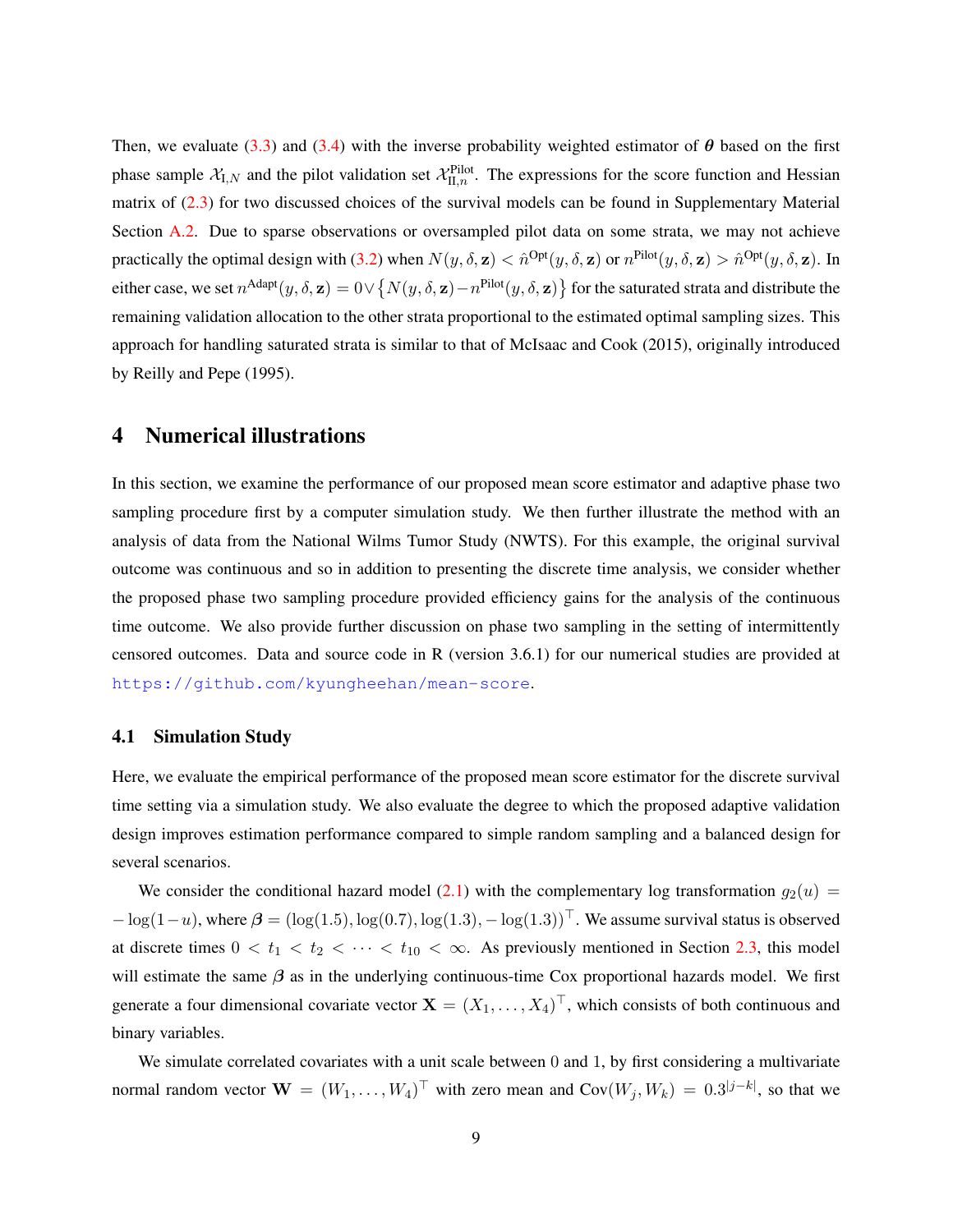<span id="page-9-0"></span>

Figure 1: Illustrations of the simulation setting for the discrete-time survival model. The conditional hazard function (left) is demonstrated together with its associated survival and probability mass functions (middle and right), where  $\lambda(t_j | \mathbf{x}) = P(T = t_j | T \ge t_j, \mathbf{X} = \mathbf{x})$ ,  $S(t_j | \mathbf{x}) = P(T \ge t_j | \mathbf{X} = \mathbf{x})$  and  $P(t_j | \mathbf{x}) = P(T = t_j | \mathbf{X} = \mathbf{x})$ . The baseline functions are illustrated in red and gray solid lines show realization of conditional hazards, survival and probability functions associated with covariates for randomly chosen 100 subjects. The marginal rate of censoring over the maximum follow-up period  $t_6$  is  $P(T > 6) \approx 0.5$ .

put  $X_j = Q_j(\Phi(W_j))$  for  $j = 1, 2$  and  $X_j \sim \text{Bernoulli}(\Phi(W_j))$  for  $j = 3, 4$ , where  $\Phi$  is the cumulative standard normal distribution function, and  $Q_1$  and  $Q_2$  are quantile functions of the beta distribution with pairs of the shape and rate parameters  $(2, 1.5)$  and  $(3, 3)$ , respectively. By doing this, all  $X_j$ 's are correlated with each other, and particularly  $X_1$  and  $X_2$  are marginally beta random variables with Corr $(X_1, X_2) \approx$ 0.290. Since continuous covariates are generally bounded in practice, the simulated continuous covariates  $(X_1, X_2)^\top$  represent standardized covariates over the range of observations into unit intervals.

For discrete survival outcomes, we note that  $P(T = t_j | \mathbf{X} = \mathbf{x}) = \lambda_j(\mathbf{x}) \prod_{k=1}^{j-1} (1 - \lambda_k(\mathbf{x}))$  enables us to generate the discrete survival outcomes as multinomial random variables associated with covariates. To simplify the censoring mechanism in our simulation, we set a fixed censoring time  $C = t_6$  as the maximum follow-up for all subjects, so that we observe a truncated survival time  $Y = \min\{T, t_6\}$  and  $\Delta = \mathbb{I}(T \le t_6)$ , It is worth mentioning that the proposed method also allows a random censoring time  $C$ . An application of the method with a more complex censoring mechanism will be considered in Section [4.2.](#page-13-0)

Next, we generate N-random copies  $\mathcal{X}_N = \{(Y_i, \Delta_i, \mathbf{X}_i) : 1 \leq i \leq N\}$  of  $(Y, \Delta, \mathbf{X})$ , which will inform the benchmark full cohort analysis. We consider full cohort sizes  $N = 2000, 4000, 8000$  in the simulation. By choosing different baseline hazards, we considered three scenarios of overall censoring rates with 30%, 50% and 70%. Here, we mainly refer to simulation results when the censoring rate is 50%, since we found that this setting fundamentally provides similar lessons with the other scenarios which can be found in the Supplementary Material Tables [B.1](#page-25-0) and [B.2.](#page-26-0) Figure [1](#page-9-0) illustrates the conditional hazard, survival and probability functions in our simulation settings.

We assume that direct observations of  $X_1$  are not available in the phase one sample of the cohort, but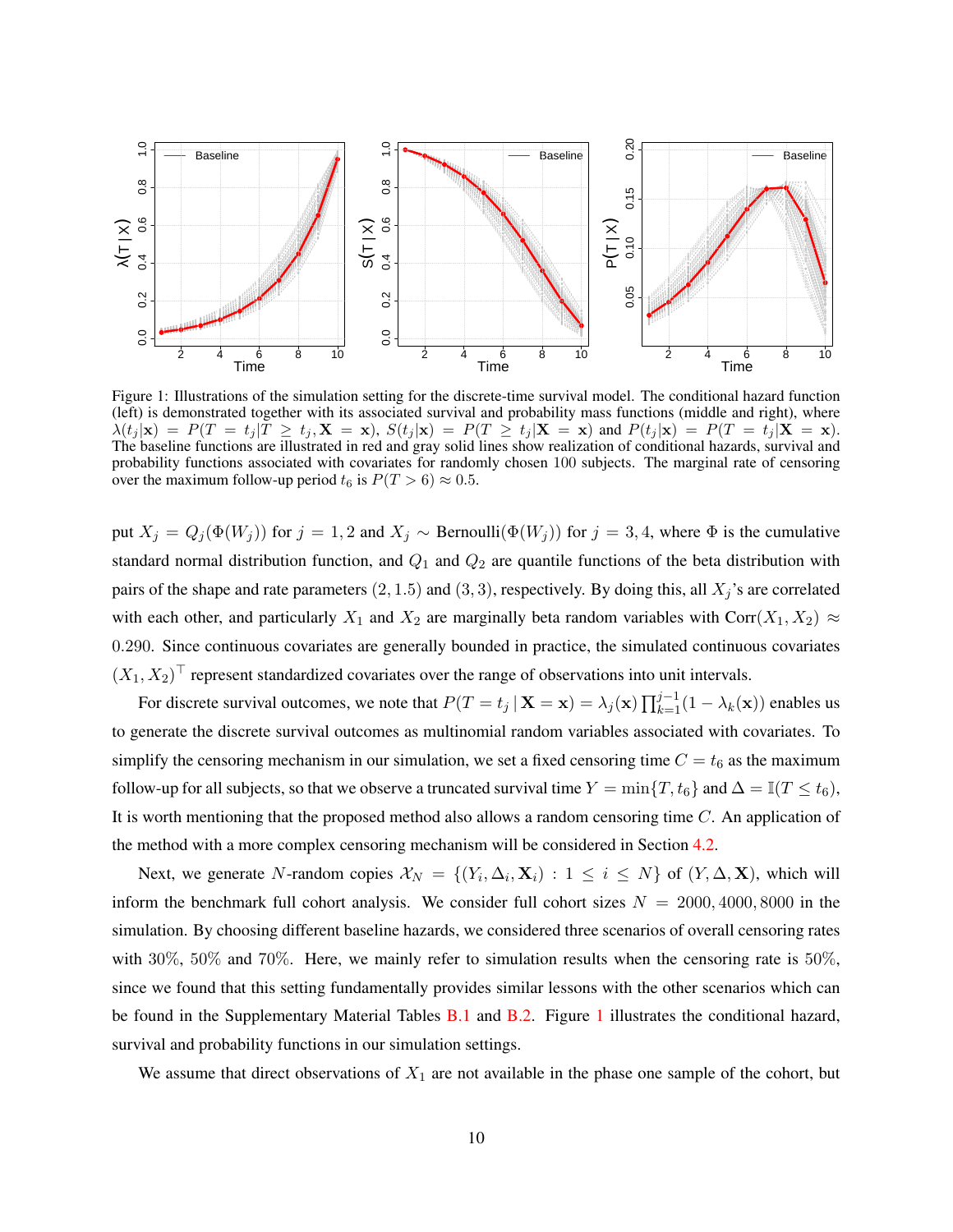instead one observes a discretized and error-prone exposure Z such that

$$
Z = \begin{cases} 1 & (0 < X_1^* \le 0.25), \\ 2 & (0.25 < X_1^* \le 0.5), \\ 3 & (0.5 < X_1^* \le 0.75), \\ 4 & (0.75 < X_1^* < 1), \end{cases}
$$
(4.1)

where  $X_1^* = X_1 + \varepsilon$  is perturbation of  $X_1$  with an independent measurement error  $\varepsilon \sim N(0, 0.1^2)$ . Let  $Z^o$  be the true discretization of  $X_1$  defined similarly to  $Z$  by replacing  $X_1^*$  with  $X_1$ . For the assumed parameter values, the discordance or misclassified rate between  $Z^{\circ}$  and Z was  $P(Z^{\circ} \neq Z) \approx 0.284$  and this shows that  $Z$  is not only a discrete but also an error-prone surrogate of  $X_1$ , and potentially associated with  $(X_2, X_3, X_4)$ . Finally, we set  $\mathcal{X}_{I,N} = \{(Y_i, \Delta_i, Z_i) : 1 \leq i \leq N\}$  to be the phase one sample available on all subjects.

Efficient estimation of the regression coefficient of  $X_1$  is of interest and the optimal sampling allocations are designed to minimize the variance of the  $\beta_1$  estimate in our simulation study. Since the optimal sampling design  $(3.1)$  depends on nuisance parameters defined by the population structure, namely  $I_V$  and  $Var(U_1(\theta)|y, \delta, z)$  in Theorem [1,](#page-6-1) we approximate their true values with empirical estimates obtained from an externally generated large sample of size  $N_0 = 10^4$  that was independent from the full cohort  $\mathcal{X}_N$ . We define the optimal sampling strategy based on these values as the oracle procedure and refer to Supplementary Material Section [A.2](#page-22-0) for some technical details for the derived optimal allocation. In practice, however, the oracle procedure is infeasible and so we are interested in evaluating the adaptive sampling design as described in Section [3.](#page-6-2) For this, we first sample a pilot validation subset  $\mathcal{X}_{\text{II},n}^{\text{Pilot}}$  and estimate the optimal sampling design together with the phase one sample  $X_{I,N}$ . To accommodate all possible strata information in the first phase sample, we employ balanced sampling for the pilot study, with  $n^{\text{Pilot}}(Y_i, \Delta_i, Z_i)$  equal for all  $\{Y_i, \Delta_i, Z_i\}$ . We then estimate  $I_V$  and  $\text{Var}(U_1(\theta)|y, \delta, z)$ , as outlined at the end of the previous section. Next, we draw an additional validation subset  $\mathcal{X}_{II,n}^{\text{Adapt}}$  for each stratum following [\(3.2\)](#page-7-3), and the mean score method is finally applied to the two-stage analysis for the phase one sample  $\mathcal{X}_{I,N}$  and the adaptive phase two sample  $\mathcal{X}_{II,n} = \mathcal{X}_{II,n}^{\text{Pilot}} \cup \mathcal{X}_{II,n}^{\text{Adapt}}$ . We considered validation subset sizes of  $n = 200, 400, 800$  and took equal proportions for the pilot and adaptive samples.

Due to saturated strata, there might be some remaining validation size to be allocated, for example  $n/2-\sum_{(y,\delta,z)}n^{\text{Pilot}}(y,\delta,z)>0$  in the pilot study. In this case, we randomly select unvalidated subjects for the remaining allocation, which is also similarly applied to the adaptive sample. We note that the proportion of the pilot sample size to the adaptive entails a trade-off between precision of the nuisance parameters needed for optimal sampling design and efficiency gains from the adaptive validation when the final phase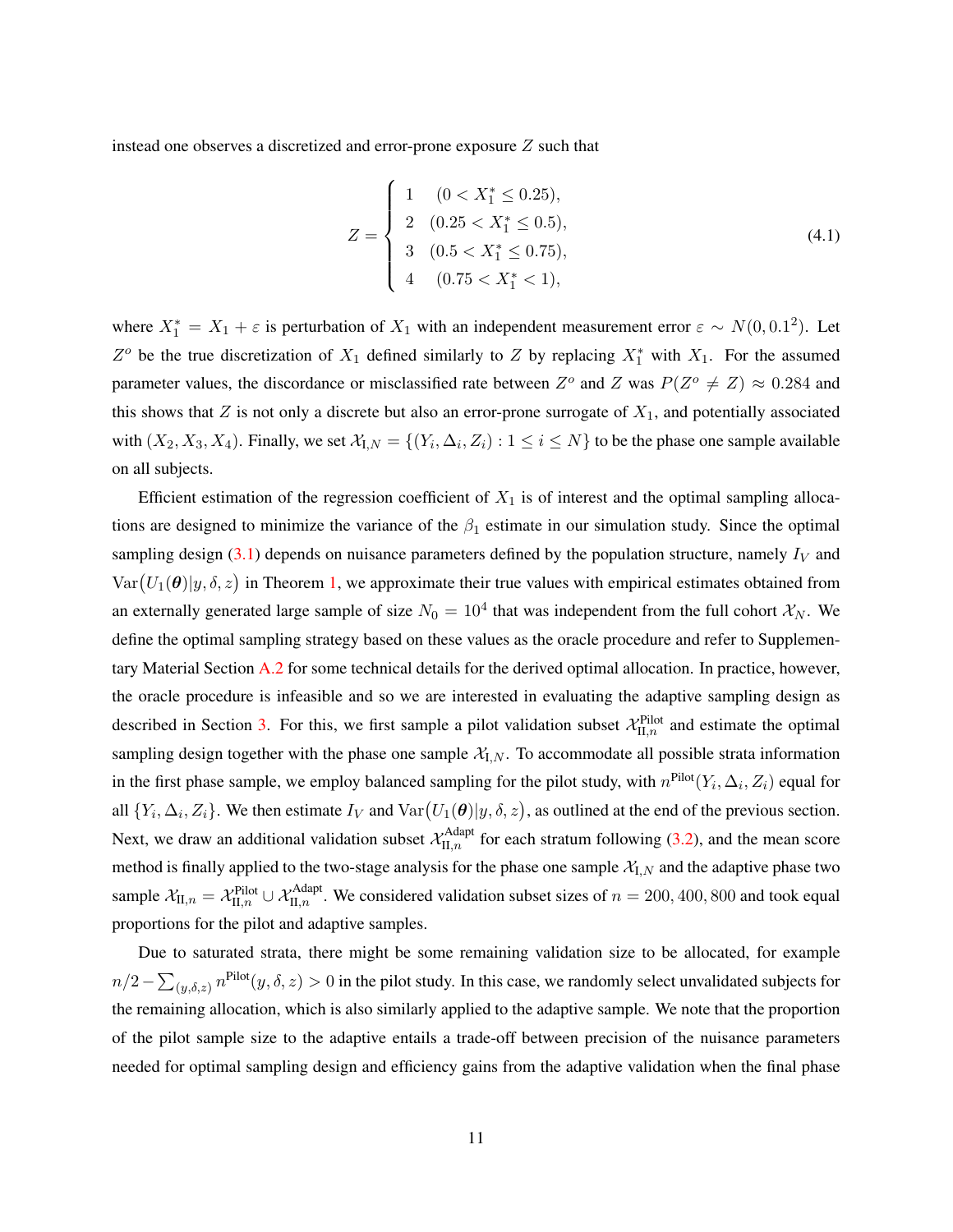two sample size is fixed. Some preliminary simulations showed that the adaptive sampling design with nearly equal sizes of the pilot and adaptive samples usually produced robust and efficient estimates (data not shown), which is similar to observations made by [McIsaac and Cook](#page-21-6) [\(2015\)](#page-21-6) for the two-stage analysis with binary outcomes.

We compare our proposed adaptive sampling method, which we refer to here as mean score adaptive (MS-A), to the mean score method using the oracle design (MS-O) and to some other standard estimation methods for two-phase designs. The complete case analysis of fully randomly selected n-validation sample (CC-SRS) will give unbiased results in likelihood-based inference. Since CC-SRS does not use auxiliary information of the first stage sample, we examine if the optimal design for the mean score method improves estimation performance of CC-SRS and evaluate efficiency gains from the two-stage analysis (MS-SRS). We also conduct design-based estimation with balanced sampling such that validation size is equally allocated to each  $(y, \delta, z)$ -stratum of the first stage sample. Similarly to the proposed adaptive procedure, if there are some remaining individuals to be allocated after balanced sampling, due to saturated strata, we randomly sample the remaining from the unvalidated subjects to yield a final total phase two sample of  $n$  individuals. The design-based estimation with balanced sampling is given by a Horvitz-Thompson type estimator (MS-BAL), where sampling proportions of validation within strata are used for inverse probability weights as in [\(2.4\)](#page-5-0). For our setting, we note that the inverse probability weighted (IPW) estimator is technically the same with the design-based mean score estimator which incorporates the balanced sampling weights pre-specified in the two-phase analysis [\(McIsaac and Cook,](#page-21-2) [2014\)](#page-21-2). We implement the proposed mean score estimator with adaptive sampling described above, estimating the necessary nuisance parameters from the validation subset (MS-A) and the when using the oracle design (MS-O). Finally, we consider the full cohort analysis (Full-CC) based on fully observed data, as the benchmark performance, which empirically gives the upper bound of efficiency for the two-phase analysis, since the Full-CC uses the complete covariate information on all subjects.

We investigated two different aspects of varying sample sizes and conducted six simulation scenarios; (i) increasing the phase two sample size from  $n = 200, 400, 800$  with a fixed full cohort size  $N = 4000$ , (ii) increasing the full cohort size from  $N = 2000, 4000, 8000$  when the phase two sample size is fixed by  $n = 200$ . Table [1](#page-12-0) summarizes the relative performance for estimation of  $\beta_1$ . Compared to CC-SRS, MS-SRS had a reduction of the variance, which demonstrates efficiency gains of the mean score method from employing auxiliary information of the phase one sample. For  $n = 400$  and 800, MS-A was more efficient than MS-SRS, whereas for  $n = 200$ , MS-SRS was more efficient. This suggests that  $n = 200$  is too small in this setting to gain efficiency using adaptive sampling; this is reasonable as the optimal sampling allocation is based on estimates derived from a pilot sample half that size. MS-BAL had relatively inferior performance compared to MS-SRS and MS-A, and this was true across all scenarios studied. The MS-O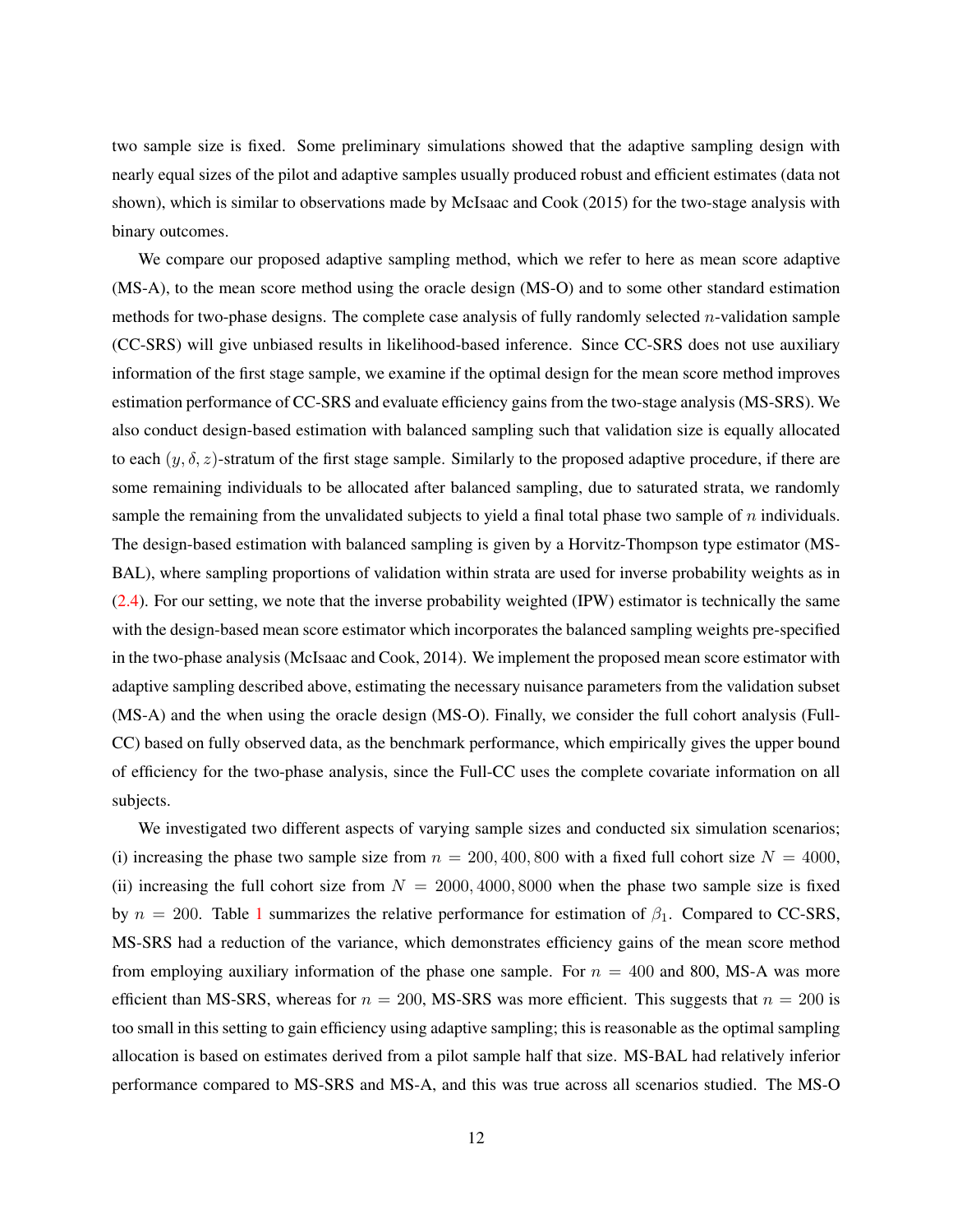<span id="page-12-0"></span>Table 1: Relative performance for the estimation of  $\beta_1$  is compared for (i) the complete case analysis with simple random sampling (CC-SRS), (ii) the mean score method with simple random sampling (MS-SRS), (iii) a designbased estimation with balanced sample, equivalent to the mean score (MS-BAL), (iv & v) the mean score estimation with adaptive sampling (MS-A) and the optimal sampling design (MS-O), for varying sample sizes. Results for the full cohort estimator based on complete data are provided as a benchmark. Mean squared error (MSE) and its biasvariance decomposition are estimated from 1000 Monte Carlo replications, where the censoring rate was 50%. The adaptive and optimal sampling designs were for efficient estimation of  $X_1$  with  $\beta_1 = \log(1.5) \approx 0.405$ . In all adaptive sampling scenarios, we took equal proportions for the pilot and adaptive samples.

|                 |            |                         |         |            |         | Estimation performance by sample sizes |            |            |
|-----------------|------------|-------------------------|---------|------------|---------|----------------------------------------|------------|------------|
| Sampling        | Estimation | Criterion               |         | $N = 4000$ |         |                                        | $n = 400$  |            |
|                 |            |                         | $n=200$ | $n=400$    | $n=800$ | $N = 2000$                             | $N = 4000$ | $N = 8000$ |
|                 |            | $\sqrt{\text{MSE}}$     | 0.094   | 0.094      | 0.094   | 0.129                                  | 0.094      | 0.067      |
| Full cohort     | CC         | <b>Bias</b>             | 0.003   | 0.003      | 0.003   | 0.004                                  | 0.003      | 0.000      |
|                 |            | $\sqrt{\text{Var}}$     | 0.094   | 0.094      | 0.094   | 0.129                                  | 0.094      | 0.067      |
|                 |            | $\sqrt{\text{MSE}}$     | 0.470   | 0.330      | 0.228   | 0.324                                  | 0.330      | 0.321      |
|                 | CC         | <b>Bias</b>             | 0.017   | 0.014      | 0.005   | 0.011                                  | 0.014      | $-0.010$   |
| <b>SRS</b>      |            | $\sqrt{Var}$            | 0.470   | 0.329      | 0.228   | 0.324                                  | 0.329      | 0.321      |
|                 |            | $\sqrt{MSE}$            | 0.332   | 0.220      | 0.155   | 0.237                                  | 0.220      | 0.200      |
|                 | MS         | <b>Bias</b>             | 0.053   | 0.035      | 0.004   | 0.020                                  | 0.035      | 0.027      |
|                 |            | $\overline{\text{Var}}$ | 0.330   | 0.217      | 0.155   | 0.236                                  | 0.217      | 0.198      |
|                 |            | $\sqrt{\text{MSE}}$     | 0.400   | 0.278      | 0.194   | 0.276                                  | 0.278      | 0.265      |
| <b>Balanced</b> | MS         | <b>Bias</b>             | 0.042   | 0.024      | 0.010   | 0.026                                  | 0.024      | 0.021      |
|                 |            | $\sqrt{Var}$            | 0.398   | 0.277      | 0.194   | 0.275                                  | 0.277      | 0.264      |
|                 |            | $\sqrt{\text{MSE}}$     | 0.374   | 0.197      | 0.147   | 0.214                                  | 0.197      | 0.190      |
| Adaptive        | MS         | <b>Bias</b>             | 0.049   | 0.007      | 0.006   | 0.004                                  | 0.007      | 0.002      |
|                 |            | $\sqrt{Var}$            | 0.371   | 0.197      | 0.147   | 0.214                                  | 0.197      | 0.189      |
|                 |            | $\sqrt{\text{MSE}}$     | 0.253   | 0.182      | 0.133   | 0.202                                  | 0.182      | 0.174      |
| Oracle          | MS         | <b>Bias</b>             | 0.009   | 0.003      | 0.005   | 0.012                                  | 0.003      | $-0.005$   |
|                 |            | $\sqrt{\text{Var}}$     | 0.252   | 0.182      | 0.133   | 0.202                                  | 0.182      | 0.174      |

had the smallest mean squared error (MSE) in all scenarios, as expected, and it turned out that the superior performance of MS-O mostly came from variance reduction. As the cohort sample size increased, the associated adaptive sampling design (MS-A) behaved closely to MS-O, which indicates that the proposed adaptive approach consistently approximates the oracle procedure. In the scenarios studied, increasing the phase two sample size was much more beneficial for efficiency gains for MS-A and MS-O, compared to the sample size increment of the phase one study. For example, MS-A achieved  $60.7\% (\approx 1 - 0.147/0.374)$ variance reduction while the validation rate increased four-fold from  $n = 200$  to  $n = 800$  given  $N = 4000$ in the left three columns of Table [1.](#page-12-0) On the contrary, increasing the phase one sample size from  $N = 2000$ to  $N = 8000$  only produced  $11.2\% (\approx 1 - 0.190/0.214)$  improvement in the right three columns when  $n = 400$  is fixed. This suggests that the performance of the proposed MS-A procedure is sensitive to the size of the phase two study, more so than the total cohort size for a fixed  $n$ .

Simulation results for all regression parameters and various combinations of  $n = 200, 400, 800$  and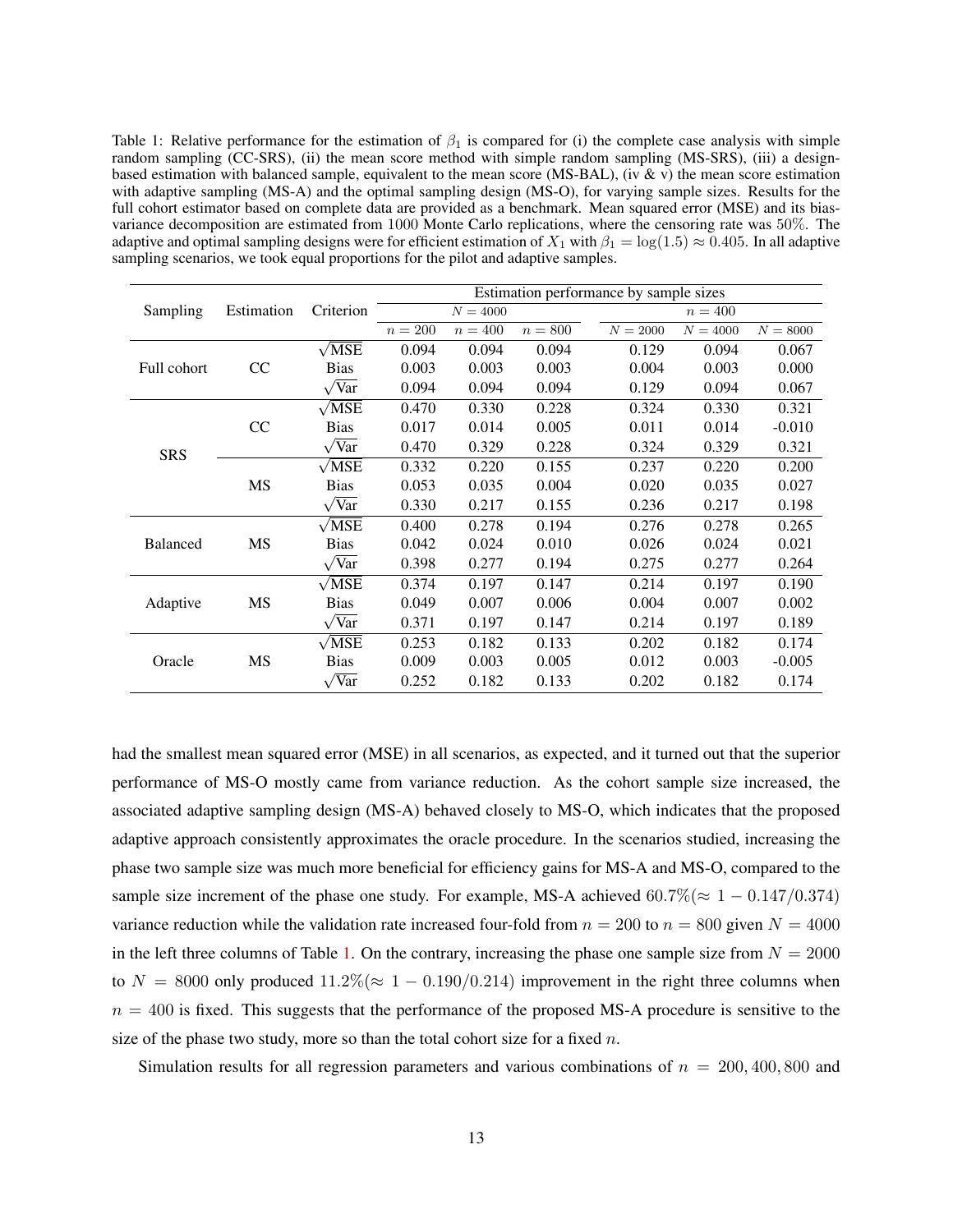$N = 2000, 4000, 8000$  can be found in Supplementary Material Tables [B.3](#page-27-0)[–B.7.](#page-31-0) Comparing the relative performance of the methods for the other regression parameters, including those for the discrete baseline hazards, we found that the MS-O outperformed the other estimators for all model parameters. The oracle sampling design is infeasible in most practical situations; however, the two mean score estimators consistently showed the best performance for the target parameter among all other practical competitors. MS-A generally achieved the minimum mean squared errors for all parameters when the phase two sample size exceeded 200, compared to the other practical estimators, for the scenarios studied (Supplementary Mate-rial Tables [B.3–](#page-27-0)[B.7\)](#page-31-0). For the setting where  $n = 200$ , the MS-SRS performed the best amongst the practical estimators. These results suggest for that MS-A will perform well with respect to MSE for all model parameters, particularly the target and discrete proportional hazard parameters, for robust phase two sample size. For small phase two samples and similar censoring rates, the MS-SRS may be preferred.

#### <span id="page-13-0"></span>4.2 Data example: The National Wilms Tumor Study

Wilms tumor is a rare renal cancer occurring in children, where tumor histology and the disease stage at diagnosis are two important risk factors for relapse and death. We consider data, reported by [Kulich and](#page-21-16) [Lin](#page-21-16) [\(2004\)](#page-21-16), on 3915 subjects from two randomized clinical trials from the National Wilms Tumor Study (NWTS) [\(D'angio et al.,](#page-20-3) [1989;](#page-20-3) [Green et al.,](#page-21-17) [1998\)](#page-21-17). There are two measures of tumor histology, which is classified as either favorable (FH) or unfavorable (UH), one by a local pathologist and the other by an expert pathologist from a central facility. Because of the rarity of disease, local pathologists may be less familiar with Wilms Tumor and their assessment is subject to misclassification. The central assessment is considered to be the gold standard, or true histology in our analysis, and the local evaluations are considered surrogate observations for the central evaluation. Since histology for all subjects was validated by the central laboratory, NWTS data has been widely used to evaluate two-phase sampling methodology, such as by [Breslow and Chatterjee](#page-20-0) [\(1999\)](#page-20-0), [Kulich and Lin](#page-21-16) [\(2004\)](#page-21-16) and [Lumley](#page-21-18) [\(2011\)](#page-21-18).

We demonstrate our proposed mean score method for discrete-time survival in an analysis of relapse in this NWTS cohort. We assume that the local histology is available for all subjects in a first phase sample and that only a sub-cohort was sampled for evaluation by the central pathologist in a second phase sample. Specifically, we are interested in the proportional hazards discrete-time survival model [\(2.1\)](#page-3-0) for time to relapse, under the complementary log transformation  $g_2(u) = -\log(1 - u)$ , in order to evaluate the risk associated with unfavorable central histology, late (III/IV) disease stage versus the early (I/II) stage, age at diagnosis (year), and tumor diameter (cm). For this model, we also include an interaction between histology and stage of disease.

In this cohort,  $90\%$  of the 669 events occurred within the first three years of diagnosis, while less than 5% of non-relapsed subjects were censored in the same period. Based on this observation, we first define a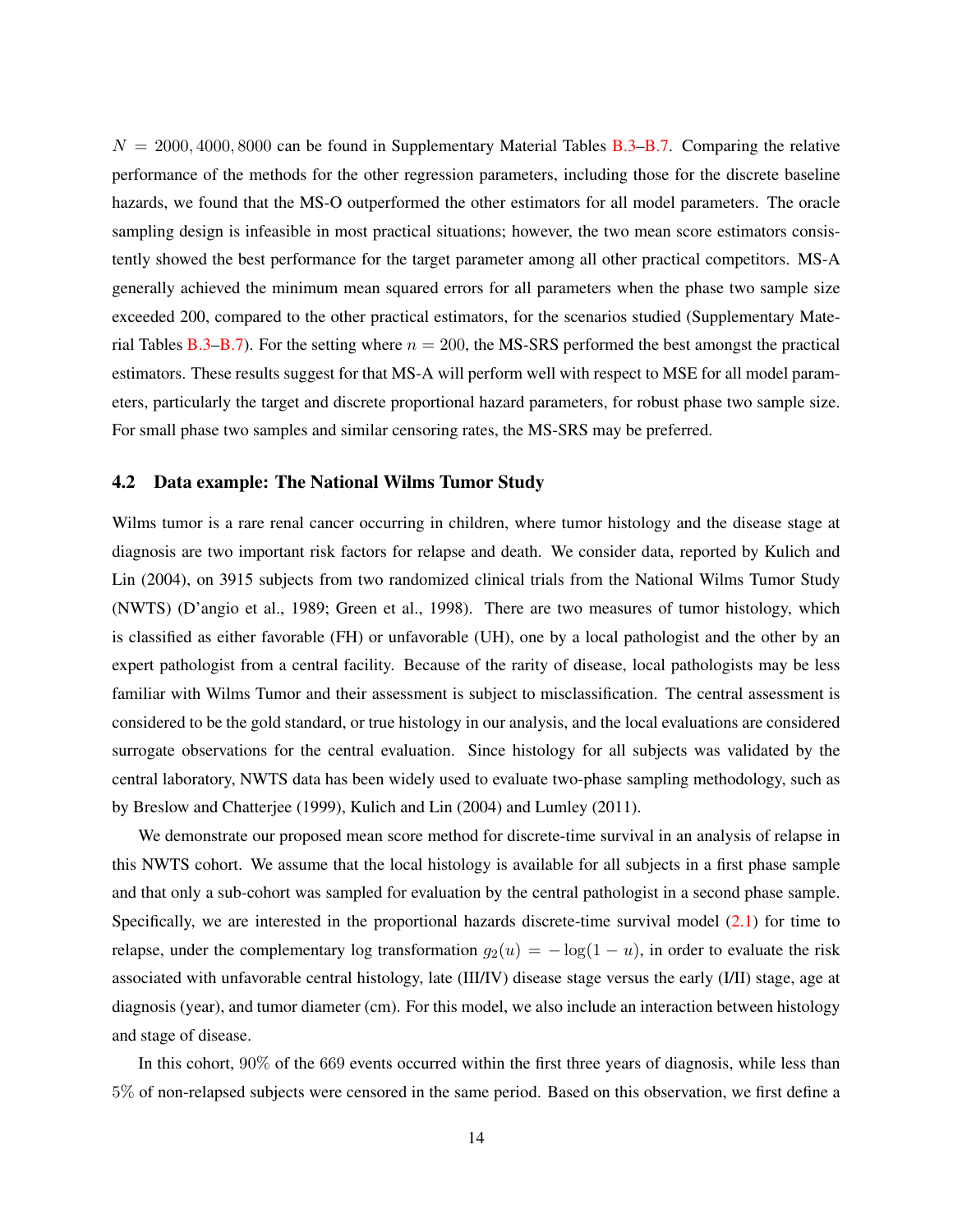modified, or reduced, cohort to include only patients who had an event or were fully followed up in the first 3 years, so that censoring only occurs at the third year (82.2%), the assumed end of the study. This modified cohort included  $N = 3757$  subjects and is used in our NWTS data analysis. We consider the regression coefficients from the discrete-time survival analysis of the modified full cohort as the reference values. We took this approach first out of concern that the large number of nuisance parameters introduced by the small number of individuals with intermittent censored outcomes, due to the added strata for a binary outcome at each failure time interval, might adversely affect the mean score method. We will evaluate efficiency gains of the optimal mean score design, based on the discretized survival outcomes, for the continuous-time analysis in Section [4.3.](#page-15-0) Finally, we also conducted an analysis of all individuals, regardless of the time of censoring, and discuss design issues regarding how to handle intermittent censoring in our framework in Section [4.4.](#page-18-0)

We first discretize the continuous event time into six 6-month intervals, so that we model the hazard of relapse during the first three years after diagnosis. As in Section [4.1,](#page-8-0) we consider four different sampling scenarios for the phase two subsample: simple random sampling, balanced allocation across strata, the adaptive and optimal (oracle) mean score designs, where the last three employ stratified sampling based on the phase one sample. To evaluate the efficiency gains of the proposed mean score approach, we performed the two-stage analysis, with a phase two sample of  $n = 400, 1000$  times. For implementation of the optimal design, we estimate parameters in  $(3.1)$  using the oracle procedure by using the central histology records of the full cohort. We refer to Section [4.1](#page-8-0) for further details of implementation. Bias and efficiency are calculated using the estimates of the full cohort analysis with the central histology as the reference.

Table [2](#page-15-1) demonstrates the performance of the different methods, where efficient estimation of the interaction between unfavorable histology and late stage of the disease is of main interest. MS-A outperformed the other practical competitors: CC-SRS, MS-SRS and MS-BAL. For example, MS-A had a  $38.7\% (\approx 1 - 0.425/0.693)$  variance reduction compared to CC-SRS for estimating the interaction term. We also note that performance of MS-A was pretty close to the oracle procedure, MS-O; MS-A was only 7% less efficient than MS-O for estimating the regression coefficient of interest. Furthermore, across all parameters, MS-A achieved the smallest mean squared error among the practical competitors, not only for baseline hazards estimation but also regression coefficients. Overall, the proposed method performed better than the other two-phase estimators, with both an efficient design and by incorporating auxiliary information from the phase one sample.

In Figure [2,](#page-16-0) we examine the relative performance of the different estimators for each of the regression parameters and phase two sample sizes  $n = 200, 400, 800$ . In the top-left panel (a), we show the estimation results for the regression coefficient for unfavorable histology (UH) over 1000 repetitions of subsampling, when the adaptive and optimal mean score allocations were designed for the efficient estimation of UH. The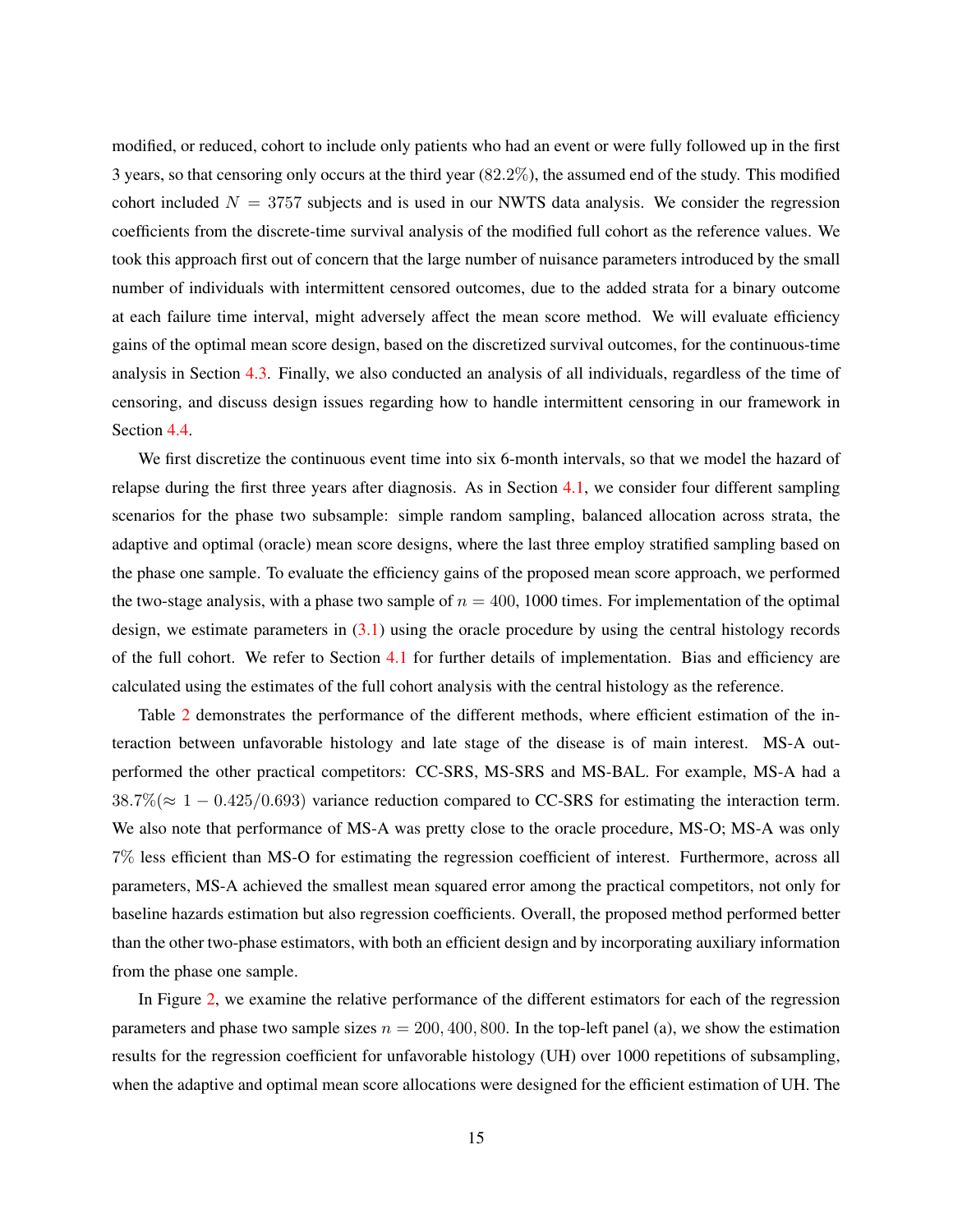<span id="page-15-1"></span>Table 2: For the discrete-time survival analysis of the National Wilms Tumor Study, we compare five different methods: (i) Complete case analysis with simple random sampling (CC-SRS), (ii) mean score estimation with simple random sampling (MS-SRS), (iii) mean score estimation with a balanced sample (MS-BAL), also equivalent to the Horvitz-Thompson estimator, (iv) mean score estimation with adaptive sampling (MS-A) and (v) mean score estimation with the optimal sampling design (MS-O). The optimal sampling design was estimated using the full cohort data. The MS-A and MS-O designs are for efficient estimation of the interaction effect between unfavorable histology and disease stage. Results from the full cohort analysis with complete data are presented as a benchmark. Mean squared error and its bias-variance decomposition are estimated using 1000 phase two samples of  $n = 400$  from the reduced full cohort ( $N = 3757$ ). We took equal proportions for the pilot and adaptive samples.

| Sampling    | Estimation | Criterion    |          | Baseline hazard in complementary log-log scale |          |          |          |          |                 |                    | Regression coefficient |          |         |
|-------------|------------|--------------|----------|------------------------------------------------|----------|----------|----------|----------|-----------------|--------------------|------------------------|----------|---------|
|             |            |              | 0.5yr    | 1yr                                            | 1.5yr    | 2yr      | 2.5yr    | 3yr      | UH <sup>1</sup> | Stage <sup>2</sup> | Age <sup>3</sup>       | $dTmr^4$ | $U*S^5$ |
| Full cohort | CC         | Estimate     | $-4.028$ | $-3.876$                                       | $-4.336$ | $-5.005$ | $-5.353$ | $-5.719$ | 1.058           | 0.280              | 0.063                  | 0.032    | 0.636   |
|             |            | $\sqrt{MSE}$ | 0.452    | 0.456                                          | 0.458    | 0.666    | 1.459    | 2.468    | 0.555           | 0.317              | 0.046                  | 0.031    | 0.693   |
|             | CC         | <b>Bias</b>  | $-0.071$ | $-0.065$                                       | $-0.077$ | $-0.096$ | $-0.278$ | $-0.649$ | $-0.015$        | 0.018              | $-0.002$               | 0.001    | 0.032   |
| <b>SRS</b>  |            | $\sqrt{Var}$ | 0.446    | 0.451                                          | 0.452    | 0.659    | 1.432    | 2.381    | 0.555           | 0.317              | 0.046                  | 0.031    | 0.692   |
|             |            | $\sqrt{MSE}$ | 0.420    | 0.414                                          | 0.411    | 0.558    | 1.375    | 2.441    | 0.548           | 0.337              | 0.047                  | 0.034    | 0.732   |
|             | MS         | <b>Bias</b>  | $-0.041$ | $-0.034$                                       | $-0.042$ | $-0.101$ | $-0.291$ | $-0.757$ | $-0.091$        | 0.017              | $-0.001$               | 0.002    | 0.094   |
|             |            | $\sqrt{Var}$ | 0.418    | 0.412                                          | 0.409    | 0.549    | 1.344    | 2.320    | 0.541           | 0.337              | 0.047                  | 0.034    | 0.726   |
|             |            | $\sqrt{MSE}$ | 0.410    | 0.404                                          | 0.396    | 0.391    | 0.389    | 0.388    | 0.370           | 0.353              | 0.056                  | 0.035    | 0.554   |
| Balanced    | MS         | <b>Bias</b>  | $-0.109$ | $-0.096$                                       | $-0.084$ | $-0.076$ | $-0.072$ | $-0.070$ | 0.043           | 0.007              | 0.013                  | 0.005    | 0.004   |
|             |            | $\sqrt{Var}$ | 0.396    | 0.393                                          | 0.387    | 0.383    | 0.382    | 0.382    | 0.368           | 0.353              | 0.054                  | 0.035    | 0.554   |
|             |            | $\sqrt{MSE}$ | 0.315    | 0.309                                          | 0.303    | 0.299    | 0.297    | 0.296    | 0.284           | 0.254              | 0.042                  | 0.025    | 0.425   |
| Adaptive    | MS         | Bias         | $-0.065$ | $-0.058$                                       | $-0.052$ | $-0.048$ | $-0.046$ | $-0.045$ | 0.003           | $-0.007$           | 0.008                  | 0.003    | 0.034   |
|             |            | $\sqrt{Var}$ | 0.308    | 0.304                                          | 0.298    | 0.295    | 0.294    | 0.293    | 0.284           | 0.254              | 0.041                  | 0.025    | 0.424   |
|             |            | $\sqrt{MSE}$ | 0.311    | 0.306                                          | 0.301    | 0.296    | 0.299    | 0.295    | 0.250           | 0.256              | 0.038                  | 0.025    | 0.396   |
| Oracle      | MS         | Bias         | $-0.048$ | $-0.043$                                       | $-0.038$ | $-0.035$ | $-0.042$ | $-0.036$ | 0.010           | 0.003              | 0.004                  | 0.001    | 0.013   |
|             |            | $\sqrt{Var}$ | 0.307    | 0.303                                          | 0.298    | 0.294    | 0.296    | 0.293    | 0.250           | 0.256              | 0.037                  | 0.025    | 0.396   |

<sup>1</sup> Unfavorable histology versus favorable;  $^2$  disease stage III/IV versus I/II;

 $3$  year at diagnosis;  $4$  tumor diameter (cm);  $5$  interaction effect between UH and Stage.

rest of the panels are similar, showing results for the other regression coefficients they were set as targets, namely when the MS-A and MS-O designs were for efficient estimation of (b) late stage of the disease, (c) age of diagnosis (year), (d) tumor diameter (cm) and (e) the interaction between UH and stage of the disease, respectively. MS-O consistently showed superior performance for all phase two ample sizes; however, MS-A again had the smallest mean squared error among the practical methods. Further, the performance of MS-A tended to be close to MS-O as the validation size increased.

#### <span id="page-15-0"></span>4.3 Continuous-time survival analysis with the mean score design

In many practical settings, the continuous-time Cox model will be the analysis of primary interest. We further investigate benefits of the proposed mean score sampling design, when the phase two estimating equation employs the continuous-time Cox proportional hazards model. In Section [2.3,](#page-5-1) we discussed the direct connection between the the continuous-time Cox model [\(2.1\)](#page-3-0) and the analogous grouped discrete-time model with the complementary log transformation, in the sense that the two models have the same regression coefficient  $\beta$ . We can conduct the two-phase analysis of the Cox model with the proposed optimal mean score sampling method derived for the parameter of interest in the discretized model.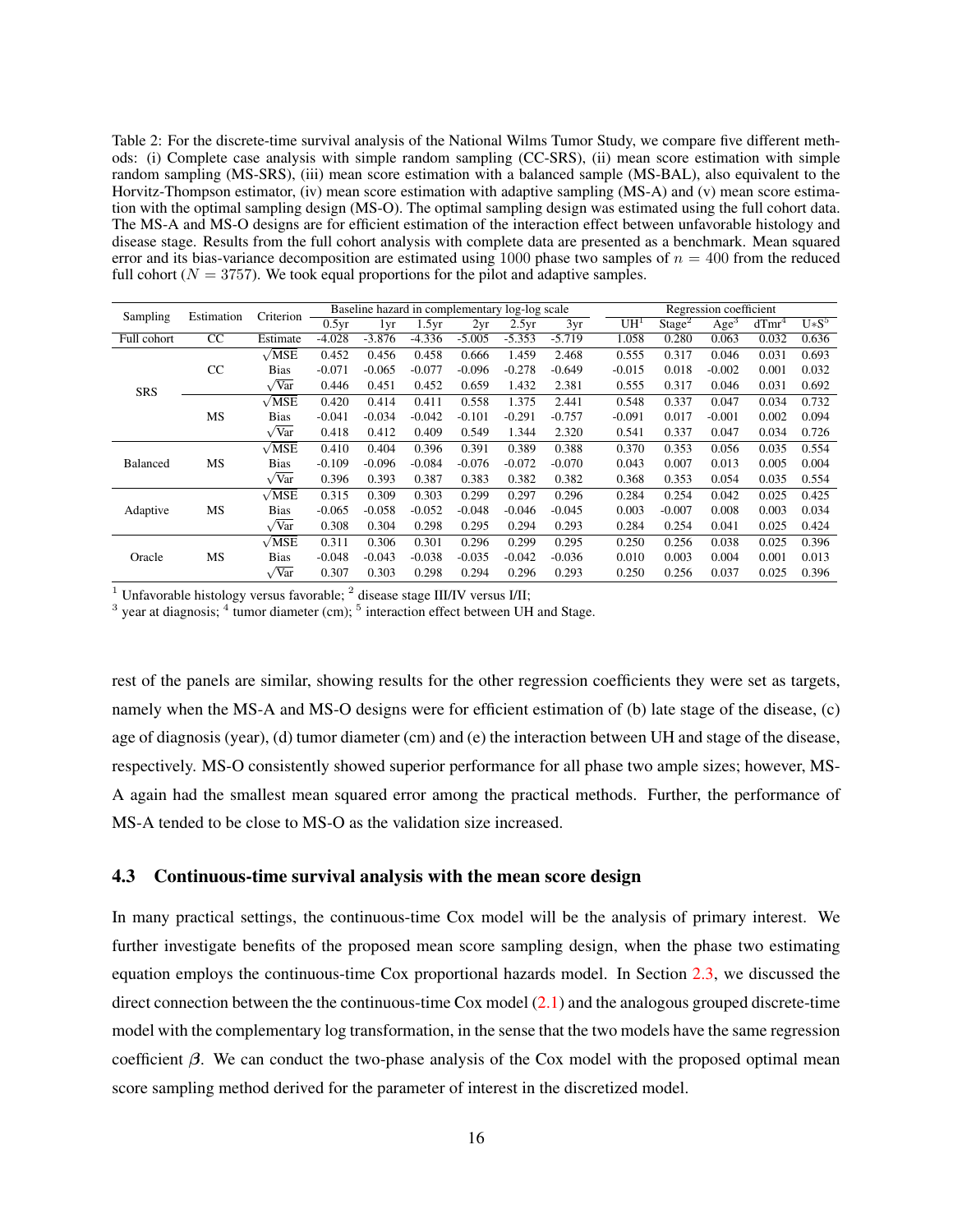<span id="page-16-0"></span>

Figure 2: We demonstrate the relative performance of different methods by repeatedly subsampling the phase two sample 1000 times from the reduced full cohort ( $N = 3757$ ) of the National Wilms Tumor Study data, while varying the target parameter for efficient estimation and the phase two sample size. Efficient results are shown for (a) unfavorable histology, (b) late stage of the disease, (c) age of diagnosis (year), (d) tumor diameter (cm), and the interaction between the histology and late stage, respectively, when validation sizes are  $n = 200, 400, 800$ . The yellow horizontal lines represent the reference parameter estimates obtained from the full cohort analysis.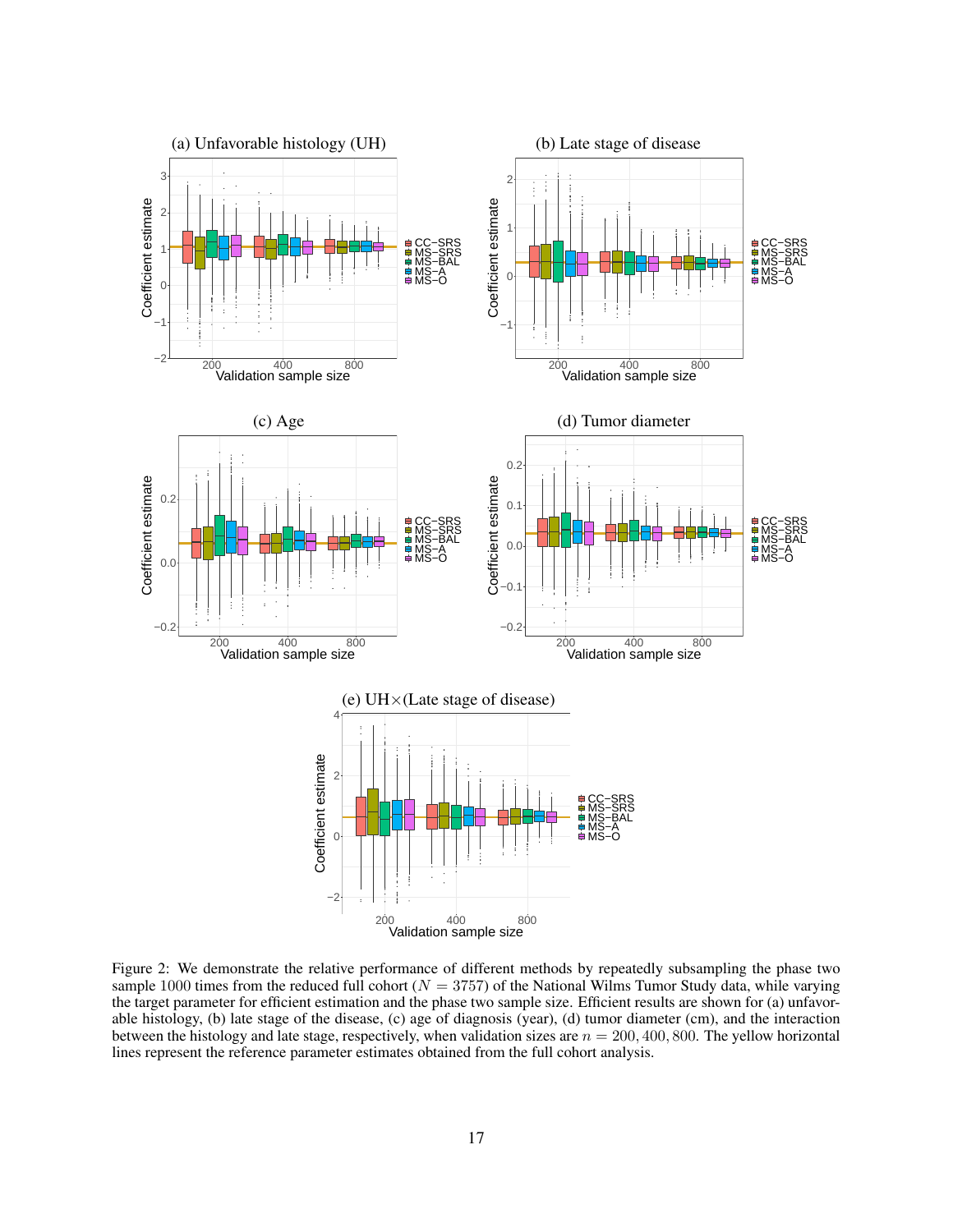Table [3](#page-17-0) demonstrates performance comparison of different sampling methods when they were applied to the two-phase analysis of the usual Cox model based on 1000 repeated phase two samples in the NWTS data. Unlike the previous analysis in Table [2](#page-15-1) or Figure [2,](#page-16-0) we assumed that the continuous relapse times were observed for the full cohort in the phase one study and employed the previously developed optimal and adaptive mean score design for the discrete-time survival model [\(2.1\)](#page-3-0) only to design the allocation of the phase two sample. That is, we first calculated the sampling probabilities and associated inverse probability weights for the phase two sample, and then the design-based estimates of the continuous-time Cox model were reported in Table [3.](#page-17-0) We assumed efficient estimation of the interaction effect between unfavorable histology and disease stage was of primary interest in the adaptive and oracle sampling designs. We used the survival package in R [\(Therneau and Lumley,](#page-21-19) [2019\)](#page-21-19) and applied the inverse probability weights of the phase two sample with the weights option of the  $\cosph$  function. As shown in Table [3,](#page-17-0) the adaptive sampling design for the discrete-time analysis also provided efficiency gains for the continuoustime analysis. For example, the variance reduction was about 26% compared to both the simple random sampling and the balanced design. In this example, the adaptive design happened to slightly outperform the

<span id="page-17-0"></span>Table 3: Performance the two-phase continuous-time Cox model analysis of time to relapse in the National Wilms Tumor Study. We used inverse probability weights (IPW) for the two-phase analysis for four different sampling designs for the second phase; (i) simple random sampling (SRS), (ii) balanced sampling, (iii & iv) the proposed adaptive and oracle sampling designs, respectively, determined by the mean score method for the discrete-time survival analysis. We took equal proportions for the pilot and adaptive samples. The target parameter for the mean score design was the interaction between unfavorable histology and late stage disease. Mean squared error and its bias-variance decomposition are estimated from 1000 phase two subsamples of  $n = 400$  from the reduced full cohort ( $N = 3757$ ). Reference parameters estimates are from the full cohort analysis using the continuous-time Cox model with complete data on all subjects.

| Sampling             | Criterion           |          | Estimation performance by regressor |                    |          |             |
|----------------------|---------------------|----------|-------------------------------------|--------------------|----------|-------------|
|                      |                     | $UH^1$   | Stage <sup>2</sup>                  | $\overline{Age^3}$ | $dTmr^4$ | $U\ast S^5$ |
| Full cohort analysis | Ref.                | 1.027    | 0.292                               | 0.064              | 0.022    | 0.620       |
|                      | $\sqrt{\text{MSE}}$ | 0.388    | 0.313                               | 0.046              | 0.033    | 0.600       |
| <b>SRS</b>           | <b>Bias</b>         | $-0.018$ | 0.014                               | $-0.002$           | 0.001    | 0.028       |
|                      | $\sqrt{Var}$        | 0.387    | 0.312                               | 0.046              | 0.033    | 0.599       |
|                      | $\sqrt{MSE}$        | 0.413    | 0.421                               | 0.061              | 0.043    | 0.622       |
| <b>Balanced</b>      | <b>Bias</b>         | 0.057    | 0.020                               | 0.010              | 0.006    | $-0.008$    |
|                      | $\sqrt{Var}$        | 0.409    | 0.420                               | 0.060              | 0.042    | 0.622       |
|                      | $\sqrt{MSE}$        | 0.308    | 0.297                               | 0.048              | 0.030    | 0.461       |
| Adaptive             | <b>Bias</b>         | $-0.000$ | $-0.006$                            | 0.007              | 0.003    | 0.039       |
|                      | $\sqrt{Var}$        | 0.308    | 0.296                               | 0.048              | 0.029    | 0.459       |
|                      | $\sqrt{MSE}$        | 0.313    | 0.332                               | 0.046              | 0.031    | 0.477       |
| Oracle               | <b>Bias</b>         | $-0.001$ | 0.001                               | 0.000              | 0.000    | 0.035       |
|                      | $\sqrt{Var}$        | 0.313    | 0.332                               | 0.046              | 0.031    | 0.476       |

<sup>1</sup> Unfavorable histology versus favorable;  $^2$  disease stage III/IV versus I/II;

 $3$  year at diagnosis;  $4$  tumor diameter (cm);  $5$  interaction effect between UH and Stage.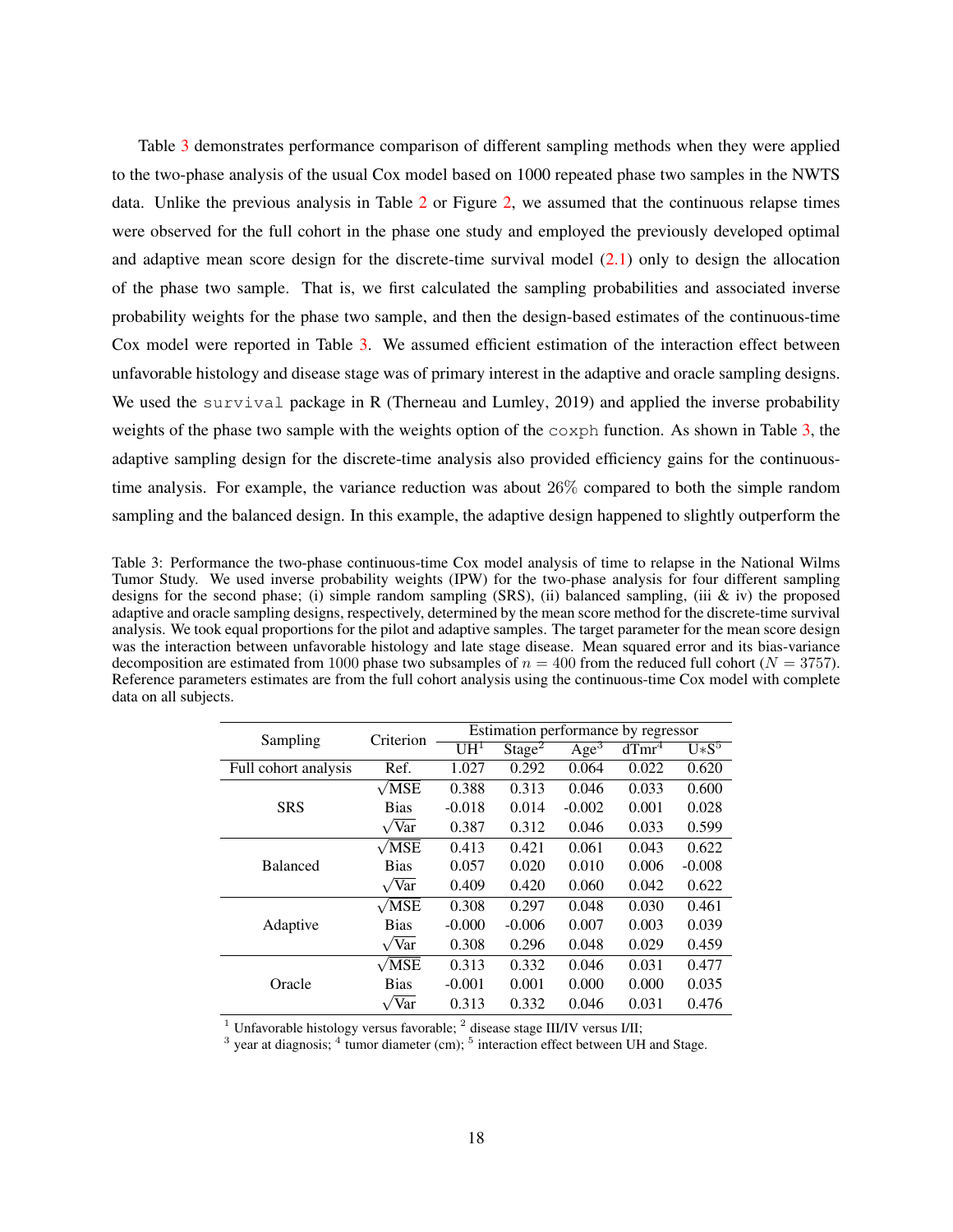oracle one, but we note that these two allocations were for the optimal design for the discrete-time and not the continuous survival model  $(2.1)$ . We found that the proposed adaptive sampling design provided  $20\%$ 25% of efficiency gains in each case varying the target parameter to be (a) unfavorable histology (UH), (b) late stage of the disease, (c) age of diagnosis (year) or (d) tumor diameter (cm) (data not shown).

#### <span id="page-18-0"></span>4.4 Design considerations for general censoring patterns

The proposed method in Section 3 can be applied without modification for the setting where there is random intermittent censoring, as well as censoring at the end of the study; the only difference being that there will be more strata at the intermittent event times. The mean score estimation depends on nonparametric estimation of the probability distribution for the phase two variables conditional on each discrete value of the phase one surrogate. We note that  $\hat{\pi}(Y_i, \Delta_i, \mathbf{Z}_i)$  in Section [2.2](#page-4-2) is the empirical estimate of the sampling probability of the i-th individual selected into the validation subset, which may suffer from the curse of dimensionality as the number of phase one strata  $(Y_i, \Delta_i, \mathbf{Z}_i)$  increases. One could consider an increasing number of discretized intervals to approximate the continuous-time points, but the number of unique continuous-time survival outcomes observed will increase as the sample size increases. For this reason, in our data example we first studied the two-phase analyses of the discrete-time survival models in the previous sections where individuals were right-censored only at the sixth time point, an induced end of follow-up, which is equivalent to a fixed Type I censoring when individuals who were intermittently censored were excluded from analysis. Even in this simple setting in Section [4.1,](#page-8-0) there were  $(7 \times 4)$ -strata for the phase two sampling, resulting from a discrete surrogate Z having four categories. If we further considered random right-censoring for this setting, we would have to estimate sampling probabilities for  $(6 \times 2 \times 4)$ -strata. The larger number of associated nuisance parameters in this case for MS-A estimator may require larger phase two samples to achieve the expected efficiency gains due to unstable nuisance parameter estimation in small strata. Indeed, in our simulation study with Type I censoring only, we saw that when  $n = 200$ , the MS-A did not outperform MS-SRS.

We suggest a simple strategy for the proposed adaptive mean score design aimed at under-sampling less informative strata in the pilot study, which may preserve efficiency gains by providing more precise nuisance parameters for the more informative strata. For example, under the random right-censoring assumption, individuals censored before the end of the follow-up period should generally be be less informative than a non-censored individuals with similar covariates for that same period. For a fixed phase two sample size, such under-sampling may enable us to re-allocate the pilot sample for the MS-A so that relatively more informative groups can be up-weighted. In fact, we anticipate that the optimal adaptive design would allocate very few individuals in these strata, so we seek to avoid putting too many individuals into these strata in the pilot. Supplementary Material Tables [B.8](#page-32-0) and [B.9](#page-33-0) provide analogous results for the discrete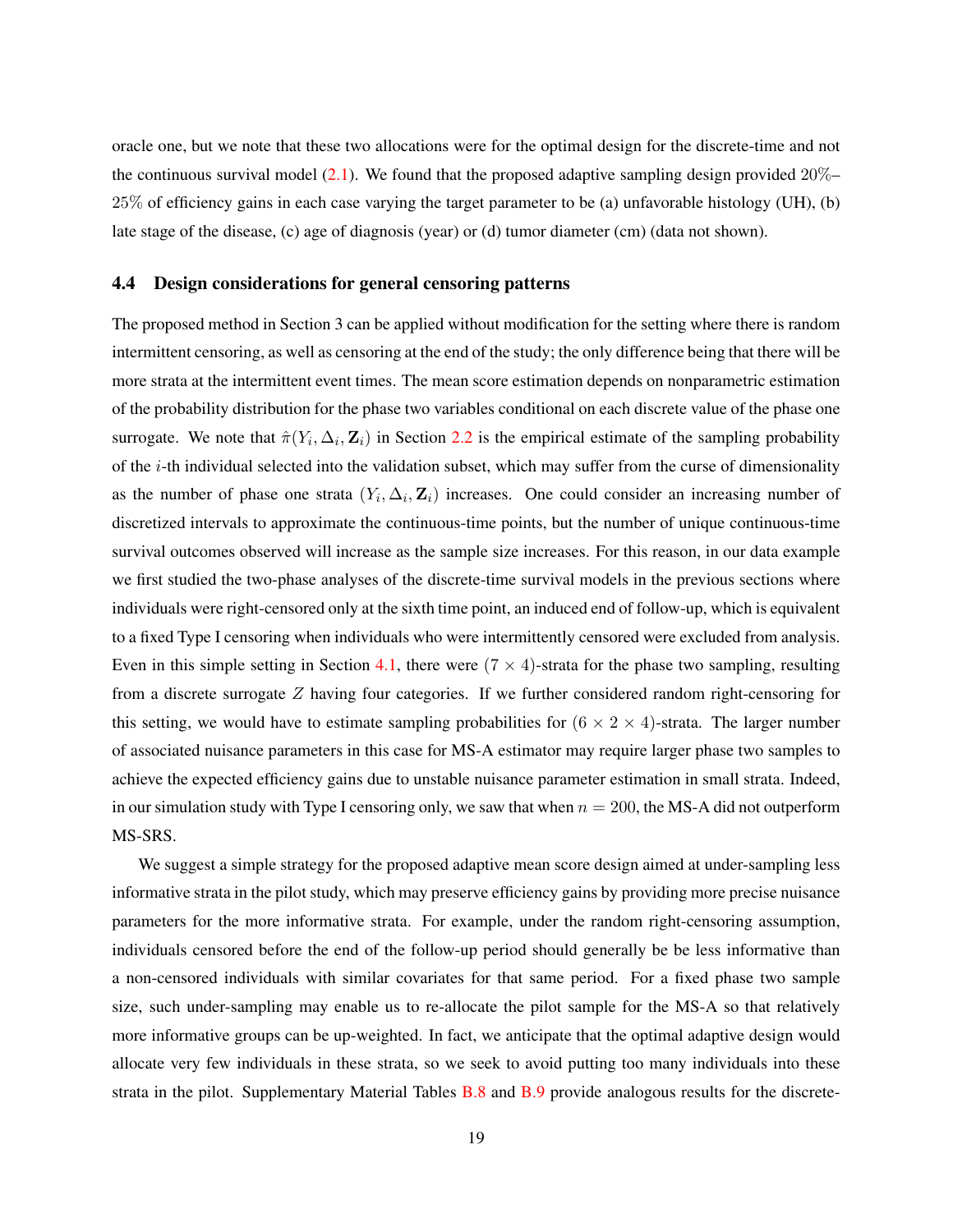time analysis in Table [2](#page-15-1) and continuous time analysis of Table [3](#page-17-0) for the NWTS, but we analyzed the full cohort ( $N = 3915$ ) and under-sampled the censored individuals not relapsing before the end of the followup period in the balanced and the pilot samples. Specifically, we allocated a small number of the pilot sample size for individuals censored before the end of the follow-up period (i.e.,  $y < 3$  and  $\delta = 0$ ) at each level of histology, and the remaining allocation was equally distributed to the other strata in the pilot sample. In this particular example, we set the under-sampling size to 4, which was approximately half of the balanced sampling size for each stratum in the pilot study with  $n = 400$ . Indeed, we found that the naive balanced sampling of all strata in the pilot often over-sampled censored-groups compared to the oracle design (data not shown), and consequently this simple remedy made the modified adaptive sampling design be closer to the oracle design than did the balanced pilot sample with the proposed adaptive design. As seen in Supplemental Table [B.8,](#page-32-0) the modified approach produced a 14% variance reduction compared to both the fully balanced and the MS-A with a balanced pilot sample. Additionally, the precision for all estimates, relative to the analogous estimates in Tables [2](#page-15-1) and [3,](#page-17-0) benefited from including the intermittently censored  $158 (= 3915 - 3757)$  individuals who had been excluded in Section [4.2,](#page-13-0) with more gains seen for the MS-BAL and MS-A estimators. We hypothesize that this modification will allow for more robust efficiency gains for the proposed adaptive design in other settings with intermittent censoring. Supportive simulation studies that examine the performance of MS-A given the anticipated phase two sample size and other study parameters may provide useful insights to guide refinements of this strategy for a given setting.

## 5 Discussion

The mean score method is a practical approach for two-phase studies that allows for a relatively straightforward derivation of an optimal design for a phase two study, one that can minimize the variance of a target parameter given a fixed phase two sample size [\(Reilly and Pepe,](#page-21-0) [1995\)](#page-21-0). In this study, we extended the mean score estimation method for the two-phase analysis of discrete-time survival outcomes. We also derived an adaptive sampling design approach that first draws a pilot phase two sample in order to estimate the nuisance parameters necessary to derive the optimal sampling proportions, similar to the approach of [McIsaac and](#page-21-6) [Cook](#page-21-6) [\(2015\)](#page-21-6) for binary outcomes.

Through numerical studies with simulated data and the National Wilms Tumor Study data, we found that the proposed mean score estimator with an adaptive sampling design provided efficiency gains over the complete case estimator, as well as the mean score estimator with simple random or balanced stratified sampling, for selection of the phase two sample. For the studied settings, as the phase two sample size increased, the proposed adaptive sampling design not only outperformed the simple random sampling and balanced designs consistently but also behaved very close to the oracle design, which depends on the true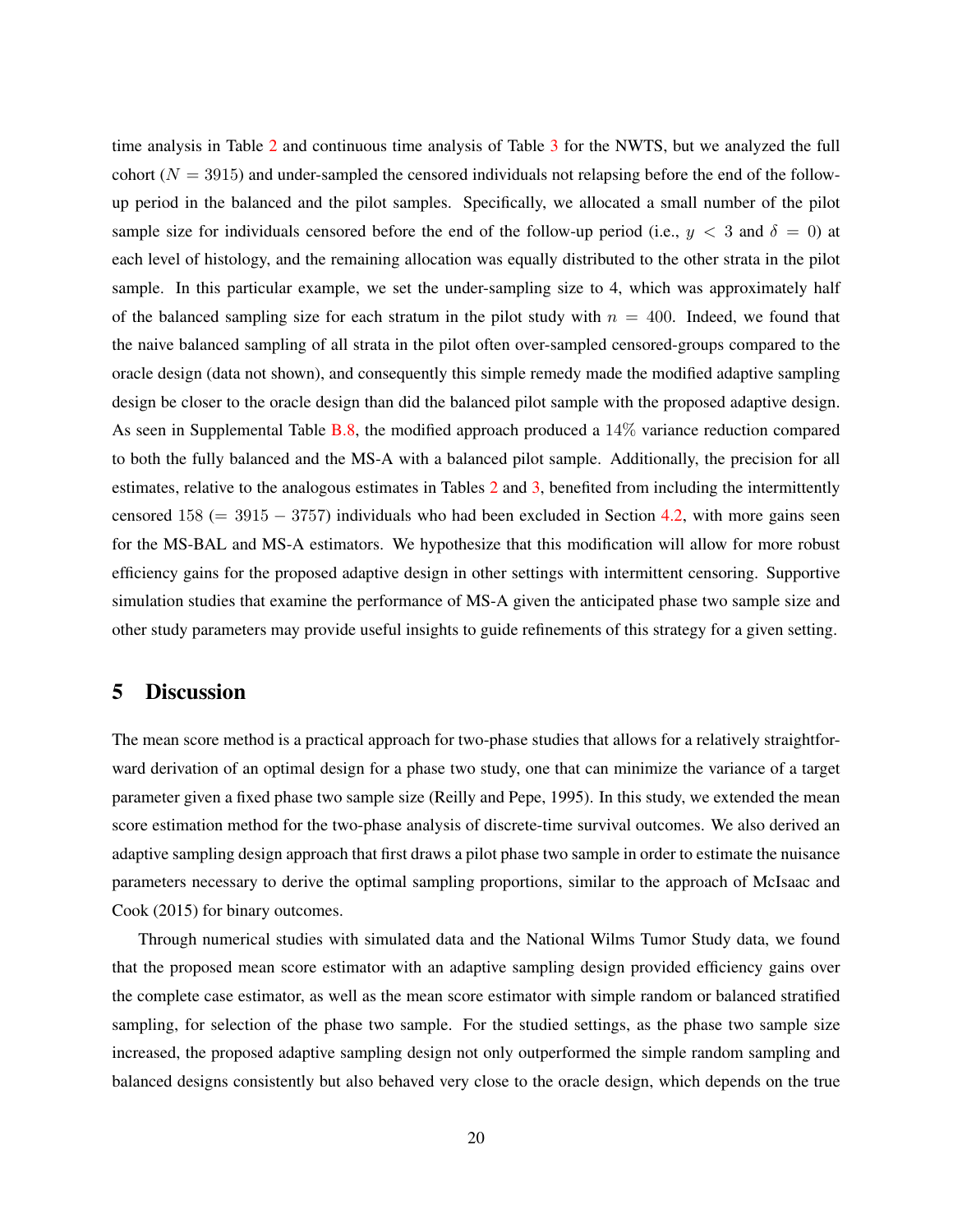(generally unknown) population parameters.

The mean score adaptive optimal design also provided efficiency gains for the two-phase analysis of the continuous-time outcome using the usual Cox proportional hazards model. This design offers a practical and straightforward approach two improve the efficiency of the two-phase estimator for the continuous survival time setting and can be applied for settings with both type I and random right censoring.

There are some limitations of our proposed method. The adaptive design requires estimating nuisance parameters to estimate the strata-specific sampling probabilities that minimize the variance of the target parameter, whose number increases with the number of strata. Many small strata could lead to instability in the necessary estimated nuisance parameters, which in turn could threaten the efficiency of the design. For continuous surrogates, a kernel smoothing approach proposed by [Chatterjee and Chen](#page-20-2) [\(2007\)](#page-20-2) may be useful. In the case of the Wilms Tumor data, undersampling the early censored individuals in the pilot was an advantageous approach that was compatible with the subsequent derived optimal sample, in that it avoided oversampling uninformative strata, and improved the performance of the adaptive design. Formalization of this strategy needs further study and is a subject for future work. Incorporation of prior information regarding the sampling priorities for certain strata may be an additional way to improve the performance of the adaptive design, particularly in the case of a small phase two sample. [Chen et al.](#page-20-4) [\(2019\)](#page-20-4) considers a method for incorporation of prior information into multi-wave sampling in a regression framework.

Two-phase studies are used in a variety of settings. In the era where the analysis of error-prone electronic health records data are of increasing interest, a phase two sample in which data can be validated to understand the error structure is a critical step towards valid inference. The proposed method and two-phase study design offer a practical and easy to implement framework for the common setting of survival outcomes, in which both the validated and error-prone exposures can be efficiently combined so that analyses are adjusted for errors in the surrogate data. Future work is needed to expand this method to also handle settings where there is error in both the exposure and survival outcome.

## References

- <span id="page-20-0"></span>BRESLOW, N. E. and CHATTERJEE, N. (1999). Design and analysis of two-phase studies with binary outcome applied to wilms tumour prognosis. *Journal of the Royal Statistical Society: Series C (Applied Statistics)*, 48 457–468.
- <span id="page-20-2"></span>CHATTERJEE, N. and CHEN, Y.-H. (2007). A semiparametric pseudo-score method for analysis of two-phase studies with continuous phase-I covariates. *Lifetime Data Analysis*, 13 607–622.
- <span id="page-20-1"></span>CHATTERJEE, N., CHEN, Y.-H. and BRESLOW, N. E. (2003). A pseudoscore estimator for regression problems with two-phase sampling. *Journal of the American Statistical Association*, 98 158–168.
- <span id="page-20-4"></span>CHEN, T., LUMLEY, T. and RIVERA-RODRIGUEZ, C. (2019). Optimal multi-wave sampling for regression modelling. <https://www.otago.ac.nz/nzsa/programme-and-speakers/otago720017.pdf>.
- <span id="page-20-3"></span>D'ANGIO, G. J., BRESLOW, N., BECKWITH, J. B., EVANS, A., BAUM, E., DELORIMIER, A., FERNBACH, D., HRABOVSKY, E., JONES, B., KELALIS, P. ET AL. (1989). Treatment of wilms' tumor. results of the third national wilms' tumor study. *Cancer*, 64 349–360.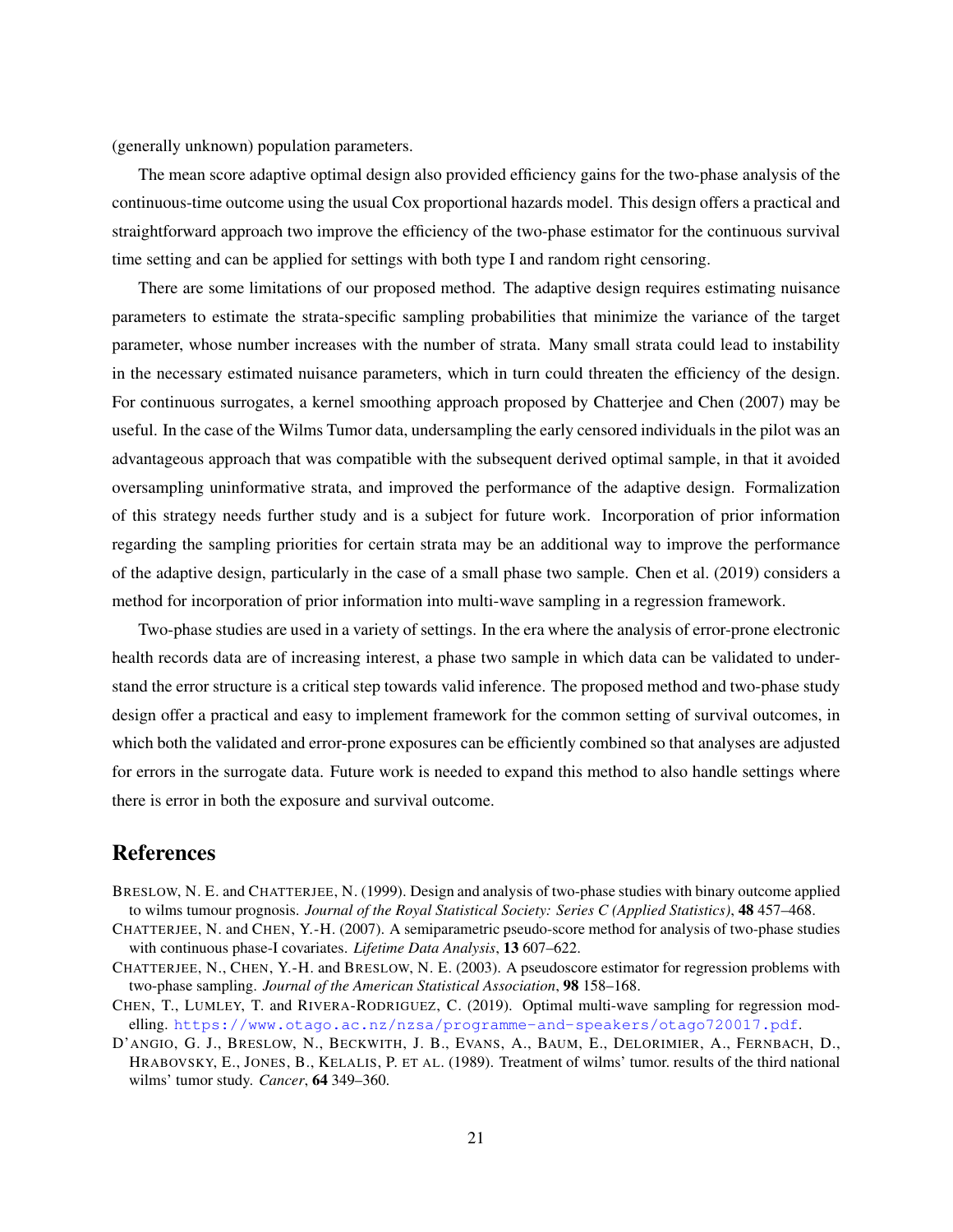- <span id="page-21-12"></span>DEMPSTER, A. P., LAIRD, N. M. and RUBIN, D. B. (1977). Maximum likelihood from incomplete data via the em algorithm. *Journal of the Royal Statistical Society. Series B (Methodological)* 1–38.
- <span id="page-21-13"></span>FLANDERS, W. D. and GREENLAND, S. (1991). Analytic methods for two-stage case-control studies and other stratified designs. *Statistics in Medicine*, 10 739–747.
- <span id="page-21-17"></span>GREEN, D. M., BRESLOW, N. E., BECKWITH, J. B., FINKLESTEIN, J. Z., GRUNDY, P. E., THOMAS, P., KIM, T., SHOCHAT, S. J., HAASE, G. M., RITCHEY, M. L. ET AL. (1998). Comparison between single-dose and divideddose administration of dactinomycin and doxorubicin for patients with wilms' tumor: a report from the national wilms' tumor study group. *Journal of Clinical Oncology*, 16 237–245.
- <span id="page-21-8"></span>KALBFLEISCH, J. D. and PRENTICE, R. L. (2011). *The statistical analysis of failure time data*, vol. 360. John Wiley & Sons.
- <span id="page-21-16"></span>KULICH, M. and LIN, D. (2004). Improving the efficiency of relative-risk estimation in case-cohort studies. *Journal of the American Statistical Association*, 99 832–844.
- <span id="page-21-3"></span>LAWLESS, J. (2018). Two-phase outcome-dependent studies for failure times and testing for effects of expensive covariates. *Lifetime Data Analysis*, 24 28–44.
- <span id="page-21-9"></span>LAWLESS, J., KALBFLEISCH, J. and WILD, C. (1999). Semiparametric methods for response-selective and missing data problems in regression. *Journal of the Royal Statistical Society: Series B (Statistical Methodology)*, 61 413– 438.
- <span id="page-21-18"></span>LUMLEY, T. (2011). *Complex surveys: a guide to analysis using R*, vol. 565. John Wiley & Sons.
- <span id="page-21-2"></span>MCISAAC, M. A. and COOK, R. J. (2014). Response-dependent two-phase sampling designs for biomarker studies. *Canadian Journal of Statistics*, 42 268–284.
- <span id="page-21-6"></span>MCISAAC, M. A. and COOK, R. J. (2015). Adaptive sampling in two-phase designs: a biomarker study for progression in arthritis. *Statistics in Medicine*, 34 2899–2912.
- <span id="page-21-7"></span>MEIER, A. S., RICHARDSON, B. A. and HUGHES, J. P. (2003). Discrete proportional hazards models for mismeasured outcomes. *Biometrics*, 59 947–954.
- <span id="page-21-15"></span>NEYMAN, J. (1934). On the two different aspects of the representative method: The method of stratified sampling and the method of purposive selection. *Journal of the Royal Statistical Society*, 97 558–625.
- <span id="page-21-11"></span>PRENTICE, R. L. (1989). Surrogate endpoints in clinical trials: definition and operational criteria. *Statistics in Medicine*, 8 431–440.
- <span id="page-21-1"></span>REILLY, M. (1996). Optimal sampling strategies for two-stage studies. *American Journal of Epidemiology*, 143 92–100.
- <span id="page-21-0"></span>REILLY, M. and PEPE, M. S. (1995). A mean score method for missing and auxiliary covariate data in regression models. *Biometrika*, 82 299–314.
- <span id="page-21-10"></span>TAO, R., ZENG, D. and LIN, D.-Y. (2017). Efficient semiparametric inference under two-phase sampling, with applications to genetic association studies. *Journal of the American Statistical Association*, 112 1468–1476.
- <span id="page-21-4"></span>TAO, R., ZENG, D. and LIN, D.-Y. (2019). Optimal designs of two-phase studies. *Journal of the American Statistical Association* 1–14.
- <span id="page-21-19"></span>THERNEAU, T. M. and LUMLEY, T. (2019). survival*: Survival Analysis*. R package version 3.1-8, URL [https:](https://CRAN.R-project.org/package=survival) [//CRAN.R-project.org/package=survival](https://CRAN.R-project.org/package=survival).
- <span id="page-21-14"></span>VACH, W. and BLETTNER, M. (1991). Biased estimation of the odds ratio in case-control studies due to the use of ad hoc methods of correcting for missing values for confounding variables. *American Journal of Epidemiology*, 134 895–907.
- <span id="page-21-5"></span>WHITTEMORE, A. S. and HALPERN, J. (1997). Multi-stage sampling in genetic epidemiology. *Statistics in Medicine*, 16 153–167.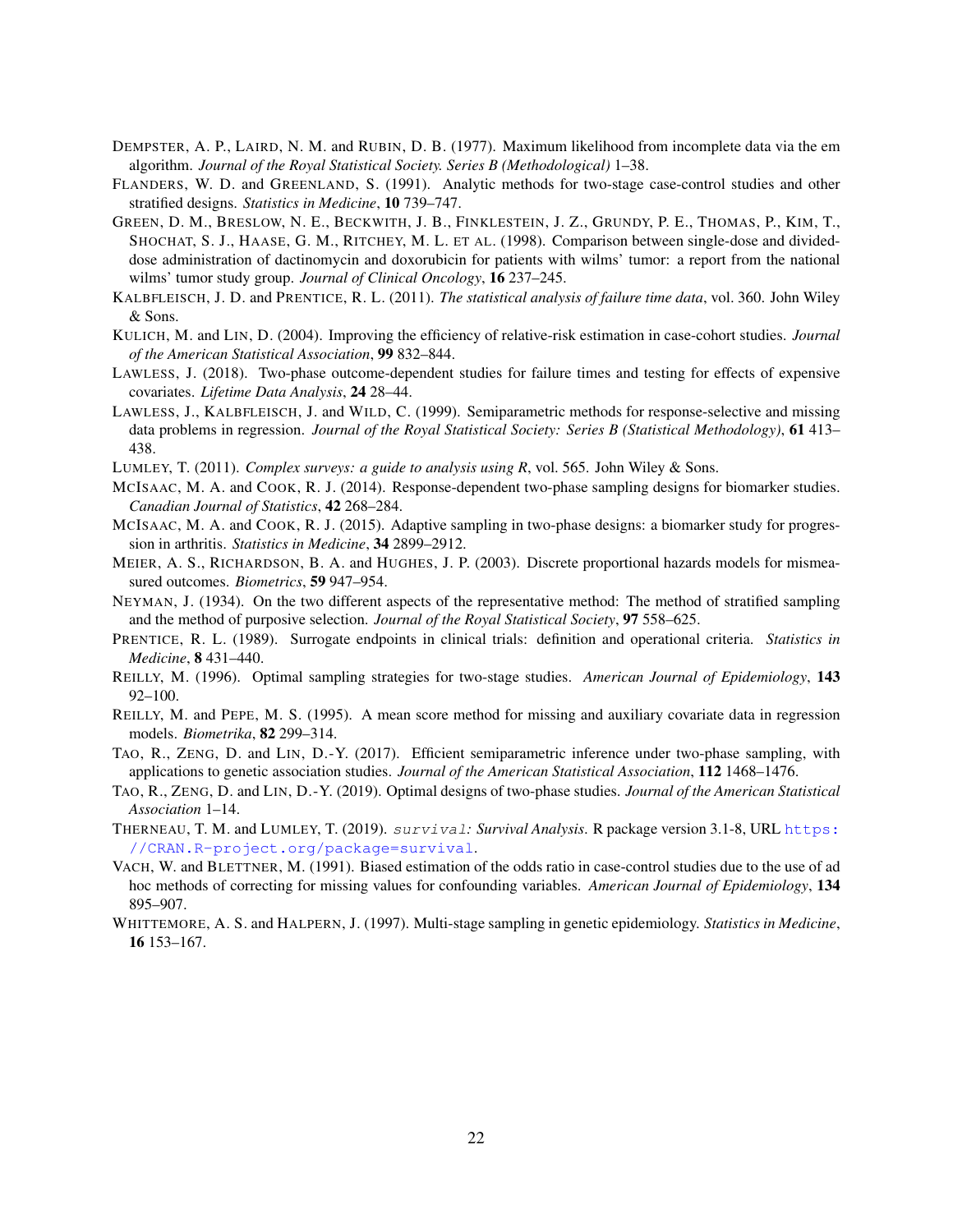## Supplementary Material for "Two-phase analysis and study design for survival models with error-prone exposures"

Kyunghee Han<sup>1</sup>, Thomas Lumley<sup>2</sup>, Bryan E. Shepherd<sup>3</sup> and Pamela A. Shaw<sup>1</sup>

<sup>1</sup>University of Pennsylvania, USA <sup>2</sup>University of Auckland, New Zealand <sup>3</sup>Vanderbilt University, USA

## A Technical details

#### <span id="page-22-1"></span>A.1 Regularity conditions for Theorem [1](#page-6-1)

We assume there exists  $J \ge 1$  such that  $P(Y \le t_J)$  with probability one. Let  $\theta_0 \in \Theta_0$  be the true parameter for some open  $\Theta_0 \subset \mathbf{R}^{J+d}$  and further assume the following conditions:

A1. E $|L_1(\theta; Y, \Delta, \mathbf{X})| < \infty$  at  $\theta_0$ .

A2.  $L_1(\theta; Y, \Delta, \mathbf{X})$  is three-times continuously differentiable and bounded away from 0 near  $\theta_0$  (a.s.).

A3. 
$$
I_V = -E\left[\frac{\partial^2}{\partial \theta \partial \theta^T} \log L_1(\theta; Y, \Delta, \mathbf{X})\right]
$$
 is positive definite at  $\theta_0$ .

A4. 
$$
\pi(y, \delta, \mathbf{z}) > 0
$$
 for all  $(y, \delta, \mathbf{z})$ .

Since we have formulated discrete-time survival models where the censoring time  $C$  is bounded away from infinity, the right-censored survival time Y has an upper-bound  $t_J$  almost surely so that finite numbers of baseline hazards suffice to specify likelihood for the discrete-time survival model [\(2.1\)](#page-3-0). Without loss of generality, we write  $\alpha = (\alpha_1, \dots, \alpha_J)^{\top}$  by the transformation of baseline hazards. Then, the above assumptions A1–A4 are the regularity conditions for the maximum likelihood estimation of finite-dimensional parameters  $\theta = (\alpha, \beta)$ , and therefore, the proof follows Theorem 1 in [Reilly and Pepe](#page-21-0) [\(1995\)](#page-21-0) which we refer the reader to for details.

#### <span id="page-22-0"></span>A.2 Some derivations for numerical implementation

For the implementation of the optimal design in our numerical simulations, we empirically estimated certain parameters by generating a large independent sample of  $N_0$  individuals. Let  $\mathcal{X}_{N_0}^{\star} = \{(Y_i^{\star}, \Delta_i^{\star}, \mathbf{X}_i^{\star}, \mathbf{Z}_i^{\star})\}$ :  $1 \leq i \leq N_0$  be an external random sample of  $(Y, \Delta, \mathbf{X}, \mathbf{Z})$  independent on  $\mathcal{X}_N$  or  $\mathcal{X}_{I,N}$ . We estimate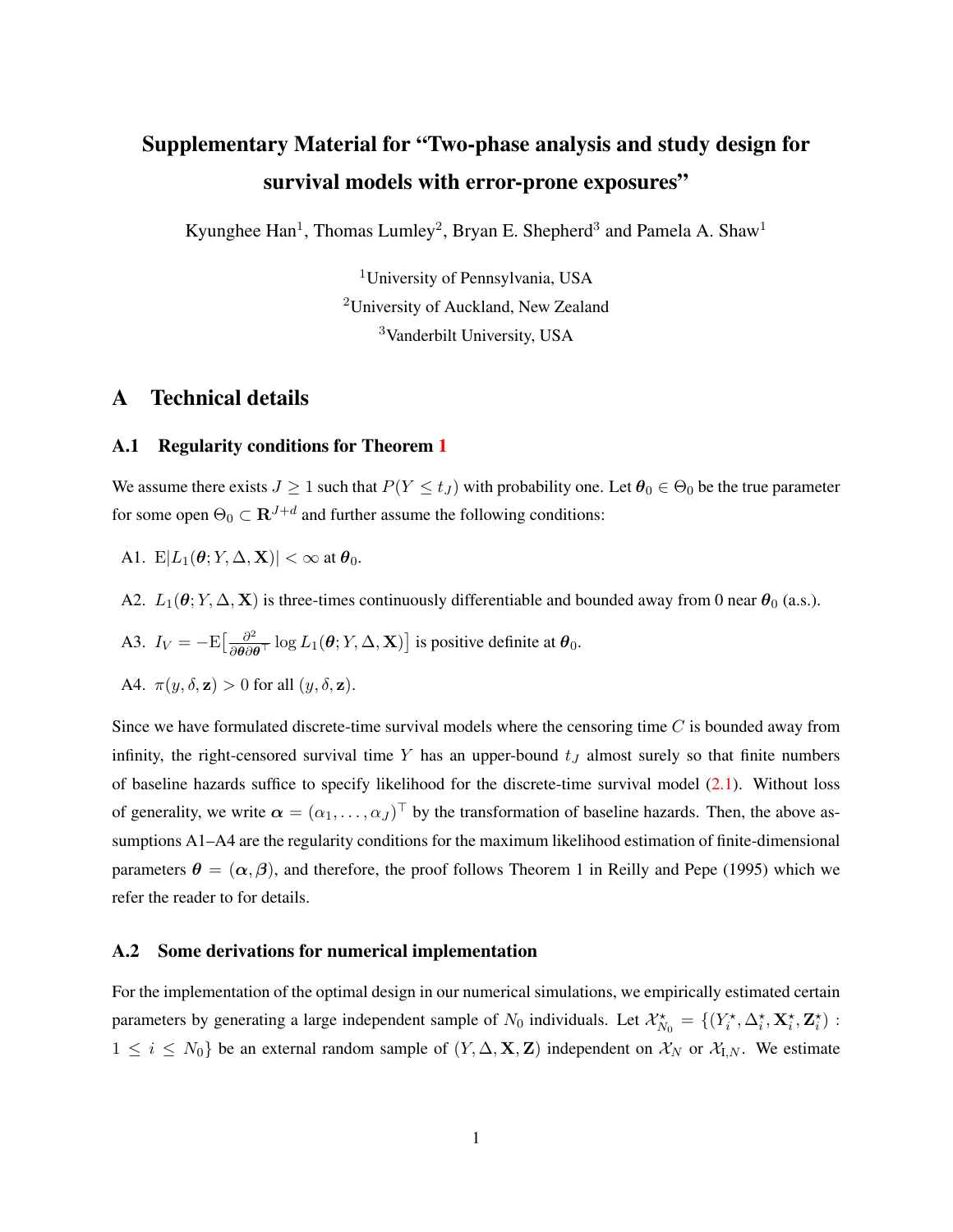unknown quantities in the optimal sampling design  $(3.1)$  by

$$
\widehat{I}_{V}^{\star} = -\frac{1}{N_{0}} \sum_{i=1}^{N_{0}} \frac{\partial^{2}}{\partial \boldsymbol{\theta} \partial \boldsymbol{\theta}^{\top}} \log L_{1}(\boldsymbol{\theta}; Y_{i}^{\star}, \Delta_{i}^{\star}, \mathbf{X}_{i}^{\star}),
$$
\n
$$
\widehat{\text{Var}}^{\star}(U_{1}(\boldsymbol{\theta})|y, \delta, z) = \frac{N^{\star}(y, \delta, \mathbf{z})}{N^{\star}(y, \delta, \mathbf{z}) - 1} \{\widehat{\mu}_{2}^{\star}(\boldsymbol{\theta}; y, \delta, \mathbf{z}) - \widehat{\mu}_{1}^{\star}(\boldsymbol{\theta}; y, \delta, \mathbf{z})^{2}\},
$$
\n(A.1)

where  $N^*(y, \delta, \mathbf{z}) = \sum_{i=1}^{N_0} \mathbb{I}(Y_i^* = y, \Delta_i^* = \delta, \mathbf{Z}_i^* = \mathbf{z})$  and

$$
\hat{\mu}_{\ell}^{\star}(\boldsymbol{\theta};y,\delta,\mathbf{z}) = \frac{1}{N^{\star}(y,\delta,\mathbf{z})} \sum_{i=1}^{N_0} U_1(\boldsymbol{\theta};Y_i^{\star},\Delta_i^{\star},\mathbf{X}_i^{\star})^{\ell} \cdot \mathbb{I}(Y_i^{\star} = y,\Delta_i^{\star} = \delta,\mathbf{Z}_i^{\star} = \mathbf{z})
$$
\n(A.2)

for  $\ell = 1, 2$ .

We now introduce some derivations for Newton-Raphson algorithm. Recall that the discrete-time sur-vival model [\(2.1\)](#page-3-0) under the odds transformation  $g_1(u) = \frac{u}{1-u}$  is given by  $logit(\lambda_j(\mathbf{x})) = \alpha_j + \boldsymbol{\beta}^\top \mathbf{x}$ , where  $\alpha_j = \text{logit}(\lambda_{0j})$  is the logit transformation of the baseline hazard. The maximum likelihood estimates of  $\alpha$ and  $\beta$  are obtained by solving score equations of [\(2.4\)](#page-5-0) with

<span id="page-23-0"></span>
$$
\frac{\partial}{\partial \alpha_j} Q_N(\boldsymbol{\alpha}, \boldsymbol{\beta}) = \sum_{i \in \mathcal{I}} \hat{\pi}(Y_i, \Delta_i, \mathbf{Z}_i)^{-1} \mathbb{I}(j \leq J(i)) \left( D_{ij} - \frac{e^{\alpha_j + \boldsymbol{\beta}^\top \mathbf{X}_i}}{1 + e^{\alpha_j + \boldsymbol{\beta}^\top \mathbf{X}_i}} \right) = 0,
$$
\n
$$
\frac{\partial}{\partial \boldsymbol{\beta}} Q_N(\boldsymbol{\alpha}, \boldsymbol{\beta}) = \sum_{i \in \mathcal{I}} \hat{\pi}(Y_i, \Delta_i, \mathbf{Z}_i)^{-1} \sum_{j=1}^{J(i)} \left( D_{ij} - \frac{e^{\alpha_j + \boldsymbol{\beta}^\top \mathbf{X}_i}}{1 + e^{\alpha_j + \boldsymbol{\beta}^\top \mathbf{X}_i}} \right) \mathbf{X}_i = \mathbf{0}.
$$
\n(A.3)

We numerically solve the system of equations  $(A.3)$  with the Newton-Raphson algorithm using the associated Hessian matrix whose components consist of

$$
\frac{\partial^2}{\partial \alpha_j \partial \alpha_{j'}} Q_N(\boldsymbol{\alpha}, \boldsymbol{\beta}) = -\sum_{i \in \mathcal{I}} \hat{\pi}(Y_i, \Delta_i, \mathbf{Z}_i)^{-1} \mathbb{I}(j \leq J(i)) \frac{e^{\alpha_j + \boldsymbol{\beta}^\top \mathbf{X}_i}}{\left(1 + e^{\alpha_j + \boldsymbol{\beta}^\top \mathbf{X}_i}\right)^2} \mathbb{I}(j = j'),
$$
\n
$$
\frac{\partial^2}{\partial \alpha_j \partial \boldsymbol{\beta}} Q_N(\boldsymbol{\alpha}, \boldsymbol{\beta}) = -\sum_{i \in \mathcal{I}} \hat{\pi}(Y_i, \Delta_i, \mathbf{Z}_i)^{-1} \mathbb{I}(j \leq J(i)) \frac{e^{\alpha_j + \boldsymbol{\beta}^\top \mathbf{X}_i}}{\left(1 + e^{\alpha_j + \boldsymbol{\beta}^\top \mathbf{X}_i}\right)^2} \mathbf{X}_i,
$$
\n(A.4)\n
$$
\frac{\partial^2}{\partial \boldsymbol{\beta} \partial \boldsymbol{\beta}^\top} Q_N(\boldsymbol{\alpha}, \boldsymbol{\beta}) = -\sum_{i \in \mathcal{I}} \hat{\pi}(Y_i, \Delta_i, \mathbf{Z}_i)^{-1} \sum_{j=1}^{J(i)} \frac{e^{\alpha_j + \boldsymbol{\beta}^\top \mathbf{X}_i}}{\left(1 + e^{\alpha_j + \boldsymbol{\beta}^\top \mathbf{X}_i}\right)^2} \mathbf{X}_i \mathbf{X}_i^\top.
$$

Similarly, suppose the complementary log transformation  $g_2(u) = -\log(1 - u)$  defines the true sur-vival model [\(2.1\)](#page-3-0). Then it can be easily seen that  $logit(\lambda_j(\mathbf{x})) = exp(e^{\alpha_j + \boldsymbol{\beta}^\top \mathbf{x}}) - 1$ , where  $\alpha_j =$  $log(-log(1 - \lambda_{0j}))$  is the complementary log-log transformation of the baseline hazard. The maximum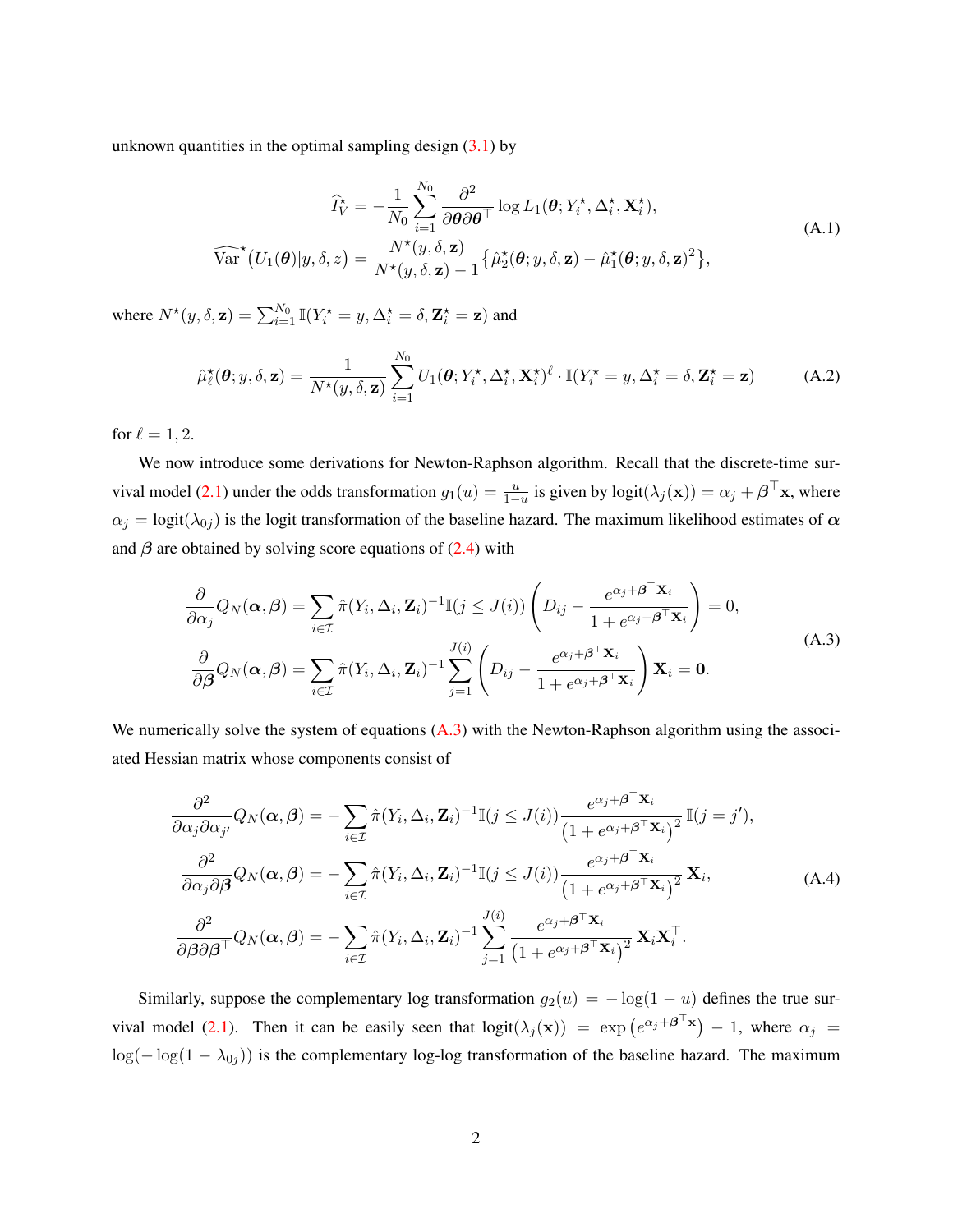likelihood estimates of  $\theta = (\alpha, \beta)$  are obtained by solving score equations of [\(2.4\)](#page-5-0) with

<span id="page-24-0"></span>
$$
\frac{\partial}{\partial \alpha_j} Q_N(\boldsymbol{\alpha}, \boldsymbol{\beta}) = \sum_{i \in \mathcal{I}} \hat{\pi}(Y_i, \Delta_i, \mathbf{Z}_i)^{-1} \mathbb{I}(j \leq J(i)) \left( D_{ij} \frac{e^{\alpha_j + \boldsymbol{\beta}^\top \mathbf{X}_i}}{1 - e^{\exp(\alpha_j + \boldsymbol{\beta}^\top \mathbf{X}_i)}} - e^{\alpha_j + \boldsymbol{\beta}^\top \mathbf{X}_i} \right) = 0,
$$
\n
$$
\frac{\partial}{\partial \boldsymbol{\beta}} Q_N(\boldsymbol{\alpha}, \boldsymbol{\beta}) = \sum_{i \in \mathcal{I}} \hat{\pi}(Y_i, \Delta_i, \mathbf{Z}_i)^{-1} \sum_{j=1}^{J(i)} \left( D_{ij} \frac{e^{\alpha_j + \boldsymbol{\beta}^\top \mathbf{X}_i}}{1 - e^{\exp(\alpha_j + \boldsymbol{\beta}^\top \mathbf{X}_i)}} - e^{\alpha_j + \boldsymbol{\beta}^\top \mathbf{X}_i} \right) \mathbf{X}_i = \mathbf{0}.
$$
\n(A.5)

We numerically solve the system of equations  $(A.5)$  with the Newton-Raphson algorithm using the associated Hessian matrix whose components consist of

$$
\frac{\partial^2}{\partial \alpha_j \partial \alpha_{j'}} Q_N(\boldsymbol{\alpha}, \boldsymbol{\beta}) = -\sum_{i \in \mathcal{I}} \hat{\pi}(Y_i, \Delta_i, \mathbf{Z}_i)^{-1} \mathbb{I}(j \leq J(i)) \left\{ D_{ij} \frac{e^{\alpha_j + \boldsymbol{\beta}^\top \mathbf{X}_i}}{1 - e^{\exp(\alpha_j + \boldsymbol{\beta}^\top \mathbf{X}_i)}} \times \right.
$$
\n
$$
\left( 1 - \frac{e^{\alpha_j + \boldsymbol{\beta}^\top \mathbf{X}_i} e^{-\exp(\alpha_j + \boldsymbol{\beta}^\top \mathbf{X}_i)}}{1 - e^{\exp(\alpha_j + \boldsymbol{\beta}^\top \mathbf{X}_i)}} \right) - e^{\alpha_j + \boldsymbol{\beta}^\top \mathbf{X}_i} \right\} \mathbb{I}(j = j'),
$$
\n
$$
\frac{\partial^2}{\partial \alpha_j \partial \boldsymbol{\beta}} Q_N(\boldsymbol{\alpha}, \boldsymbol{\beta}) = -\sum_{i \in \mathcal{I}} \hat{\pi}(Y_i, \Delta_i, \mathbf{Z}_i)^{-1} \mathbb{I}(j \leq J(i)) \left\{ D_{ij} \frac{e^{\alpha_j + \boldsymbol{\beta}^\top \mathbf{X}_i}}{1 - e^{\exp(\alpha_j + \boldsymbol{\beta}^\top \mathbf{X}_i)}} \times \right.
$$
\n
$$
\left( 1 - \frac{e^{\alpha_j + \boldsymbol{\beta}^\top \mathbf{X}_i} e^{-\exp(\alpha_j + \boldsymbol{\beta}^\top \mathbf{X}_i)}}{1 - e^{\exp(\alpha_j + \boldsymbol{\beta}^\top \mathbf{X}_i)}} \right) - e^{\alpha_j + \boldsymbol{\beta}^\top \mathbf{X}_i} \right\} \mathbf{X}_i,
$$
\n
$$
\frac{\partial^2}{\partial \boldsymbol{\beta} \partial \boldsymbol{\beta}^\top} Q_N(\boldsymbol{\alpha}, \boldsymbol{\beta}) = -\sum_{i \in \mathcal{I}} \hat{\pi}(Y_i, \Delta_i, \mathbf{Z}_i)^{-1} \sum_{j=1}^{J(i)} \left\{ D_{ij} \frac{e^{\alpha_j + \boldsymbol{\beta}^\top \mathbf{X}_i}}{1 - e^{\exp(\alpha_j + \boldsymbol{\beta}^\top \mathbf{X}_i)}} \times \right.\n\left.\left( 1 - \frac{e^{\alpha_j + \boldsymbol{\beta}^\top \mathbf{X}_i} e
$$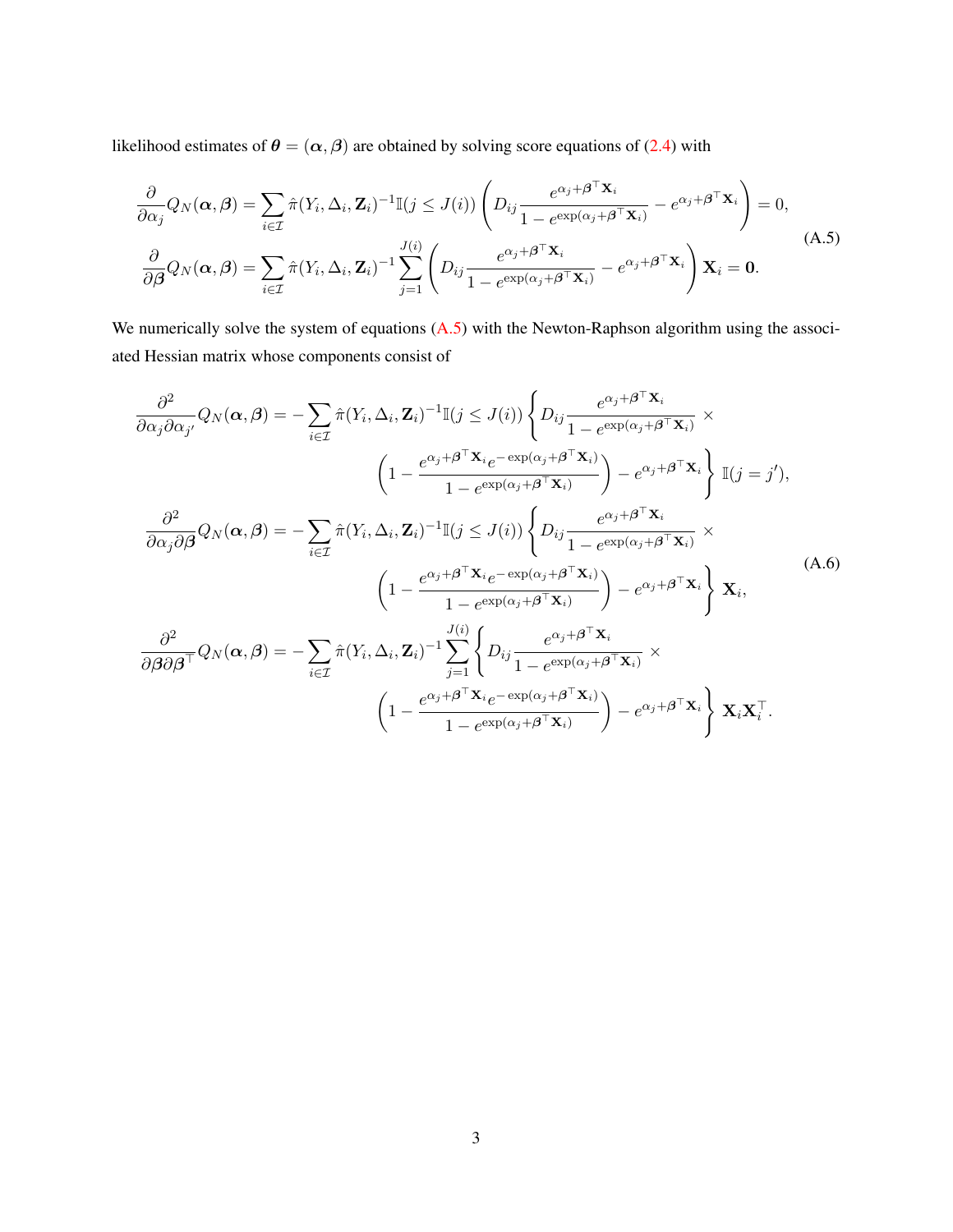## B Additional numerical results

#### B.1 Supplemental tables for the simulation study

<span id="page-25-0"></span>Table B.1: Relative performance for the estimation of  $\beta_1$  is compared for (i) the complete case analysis with simple random sampling (CC-SRS), (ii) the mean score method with simple random sampling (MS-SRS), (iii) a designbased estimation with balanced sample, equivalent to the mean score (MS-BAL), (iv  $\&$  v) the mean score estimation with adaptive sampling (MS-A) and the optimal sampling design (MS-O), for varying sample sizes. Results for the full cohort estimator based on complete data are provided as a benchmark. Mean squared error (MSE) and its bias-variance decomposition are estimated from 1000 Monte Carlo replications, where the censoring rate was 30%. The adaptive and optimal sampling designs were for efficient estimation of  $X_1$  with  $\beta_1 = \log(1.5) \approx 0.405$ . In all scenarios, we took equal proportions for the pilot and adaptive samples.

|                 |            |                     |         |            |         | Estimation performance by sample sizes |            |            |
|-----------------|------------|---------------------|---------|------------|---------|----------------------------------------|------------|------------|
| Sampling        | Estimation | Criterion           |         | $N = 4000$ |         |                                        | $n = 400$  |            |
|                 |            |                     | $n=200$ | $n = 400$  | $n=800$ | $N = 2000$                             | $N = 4000$ | $N = 8000$ |
|                 |            | $\sqrt{\text{MSE}}$ | 0.079   | 0.079      | 0.079   | 0.112                                  | 0.079      | 0.056      |
| Full cohort     | CC         | <b>Bias</b>         | 0.004   | 0.004      | 0.004   | 0.000                                  | 0.004      | 0.001      |
|                 |            | $\sqrt{x}$          | 0.079   | 0.079      | 0.079   | 0.112                                  | 0.079      | 0.056      |
|                 |            | $\sqrt{MSE}$        | 0.408   | 0.284      | 0.198   | 0.281                                  | 0.284      | 0.282      |
|                 | CC         | <b>Bias</b>         | 0.013   | 0.012      | 0.011   | 0.013                                  | 0.012      | 0.015      |
| <b>SRS</b>      |            | $\sqrt{Var}$        | 0.408   | 0.284      | 0.197   | 0.281                                  | 0.284      | 0.282      |
|                 |            | $\sqrt{MSE}$        | 0.268   | 0.177      | 0.132   | 0.191                                  | 0.177      | 0.170      |
|                 | MS         | <b>Bias</b>         | 0.067   | 0.016      | 0.012   | 0.014                                  | 0.016      | 0.017      |
|                 |            | $\sqrt{Var}$        | 0.259   | 0.176      | 0.131   | 0.190                                  | 0.176      | 0.169      |
|                 |            | $\sqrt{MSE}$        | 0.302   | 0.216      | 0.153   | 0.219                                  | 0.216      | 0.202      |
| <b>Balanced</b> | MS         | <b>Bias</b>         | 0.023   | 0.017      | 0.015   | 0.010                                  | 0.017      | 0.018      |
|                 |            | $\sqrt{Var}$        | 0.301   | 0.215      | 0.152   | 0.219                                  | 0.215      | 0.201      |
|                 |            | $\sqrt{\text{MSE}}$ | 0.279   | 0.168      | 0.114   | 0.181                                  | 0.168      | 0.159      |
| Adaptive        | MS         | <b>Bias</b>         | 0.038   | 0.024      | 0.011   | 0.012                                  | 0.024      | 0.017      |
|                 |            | $\sqrt{Var}$        | 0.276   | 0.166      | 0.113   | 0.181                                  | 0.166      | 0.158      |
|                 |            | $\sqrt{MSE}$        | 0.213   | 0.155      | 0.112   | 0.166                                  | 0.155      | 0.137      |
| Oracle          | MS         | <b>Bias</b>         | 0.025   | 0.001      | 0.001   | 0.005                                  | 0.001      | 0.002      |
|                 |            | 'Var                | 0.212   | 0.155      | 0.112   | 0.166                                  | 0.155      | 0.137      |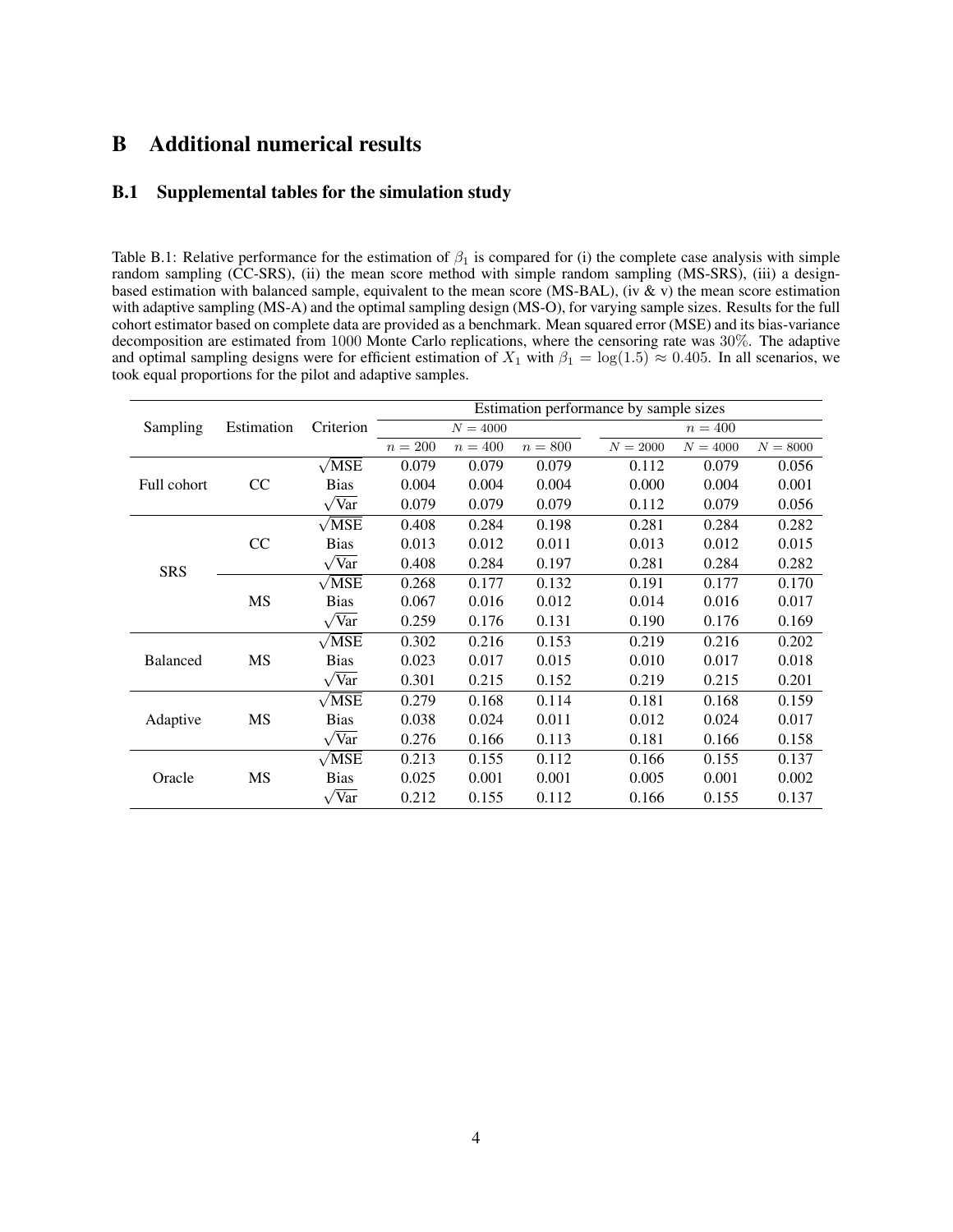<span id="page-26-0"></span>Table B.2: Relative performance for the estimation of  $\beta_1$  is compared for (i) the complete case analysis with simple random sampling (CC-SRS), (ii) the mean score method with simple random sampling (MS-SRS), (iii) a designbased estimation with balanced sample, equivalent to the mean score (MS-BAL), (iv & v) the mean score estimation with adaptive sampling (MS-A) and the optimal sampling design (MS-O), for varying sample sizes. Results for the full cohort estimator based on complete data are provided as a benchmark. Mean squared error (MSE) and its bias-variance decomposition are estimated from 1000 Monte Carlo replications, where the censoring rate was 70%. The adaptive and optimal sampling designs were for efficient estimation of  $X_1$  with  $\beta_1 = \log(1.5) \approx 0.405$ . In all scenarios, we took equal proportions for the pilot and adaptive samples.

|                 |            |                     |         |            |         | Estimation performance by sample sizes |            |            |
|-----------------|------------|---------------------|---------|------------|---------|----------------------------------------|------------|------------|
| Sampling        | Estimation | Criterion           |         | $N = 4000$ |         |                                        | $n=400$    |            |
|                 |            |                     | $n=200$ | $n=400$    | $n=800$ | $N = 2000$                             | $N = 4000$ | $N = 8000$ |
|                 |            | $\sqrt{\text{MSE}}$ | 0.119   | 0.119      | 0.119   | 0.175                                  | 0.119      | 0.086      |
| Full cohort     | CC         | <b>Bias</b>         | 0.000   | 0.000      | 0.000   | 0.004                                  | 0.000      | 0.003      |
|                 |            | $\sqrt{Var}$        | 0.119   | 0.119      | 0.119   | 0.175                                  | 0.119      | 0.086      |
|                 |            | $\sqrt{MSE}$        | 0.630   | 0.420      | 0.299   | 0.442                                  | 0.420      | 0.419      |
|                 | CC         | <b>Bias</b>         | 0.025   | 0.016      | 0.002   | $-0.005$                               | 0.016      | 0.018      |
| <b>SRS</b>      |            | $\sqrt{Var}$        | 0.630   | 0.420      | 0.299   | 0.442                                  | 0.420      | 0.418      |
|                 |            | $\sqrt{MSE}$        | 0.477   | 0.304      | 0.208   | 0.328                                  | 0.304      | 0.287      |
|                 | MS         | <b>Bias</b>         | 0.177   | 0.078      | 0.018   | 0.065                                  | 0.078      | 0.081      |
|                 |            | $\sqrt{Var}$        | 0.443   | 0.294      | 0.207   | 0.322                                  | 0.294      | 0.273      |
|                 |            | $\sqrt{MSE}$        | 0.535   | 0.330      | 0.225   | 0.347                                  | 0.330      | 0.327      |
| <b>Balanced</b> | MS         | <b>Bias</b>         | 0.092   | 0.026      | 0.005   | 0.033                                  | 0.026      | 0.029      |
|                 |            | $\sqrt{Var}$        | 0.527   | 0.329      | 0.224   | 0.346                                  | 0.329      | 0.326      |
|                 |            | $\sqrt{\text{MSE}}$ | 0.411   | 0.250      | 0.178   | 0.259                                  | 0.250      | 0.225      |
| Adaptive        | MS         | <b>Bias</b>         | 0.018   | 0.007      | 0.001   | 0.003                                  | 0.007      | 0.003      |
|                 |            | $\sqrt{Var}$        | 0.410   | 0.250      | 0.178   | 0.259                                  | 0.250      | 0.225      |
|                 |            | $\sqrt{MSE}$        | 0.315   | 0.215      | 0.174   | 0.250                                  | 0.215      | 0.224      |
| Oracle          | MS         | <b>Bias</b>         | 0.023   | 0.010      | 0.000   | 0.017                                  | 0.010      | 0.008      |
|                 |            | $\sqrt{Var}$        | 0.314   | 0.214      | 0.174   | 0.249                                  | 0.214      | 0.224      |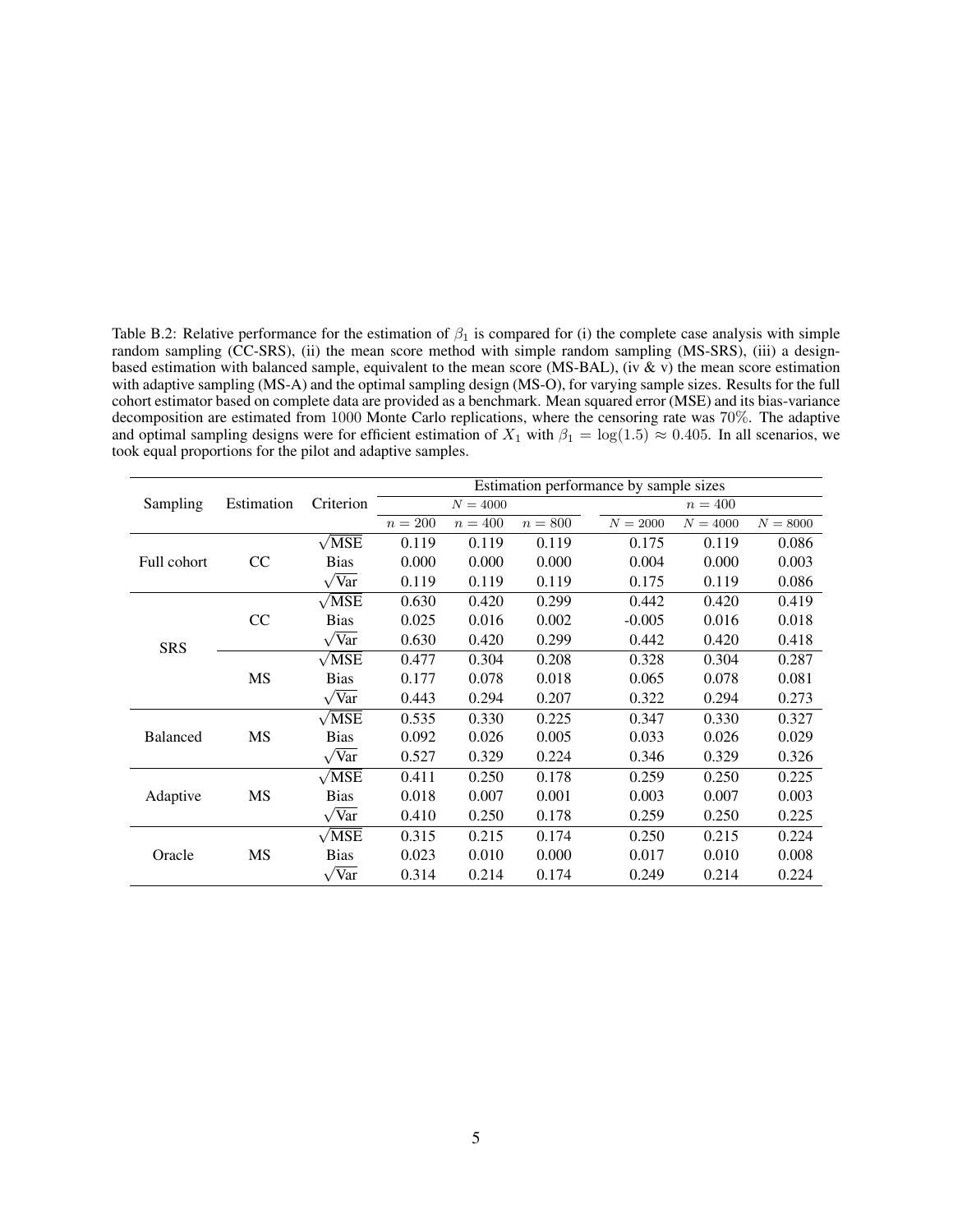<span id="page-27-0"></span>Table B.3: Relative performance for the estimation of regression parameters is compared for (i) the complete case analysis with simple random sampling (CC-SRS), (ii) the mean score method with simple random sampling (MS-SRS), (iii) a design-based estimation with balanced sample, equivalent to the mean score (MS-BAL), (iv & v) the mean score estimation with adaptive sampling (MS-A) and the optimal sampling design (MS-O), where  $n = 200$ subsample was drawn from the full cohort size of  $N = 4000$ . Results for the full cohort estimator based on complete data are provided as a benchmark. Mean squared error (MSE) and its bias-variance decomposition are estimated from 1000 Monte Carlo replications, where the censoring rate was 50%. The adaptive and optimal sampling designs were for efficient estimation of  $X_1$  with  $\beta_1 = \log(1.5) \approx 0.405$ .

|            | Sampling<br>Sample size | Estimation | Criterion           |            |            |            |            | Estimation performance by regression coefficient |            |           |           |           |                      |
|------------|-------------------------|------------|---------------------|------------|------------|------------|------------|--------------------------------------------------|------------|-----------|-----------|-----------|----------------------|
|            |                         |            |                     | $\alpha_1$ | $\alpha_2$ | $\alpha_3$ | $\alpha_4$ | $\alpha_5$                                       | $\alpha_6$ | $\beta_1$ | $\beta_2$ | $\beta_3$ | $\overline{\beta_4}$ |
|            |                         |            | $\sqrt{MSE}$        | 0.547      | 0.520      | 0.447      | 0.429      | 0.409                                            | 0.396      | 0.470     | 0.555     | 0.214     | 0.203                |
|            |                         | CC         | <b>Bias</b>         | $-0.086$   | $-0.076$   | $-0.064$   | $-0.034$   | $-0.033$                                         | $-0.008$   | 0.017     | $-0.017$  | 0.013     | $-0.009$             |
|            | <b>SRS</b>              |            | $\sqrt{Var}$        | 0.540      | 0.514      | 0.443      | 0.428      | 0.408                                            | 0.396      | 0.470     | 0.555     | 0.214     | 0.202                |
|            |                         |            | $\sqrt{MSE}$        | 0.479      | 0.381      | 0.330      | 0.316      | 0.306                                            | 0.301      | 0.332     | 0.602     | 0.236     | 0.219                |
|            |                         | MS         | <b>Bias</b>         | $-0.267$   | $-0.166$   | $-0.112$   | $-0.086$   | $-0.074$                                         | $-0.056$   | 0.053     | $-0.021$  | 0.020     | $-0.017$             |
|            |                         |            | $\sqrt{Var}$        | 0.398      | 0.343      | 0.310      | 0.304      | 0.297                                            | 0.295      | 0.330     | 0.601     | 0.235     | 0.218                |
| $n = 200$  |                         |            | $\sqrt{MSE}$        | 0.405      | 0.401      | 0.399      | 0.398      | 0.398                                            | 0.405      | 0.400     | 0.859     | 0.317     | 0.299                |
|            | <b>Balanced</b>         | MS         | <b>Bias</b>         | $-0.023$   | $-0.011$   | $-0.009$   | $-0.002$   | 0.009                                            | 0.034      | 0.042     | $-0.034$  | 0.025     | $-0.017$             |
| $N = 4000$ |                         |            | $\sqrt{Var}$        | 0.404      | 0.400      | 0.399      | 0.398      | 0.398                                            | 0.403      | 0.398     | 0.858     | 0.317     | 0.298                |
|            |                         |            | $\sqrt{MSE}$        | 0.332      | 0.324      | 0.323      | 0.323      | 0.325                                            | 0.326      | 0.374     | 0.720     | 0.255     | 0.251                |
|            | Adaptive                | MS         | <b>Bias</b>         | $-0.018$   | $-0.007$   | $-0.006$   | $-0.001$   | 0.006                                            | 0.024      | 0.049     | $-0.065$  | 0.025     | $-0.028$             |
|            |                         |            | $\sqrt{Var}$        | 0.331      | 0.324      | 0.323      | 0.323      | 0.325                                            | 0.325      | 0.371     | 0.717     | 0.254     | 0.249                |
|            |                         |            | $\sqrt{MSE}$        | 0.258      | 0.253      | 0.255      | 0.252      | 0.251                                            | 0.254      | 0.253     | 0.519     | 0.198     | 0.189                |
|            | Oracle                  |            | <b>Bias</b>         | $-0.013$   | 0.003      | 0.002      | 0.005      | 0.007                                            | 0.018      | 0.009     | $-0.027$  | 0.001     | $-0.017$             |
|            |                         |            | $\sqrt{Var}$        | 0.257      | 0.253      | 0.255      | 0.252      | 0.251                                            | 0.253      | 0.252     | 0.518     | 0.198     | 0.188                |
|            |                         |            | $\sqrt{\text{MSE}}$ | 0.107      | 0.096      | 0.091      | 0.085      | 0.080                                            | 0.079      | 0.094     | 0.116     | 0.044     | 0.042                |
|            | Full cohort analysis    |            | <b>Bias</b>         | $-0.010$   | 0.000      | $-0.003$   | $-0.002$   | $-0.005$                                         | $-0.002$   | 0.003     | $-0.001$  | $-0.000$  | 0.000                |
|            |                         |            | $\sqrt{Var}$        | 0.107      | 0.096      | 0.091      | 0.085      | 0.080                                            | 0.079      | 0.094     | 0.116     | 0.044     | 0.042                |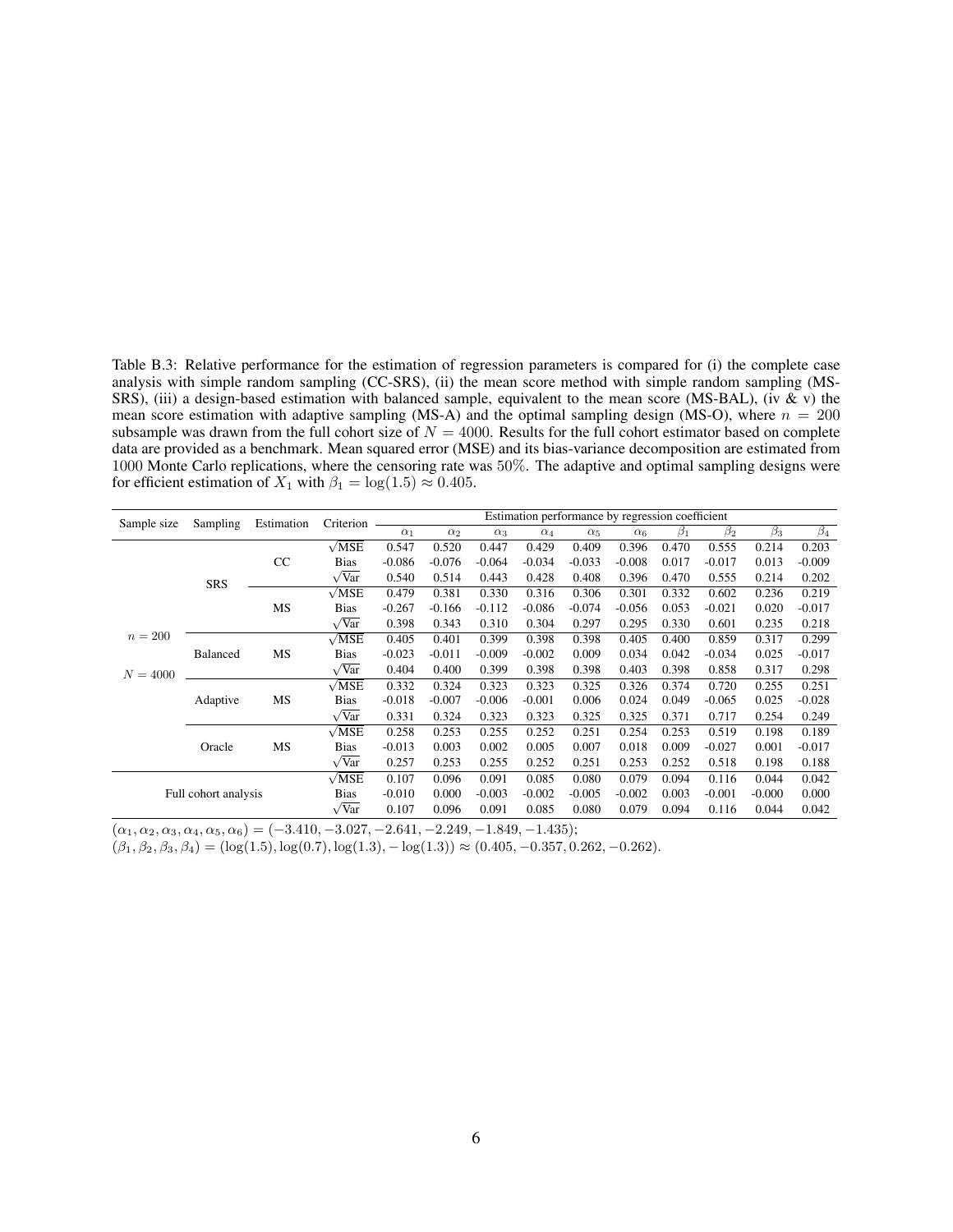Table B.4: Relative performance for the estimation of regression parameters is compared for (i) the complete case analysis with simple random sampling (CC-SRS), (ii) the mean score method with simple random sampling (MS-SRS), (iii) a design-based estimation with balanced sample, equivalent to the mean score (MS-BAL), (iv & v) the mean score estimation with adaptive sampling (MS-A) and the optimal sampling design (MS-O), where  $n = 400$ subsample was drawn from the full cohort size of  $N = 4000$ . Results for the full cohort estimator based on complete data are provided as a benchmark. Mean squared error (MSE) and its bias-variance decomposition are estimated from 1000 Monte Carlo replications, where the censoring rate was 50%. The adaptive and optimal sampling designs were for efficient estimation of  $X_1$  with  $\beta_1 = \log(1.5) \approx 0.405$ .

| Sample size          | Sampling        | Estimation | Criterion           |            |            |            | Estimation performance by regression coefficient |            |            |           |           |           |                      |
|----------------------|-----------------|------------|---------------------|------------|------------|------------|--------------------------------------------------|------------|------------|-----------|-----------|-----------|----------------------|
|                      |                 |            |                     | $\alpha_1$ | $\alpha_2$ | $\alpha_3$ | $\alpha_4$                                       | $\alpha_5$ | $\alpha_6$ | $\beta_1$ | $\beta_2$ | $\beta_3$ | $\overline{\beta_4}$ |
|                      |                 |            | $\sqrt{MSE}$        | 0.377      | 0.347      | 0.319      | 0.295                                            | 0.288      | 0.280      | 0.330     | 0.404     | 0.146     | 0.143                |
|                      |                 | CC         | <b>Bias</b>         | $-0.050$   | $-0.045$   | $-0.037$   | $-0.014$                                         | $-0.025$   | $-0.008$   | 0.014     | 0.000     | 0.006     | $-0.004$             |
|                      | SRS             |            | $\sqrt{Var}$        | 0.374      | 0.344      | 0.316      | 0.295                                            | 0.287      | 0.280      | 0.329     | 0.404     | 0.146     | 0.143                |
|                      |                 |            | $\sqrt{MSE}$        | 0.253      | 0.226      | 0.216      | 0.209                                            | 0.204      | 0.203      | 0.220     | 0.423     | 0.154     | 0.147                |
|                      |                 | MS         | <b>Bias</b>         | $-0.081$   | $-0.046$   | $-0.039$   | $-0.032$                                         | $-0.030$   | $-0.022$   | 0.035     | 0.005     | 0.007     | $-0.005$             |
|                      |                 |            | $\sqrt{Var}$        | 0.240      | 0.222      | 0.213      | 0.207                                            | 0.202      | 0.202      | 0.217     | 0.423     | 0.154     | 0.147                |
| $n = 400$            |                 |            | $\sqrt{MSE}$        | 0.284      | 0.279      | 0.276      | 0.276                                            | 0.277      | 0.277      | 0.278     | 0.582     | 0.200     | 0.204                |
|                      | <b>Balanced</b> | MS         | <b>Bias</b>         | $-0.014$   | $-0.003$   | $-0.004$   | $-0.000$                                         | 0.003      | 0.016      | 0.024     | $-0.007$  | 0.006     | $-0.015$             |
| $N = 4000$           |                 |            | $\sqrt{Var}$        | 0.284      | 0.279      | 0.276      | 0.276                                            | 0.277      | 0.277      | 0.277     | 0.582     | 0.200     | 0.204                |
|                      |                 |            | $\sqrt{MSE}$        | 0.210      | 0.200      | 0.201      | 0.201                                            | 0.198      | 0.201      | 0.197     | 0.426     | 0.147     | 0.147                |
|                      | Adaptive        | MS         | <b>Bias</b>         | $-0.013$   | $-0.003$   | $-0.005$   | $-0.003$                                         | $-0.002$   | 0.005      | 0.007     | $-0.014$  | 0.006     | $-0.009$             |
|                      |                 |            | $\sqrt{Var}$        | 0.210      | 0.200      | 0.200      | 0.201                                            | 0.198      | 0.200      | 0.197     | 0.426     | 0.147     | 0.147                |
|                      |                 |            | $\sqrt{MSE}$        | 0.189      | 0.184      | 0.182      | 0.177                                            | 0.178      | 0.178      | 0.182     | 0.354     | 0.134     | 0.132                |
|                      | Oracle          |            | <b>Bias</b>         | $-0.003$   | 0.007      | 0.005      | 0.006                                            | 0.005      | 0.011      | 0.003     | $-0.014$  | $-0.005$  | $-0.008$             |
|                      |                 |            | $\sqrt{Var}$        | 0.189      | 0.184      | 0.182      | 0.177                                            | 0.178      | 0.177      | 0.182     | 0.354     | 0.133     | 0.132                |
| Full cohort analysis |                 |            | $\sqrt{\text{MSE}}$ | 0.107      | 0.096      | 0.091      | 0.085                                            | 0.080      | 0.079      | 0.094     | 0.116     | 0.044     | 0.042                |
|                      |                 |            | <b>Bias</b>         | $-0.010$   | 0.000      | $-0.003$   | $-0.002$                                         | $-0.005$   | $-0.002$   | 0.003     | $-0.001$  | $-0.000$  | 0.000                |
|                      |                 |            | $\sqrt{Var}$        | 0.107      | 0.096      | 0.091      | 0.085                                            | 0.080      | 0.079      | 0.094     | 0.116     | 0.044     | 0.042                |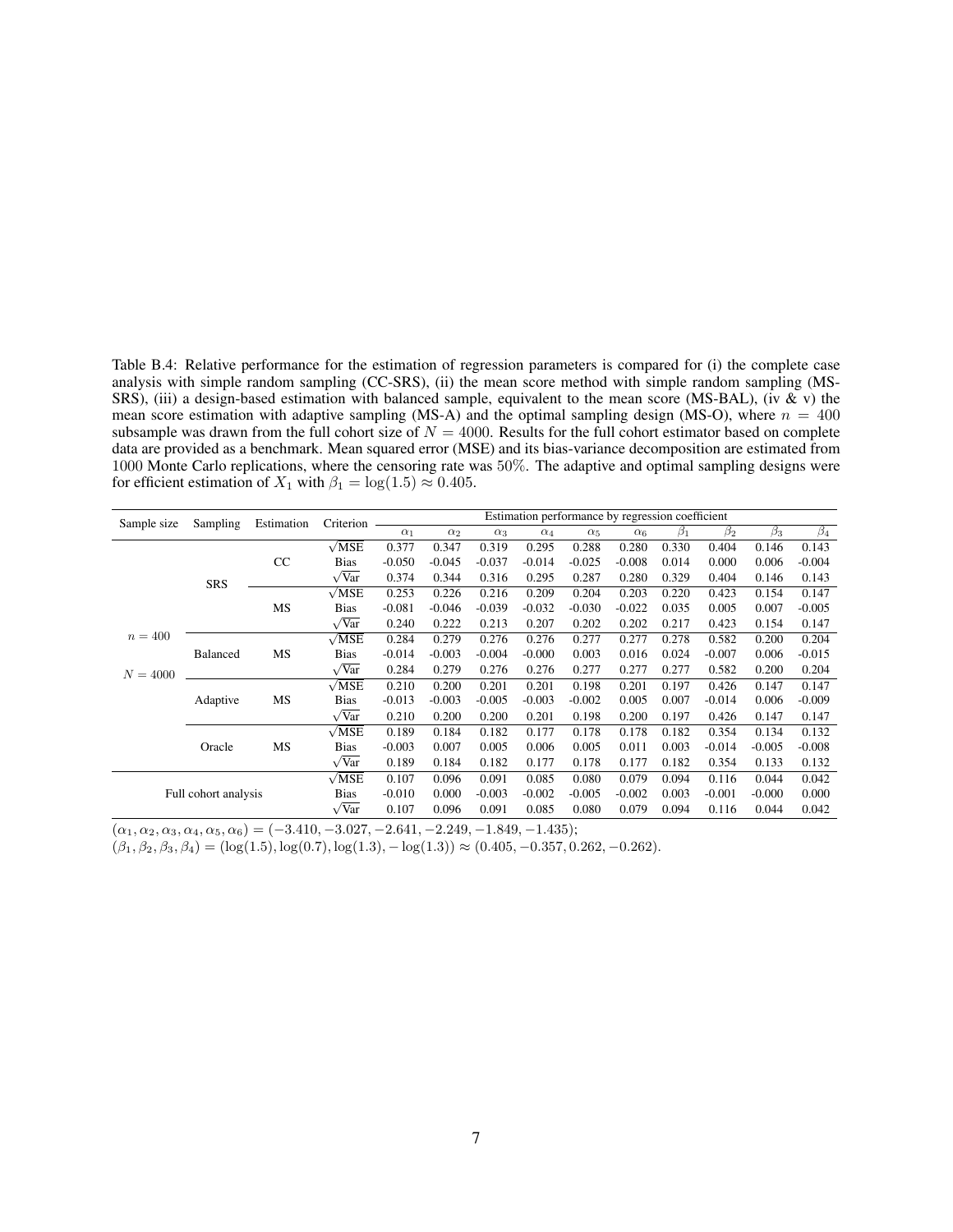Table B.5: Relative performance for the estimation of regression parameters is compared for (i) the complete case analysis with simple random sampling (CC-SRS), (ii) the mean score method with simple random sampling (MS-SRS), (iii) a design-based estimation with balanced sample, equivalent to the mean score (MS-BAL), (iv & v) the mean score estimation with adaptive sampling (MS-A) and the optimal sampling design (MS-O), where  $n = 800$ subsample was drawn from the full cohort size of  $N = 4000$ . Results for the full cohort estimator based on complete data are provided as a benchmark. Mean squared error (MSE) and its bias-variance decomposition are estimated from 1000 Monte Carlo replications, where the censoring rate was 50%. The adaptive and optimal sampling designs were for efficient estimation of  $X_1$  with  $\beta_1 = \log(1.5) \approx 0.405$ .

| Sample size | Sampling             | Estimation | Criterion           |            |            |            |            | Estimation performance by regression coefficient |            |           |           |           |                      |
|-------------|----------------------|------------|---------------------|------------|------------|------------|------------|--------------------------------------------------|------------|-----------|-----------|-----------|----------------------|
|             |                      |            |                     | $\alpha_1$ | $\alpha_2$ | $\alpha_3$ | $\alpha_4$ | $\alpha_5$                                       | $\alpha_6$ | $\beta_1$ | $\beta_2$ | $\beta_3$ | $\overline{\beta_4}$ |
|             |                      |            | $\sqrt{MSE}$        | 0.262      | 0.239      | 0.220      | 0.206      | 0.199                                            | 0.191      | 0.228     | 0.286     | 0.101     | 0.101                |
|             |                      | CC         | <b>Bias</b>         | $-0.030$   | $-0.018$   | $-0.016$   | $-0.007$   | $-0.016$                                         | $-0.005$   | 0.005     | 0.002     | 0.005     | $-0.004$             |
|             | SRS                  |            | $\sqrt{Var}$        | 0.260      | 0.238      | 0.220      | 0.206      | 0.198                                            | 0.191      | 0.228     | 0.286     | 0.101     | 0.101                |
|             |                      |            | $\sqrt{MSE}$        | 0.169      | 0.156      | 0.151      | 0.149      | 0.146                                            | 0.144      | 0.155     | 0.292     | 0.104     | 0.102                |
|             |                      | MS         | <b>Bias</b>         | $-0.022$   | $-0.008$   | $-0.009$   | $-0.008$   | $-0.009$                                         | $-0.004$   | 0.004     | 0.001     | 0.007     | $-0.004$             |
|             |                      |            | $\sqrt{Var}$        | 0.167      | 0.156      | 0.151      | 0.148      | 0.145                                            | 0.144      | 0.155     | 0.292     | 0.103     | 0.102                |
| $n = 800$   |                      |            | $\sqrt{MSE}$        | 0.202      | 0.196      | 0.193      | 0.191      | 0.189                                            | 0.190      | 0.194     | 0.396     | 0.145     | 0.141                |
|             | <b>Balanced</b>      | MS         | <b>Bias</b>         | $-0.017$   | $-0.006$   | $-0.009$   | $-0.007$   | $-0.007$                                         | 0.000      | 0.010     | 0.008     | $-0.002$  | 0.002                |
| $N = 4000$  |                      |            | $\sqrt{Var}$        | 0.201      | 0.195      | 0.193      | 0.190      | 0.189                                            | 0.190      | 0.194     | 0.396     | 0.145     | 0.141                |
|             |                      |            | $\sqrt{MSE}$        | 0.154      | 0.149      | 0.145      | 0.142      | 0.139                                            | 0.140      | 0.147     | 0.280     | 0.099     | 0.102                |
|             | Adaptive             | MS         | <b>Bias</b>         | $-0.010$   | $-0.001$   | $-0.003$   | $-0.003$   | $-0.003$                                         | 0.001      | 0.006     | $-0.010$  | 0.005     | $-0.003$             |
|             |                      |            | $\sqrt{Var}$        | 0.154      | 0.149      | 0.145      | 0.142      | 0.139                                            | 0.140      | 0.147     | 0.280     | 0.099     | 0.102                |
|             |                      |            | $\sqrt{MSE}$        | 0.147      | 0.139      | 0.137      | 0.135      | 0.131                                            | 0.131      | 0.133     | 0.261     | 0.096     | 0.095                |
|             | Oracle               |            | <b>Bias</b>         | $-0.004$   | 0.006      | 0.003      | 0.004      | 0.003                                            | 0.007      | 0.005     | $-0.018$  | 0.002     | $-0.005$             |
|             |                      |            | $\sqrt{Var}$        | 0.147      | 0.139      | 0.137      | 0.135      | 0.131                                            | 0.131      | 0.133     | 0.260     | 0.096     | 0.095                |
|             |                      |            | $\sqrt{\text{MSE}}$ | 0.107      | 0.096      | 0.091      | 0.085      | 0.080                                            | 0.079      | 0.094     | 0.116     | 0.044     | 0.042                |
|             | Full cohort analysis |            | <b>Bias</b>         | $-0.010$   | 0.000      | $-0.003$   | $-0.002$   | $-0.005$                                         | $-0.002$   | 0.003     | $-0.001$  | $-0.000$  | 0.000                |
|             |                      |            | $\sqrt{Var}$        | 0.107      | 0.096      | 0.091      | 0.085      | 0.080                                            | 0.079      | 0.094     | 0.116     | 0.044     | 0.042                |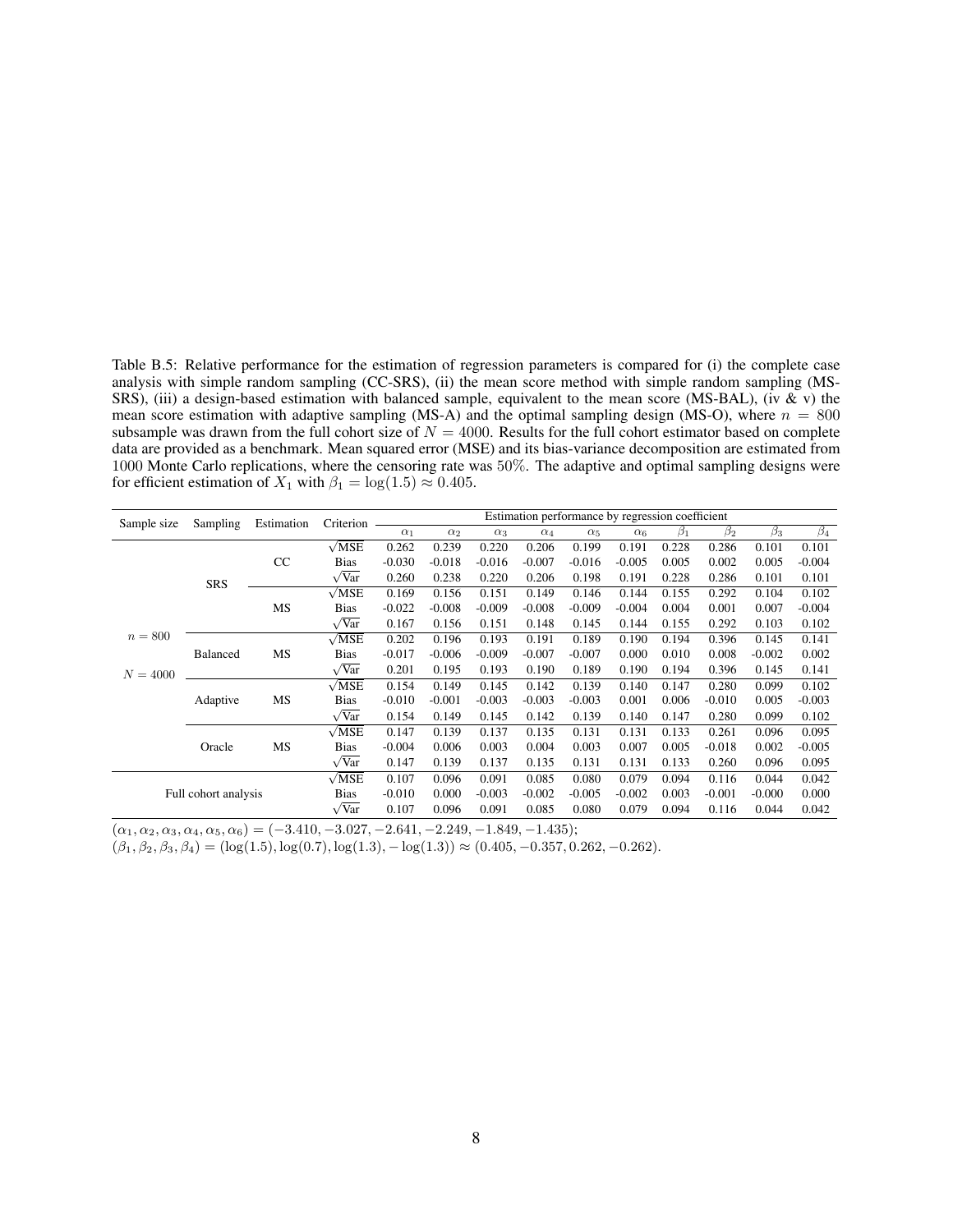Table B.6: Relative performance for the estimation of regression parameters is compared for (i) the complete case analysis with simple random sampling (CC-SRS), (ii) the mean score method with simple random sampling (MS-SRS), (iii) a design-based estimation with balanced sample, equivalent to the mean score (MS-BAL), (iv & v) the mean score estimation with adaptive sampling (MS-A) and the optimal sampling design (MS-O), where  $n = 400$ subsample was drawn from the full cohort size of  $N = 2000$ . Results for the full cohort estimator based on complete data are provided as a benchmark. Mean squared error (MSE) and its bias-variance decomposition are estimated from 1000 Monte Carlo replications, where the censoring rate was 50%. The adaptive and optimal sampling designs were for efficient estimation of  $X_1$  with  $\beta_1 = \log(1.5) \approx 0.405$ .

| Sample size          | Sampling        | Estimation | Criterion           |            |            |            |            |            |            | Estimation performance by regression coefficient |           |           |           |
|----------------------|-----------------|------------|---------------------|------------|------------|------------|------------|------------|------------|--------------------------------------------------|-----------|-----------|-----------|
|                      |                 |            |                     | $\alpha_1$ | $\alpha_2$ | $\alpha_3$ | $\alpha_4$ | $\alpha_5$ | $\alpha_6$ | $\beta_1$                                        | $\beta_2$ | $\beta_3$ | $\beta_4$ |
|                      |                 |            | $\sqrt{MSE}$        | 0.381      | 0.342      | 0.323      | 0.288      | 0.281      | 0.284      | 0.324                                            | 0.419     | 0.145     | 0.147     |
|                      |                 | CC         | <b>Bias</b>         | $-0.049$   | $-0.044$   | $-0.039$   | $-0.025$   | $-0.020$   | $-0.019$   | $-0.011$                                         | 0.029     | 0.006     | $-0.005$  |
|                      | <b>SRS</b>      |            | $\sqrt{Var}$        | 0.378      | 0.340      | 0.321      | 0.287      | 0.280      | 0.283      | 0.324                                            | 0.418     | 0.145     | 0.147     |
|                      |                 |            | $\sqrt{\text{MSE}}$ | 0.267      | 0.245      | 0.232      | 0.224      | 0.217      | 0.223      | 0.237                                            | 0.434     | 0.150     | 0.156     |
|                      |                 | MS         | <b>Bias</b>         | $-0.072$   | $-0.050$   | $-0.044$   | $-0.036$   | $-0.028$   | $-0.031$   | 0.020                                            | 0.027     | 0.005     | $-0.004$  |
|                      |                 |            | $\sqrt{Var}$        | 0.258      | 0.240      | 0.228      | 0.221      | 0.215      | 0.221      | 0.236                                            | 0.433     | 0.150     | 0.156     |
| $n = 400$            |                 |            | $\sqrt{MSE}$        | 0.278      | 0.275      | 0.267      | 0.266      | 0.263      | 0.266      | 0.276                                            | 0.550     | 0.200     | 0.198     |
|                      | <b>Balanced</b> | MS         | <b>Bias</b>         | $-0.024$   | $-0.018$   | $-0.019$   | $-0.014$   | $-0.006$   | $-0.003$   | 0.026                                            | $-0.005$  | 0.013     | $-0.005$  |
| $N = 2000$           |                 |            | $\sqrt{Var}$        | 0.277      | 0.274      | 0.266      | 0.265      | 0.263      | 0.266      | 0.275                                            | 0.550     | 0.199     | 0.198     |
|                      |                 |            | $\sqrt{MSE}$        | 0.233      | 0.220      | 0.211      | 0.210      | 0.207      | 0.210      | 0.214                                            | 0.421     | 0.152     | 0.148     |
|                      | Adaptive        | MS         | <b>Bias</b>         | $-0.019$   | $-0.014$   | $-0.016$   | $-0.012$   | $-0.005$   | $-0.007$   | 0.004                                            | 0.006     | 0.010     | $-0.016$  |
|                      |                 |            | $\sqrt{Var}$        | 0.232      | 0.219      | 0.210      | 0.209      | 0.207      | 0.210      | 0.214                                            | 0.421     | 0.152     | 0.147     |
|                      |                 |            | $\sqrt{MSE}$        | 0.215      | 0.204      | 0.195      | 0.195      | 0.186      | 0.195      | 0.202                                            | 0.383     | 0.134     | 0.136     |
|                      | Oracle          |            | <b>Bias</b>         | $-0.021$   | $-0.012$   | $-0.014$   | $-0.010$   | $-0.004$   | $-0.008$   | $-0.012$                                         | 0.021     | 0.001     | $-0.004$  |
|                      |                 |            | $\sqrt{Var}$        | 0.214      | 0.203      | 0.194      | 0.194      | 0.186      | 0.195      | 0.202                                            | 0.382     | 0.134     | 0.136     |
| Full cohort analysis |                 |            | $\sqrt{MSE}$        | 0.152      | 0.136      | 0.124      | 0.121      | 0.112      | 0.118      | 0.129                                            | 0.172     | 0.062     | 0.061     |
|                      |                 |            | <b>Bias</b>         | $-0.009$   | $-0.005$   | $-0.008$   | $-0.006$   | $-0.002$   | $-0.008$   | $-0.004$                                         | 0.010     | 0.001     | $-0.001$  |
|                      |                 |            | $\sqrt{Var}$        | 0.152      | 0.136      | 0.124      | 0.121      | 0.112      | 0.118      | 0.129                                            | 0.171     | 0.062     | 0.061     |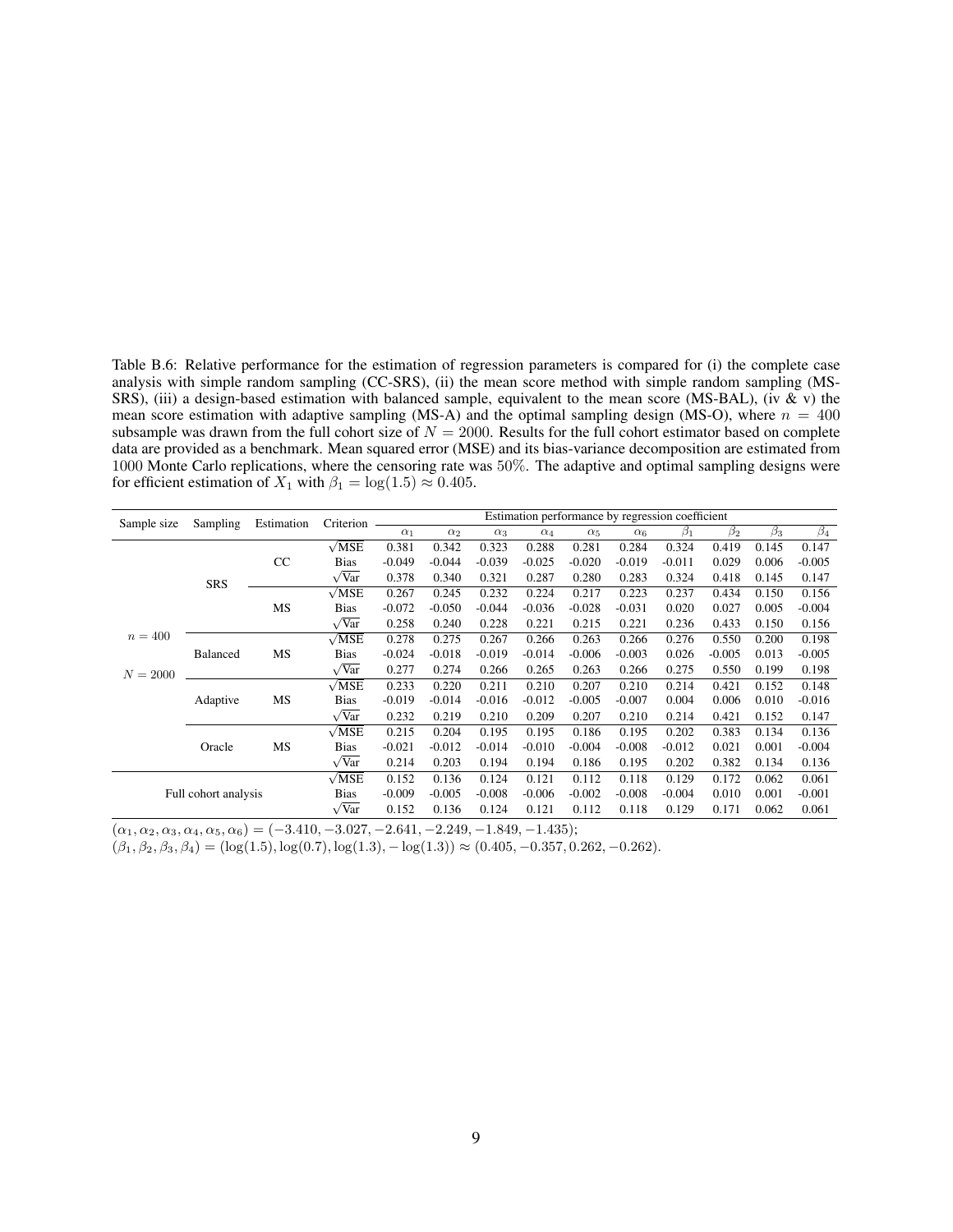<span id="page-31-0"></span>Table B.7: Relative performance for the estimation of regression parameters is compared for (i) the complete case analysis with simple random sampling (CC-SRS), (ii) the mean score method with simple random sampling (MS-SRS), (iii) a design-based estimation with balanced sample, equivalent to the mean score (MS-BAL), (iv & v) the mean score estimation with adaptive sampling (MS-A) and the optimal sampling design (MS-O), where  $n = 400$ subsample was drawn from the full cohort size of  $N = 8000$ . Results for the full cohort estimator based on complete data are provided as a benchmark. Mean squared error (MSE) and its bias-variance decomposition are estimated from 1000 Monte Carlo replications, where the censoring rate was 50%. The adaptive and optimal sampling designs were for efficient estimation of  $X_1$  with  $\beta_1 = \log(1.5) \approx 0.405$ .

| Sample size          | Sampling                    | Estimation | Criterion           |                                                                                                                                        |            |            |            | Estimation performance by regression coefficient |            |           |           |           |           |
|----------------------|-----------------------------|------------|---------------------|----------------------------------------------------------------------------------------------------------------------------------------|------------|------------|------------|--------------------------------------------------|------------|-----------|-----------|-----------|-----------|
|                      |                             |            |                     | $\alpha_1$                                                                                                                             | $\alpha_2$ | $\alpha_3$ | $\alpha_4$ | $\alpha_5$                                       | $\alpha_6$ | $\beta_1$ | $\beta_2$ | $\beta_3$ | $\beta_4$ |
|                      |                             |            | $\sqrt{MSE}$        | 0.381                                                                                                                                  | 0.334      | 0.316      | 0.289      | 0.281                                            | 0.280      | 0.321     | 0.419     | 0.155     | 0.149     |
|                      |                             | CC         | <b>Bias</b>         | $-0.042$                                                                                                                               | $-0.037$   | $-0.034$   | $-0.020$   | $-0.014$                                         | $-0.004$   | $-0.001$  | 0.001     | 0.012     | $-0.007$  |
|                      | <b>SRS</b>                  |            | $\sqrt{Var}$        | 0.379                                                                                                                                  | 0.332      | 0.314      | 0.288      | 0.280                                            | 0.280      | 0.321     | 0.419     | 0.154     | 0.149     |
|                      |                             |            | $\sqrt{MSE}$        | 0.236                                                                                                                                  | 0.211      | 0.208      | 0.201      | 0.199                                            | 0.200      | 0.200     | 0.435     | 0.162     | 0.157     |
|                      |                             | MS         | <b>Bias</b>         | $-0.071$                                                                                                                               | $-0.043$   | $-0.034$   | $-0.028$   | $-0.022$                                         | $-0.017$   | 0.027     | $-0.000$  | 0.015     | $-0.009$  |
|                      |                             |            | $\sqrt{\text{Var}}$ | 0.225                                                                                                                                  | 0.206      | 0.205      | 0.199      | 0.198                                            | 0.200      | 0.198     | 0.435     | 0.161     | 0.157     |
| $n = 400$            |                             |            | $\sqrt{MSE}$        | 0.272                                                                                                                                  | 0.271      | 0.271      | 0.268      | 0.269                                            | 0.270      | 0.265     | 0.572     | 0.211     | 0.207     |
|                      | <b>Balanced</b><br>Adaptive | MS         | <b>Bias</b>         | $-0.012$                                                                                                                               | $-0.009$   | $-0.007$   | $-0.004$   | 0.004                                            | 0.014      | 0.021     | $-0.002$  | 0.007     | $-0.017$  |
| $N = 8000$           |                             |            | $\sqrt{Var}$        | 0.272                                                                                                                                  | 0.271      | 0.271      | 0.268      | 0.269                                            | 0.270      | 0.264     | 0.572     | 0.211     | 0.207     |
|                      |                             |            | $\sqrt{MSE}$        | 0.196                                                                                                                                  | 0.194      | 0.195      | 0.193      | 0.194                                            | 0.195      | 0.190     | 0.417     | 0.153     | 0.148     |
|                      |                             | MS<br>MS   | <b>Bias</b>         | $-0.009$                                                                                                                               | $-0.008$   | $-0.007$   | $-0.005$   | $-0.001$                                         | 0.004      | 0.002     | $-0.014$  | 0.008     | 0.001     |
|                      |                             |            | $\sqrt{Var}$        | 0.196                                                                                                                                  | 0.193      | 0.195      | 0.193      | 0.194                                            | 0.195      | 0.189     | 0.417     | 0.153     | 0.148     |
|                      |                             |            | $\sqrt{MSE}$        | 0.178                                                                                                                                  | 0.174      | 0.170      | 0.170      | 0.171                                            | 0.172      | 0.174     | 0.362     | 0.134     | 0.133     |
|                      | Oracle                      |            | <b>Bias</b>         | $-0.006$                                                                                                                               | $-0.004$   | $-0.002$   | $-0.002$   | 0.002                                            | 0.005      | $-0.005$  | $-0.010$  | $-0.001$  | 0.008     |
|                      |                             |            | $\sqrt{Var}$        | 0.178                                                                                                                                  | 0.174      | 0.170      | 0.170      | 0.171                                            | 0.172      | 0.174     | 0.362     | 0.134     | 0.133     |
| Full cohort analysis |                             |            | $\sqrt{\text{MSE}}$ | 0.076                                                                                                                                  | 0.071      | 0.063      | 0.060      | 0.057                                            | 0.055      | 0.067     | 0.085     | 0.030     | 0.031     |
|                      |                             |            | <b>Bias</b>         | $-0.002$<br>$-0.001$<br>$-0.001$<br>$-0.001$<br>0.001<br>0.001<br>0.000<br>0.076<br>0.071<br>0.060<br>0.055<br>0.063<br>0.057<br>0.067 | $-0.003$   | 0.001      | 0.000      |                                                  |            |           |           |           |           |
|                      |                             |            | $\sqrt{Var}$        |                                                                                                                                        |            |            |            |                                                  |            |           | 0.085     | 0.030     | 0.031     |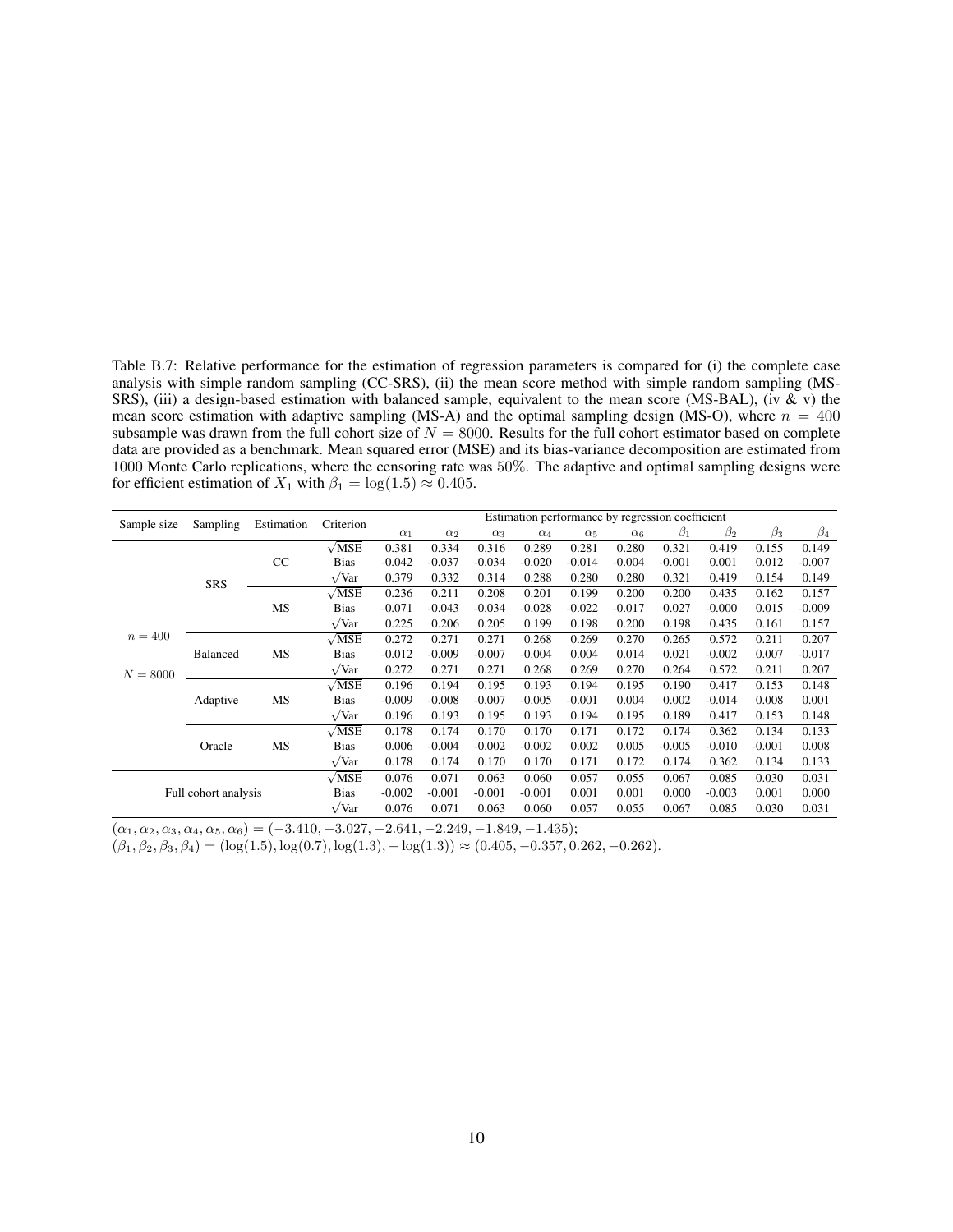#### B.2 Two-phase analysis with modified sampling design in the NWTS data example

<span id="page-32-0"></span>Table B.8: Modification of the proposed mean score sampling design for the discrete-time survival analysis of the National Wilms Tumor Study to include all individuals regardless of the time to censoring  $(N = 3915)$ . Similarly to Table [2,](#page-15-1) we compare five different methods (CC-SRS, MS-SRS, MS-BAL, MS-A, MS-O) as well as two modified designs by under-sampling the censored individuals not relapsing before the end of the follow-up period in the balanced and the pilot sample†,‡ . The optimal sampling design was estimated using the full cohort data. The MS-A and MS-O designs are for efficient estimation of the interaction effect between unfavorable histology and disease stage. Results from the full cohort analysis with complete data are presented as a benchmark. Mean squared error and its biasvariance decomposition are estimated using 1000 phase two samples of  $n = 400$  from the full cohort ( $N = 3915$ ).

| Estimation<br>Sampling               |                      | Criterion -         |          | Baseline hazard in complementary log-log scale |          |          |          |          |                 |                    | Regression coefficient |          |          |
|--------------------------------------|----------------------|---------------------|----------|------------------------------------------------|----------|----------|----------|----------|-----------------|--------------------|------------------------|----------|----------|
|                                      |                      |                     | 0.5yr    | 1yr                                            | 1.5yr    | 2yr      | 2.5yr    | 3yr      | UH <sup>1</sup> | Stage <sup>2</sup> | Age <sup>3</sup>       | $dTmr^4$ | $U*S^5$  |
|                                      | Full cohort analysis | Ref.                | $-4.074$ | $-3.916$                                       | $-4.373$ | $-5.037$ | $-5.378$ | $-5.737$ | 1.087           | 0.287              | 0.064                  | 0.031    | 0.632    |
|                                      |                      | $\sqrt{\text{MSE}}$ | 0.469    | 0.460                                          | 0.479    | 0.706    | 1.537    | 2.601    | 0.640           | 0.340              | 0.050                  | 0.034    | 0.763    |
|                                      | CC                   | <b>Bias</b>         | $-0.074$ | $-0.067$                                       | $-0.074$ | $-0.136$ | $-0.283$ | $-0.694$ | $-0.025$        | $-0.011$           | $-0.001$               | 0.001    | 0.070    |
| <b>SRS</b>                           |                      | $\sqrt{Var}$        | 0.463    | 0.455                                          | 0.473    | 0.693    | 1.511    | 2.507    | 0.640           | 0.340              | 0.050                  | 0.034    | 0.759    |
|                                      |                      | $\sqrt{\text{MSE}}$ | 0.433    | 0.428                                          | 0.429    | 0.580    | 1.464    | 2.587    | 0.635           | 0.355              | 0.051                  | 0.037    | 0.815    |
|                                      | MS                   | <b>Bias</b>         | $-0.028$ | $-0.023$                                       | $-0.035$ | $-0.109$ | $-0.330$ | $-0.829$ | $-0.102$        | $-0.005$           | 0.001                  | 0.001    | 0.131    |
|                                      |                      | $\sqrt{Var}$        | 0.432    | 0.428                                          | 0.428    | 0.570    | 1.426    | 2.450    | 0.627           | 0.355              | 0.051                  | 0.037    | 0.804    |
|                                      |                      | $\sqrt{\text{MSE}}$ | 0.512    | 0.504                                          | 0.493    | 0.485    | 0.482    | 0.481    | 0.460           | 0.437              | 0.068                  | 0.043    | 0.712    |
| <b>Balanced</b>                      | MS                   | <b>Bias</b>         | $-0.123$ | $-0.105$                                       | $-0.088$ | $-0.077$ | $-0.071$ | $-0.067$ | 0.048           | 0.046              | 0.018                  | 0.004    | $-0.051$ |
|                                      |                      | $\sqrt{Var}$        | 0.497    | 0.492                                          | 0.485    | 0.479    | 0.477    | 0.476    | 0.457           | 0.435              | 0.066                  | 0.042    | 0.710    |
| Balanced                             |                      | $\sqrt{\text{MSE}}$ | 0.436    | 0.428                                          | 0.419    | 0.412    | 0.410    | 0.409    | 0.403           | 0.371              | 0.061                  | 0.036    | 0.614    |
| $(^{\dagger}$ modified)              | MS                   | <b>Bias</b>         | $-0.090$ | $-0.075$                                       | $-0.062$ | $-0.054$ | $-0.049$ | $-0.046$ | 0.038           | 0.009              | 0.016                  | 0.003    | 0.002    |
|                                      |                      | $\sqrt{Var}$        | 0.426    | 0.421                                          | 0.415    | 0.409    | 0.407    | 0.406    | 0.401           | 0.371              | 0.059                  | 0.036    | 0.614    |
|                                      |                      | $\sqrt{\text{MSE}}$ | 0.350    | 0.343                                          | 0.336    | 0.331    | 0.329    | 0.327    | 0.326           | 0.313              | 0.045                  | 0.028    | 0.519    |
| Adaptive                             | MS                   | <b>Bias</b>         | $-0.071$ | $-0.060$                                       | $-0.052$ | $-0.047$ | $-0.044$ | $-0.042$ | $-0.010$        | 0.002              | 0.009                  | 0.003    | 0.056    |
|                                      |                      | $\sqrt{Var}$        | 0.342    | 0.337                                          | 0.332    | 0.327    | 0.326    | 0.325    | 0.326           | 0.313              | 0.044                  | 0.027    | 0.516    |
|                                      |                      | $\sqrt{\text{MSE}}$ | 0.342    | 0.336                                          | 0.329    | 0.324    | 0.323    | 0.322    | 0.290           | 0.266              | 0.042                  | 0.027    | 0.448    |
| Adaptive<br>$(^{\ddagger}$ modified) | MS                   | <b>Bias</b>         | $-0.060$ | $-0.052$                                       | $-0.045$ | $-0.040$ | $-0.038$ | $-0.036$ | $-0.003$        | $-0.014$           | 0.009                  | 0.002    | 0.057    |
|                                      |                      | $\sqrt{Var}$        | 0.337    | 0.332                                          | 0.326    | 0.322    | 0.320    | 0.320    | 0.290           | 0.265              | 0.041                  | 0.027    | 0.445    |
|                                      |                      | $\sqrt{\text{MSE}}$ | 0.269    | 0.267                                          | 0.264    | 0.261    | 0.261    | 0.260    | 0.234           | 0.232              | 0.035                  | 0.022    | 0.379    |
| Oracle                               | MS                   | <b>Bias</b>         | $-0.007$ | $-0.009$                                       | $-0.008$ | $-0.006$ | $-0.006$ | $-0.005$ | 0.006           | 0.008              | 0.002                  | $-0.000$ | 0.030    |
|                                      |                      | $\sqrt{Var}$        | 0.269    | 0.267                                          | 0.264    | 0.261    | 0.261    | 0.260    | 0.234           | 0.232              | 0.034                  | 0.022    | 0.377    |

 $1$  Unfavorable histology versus favorable;  $2$  disease stage III/IV versus I/II;

 $3$  year at diagnosis;  $4$  tumor diameter (cm);  $5$  interaction effect between UH and Stage.